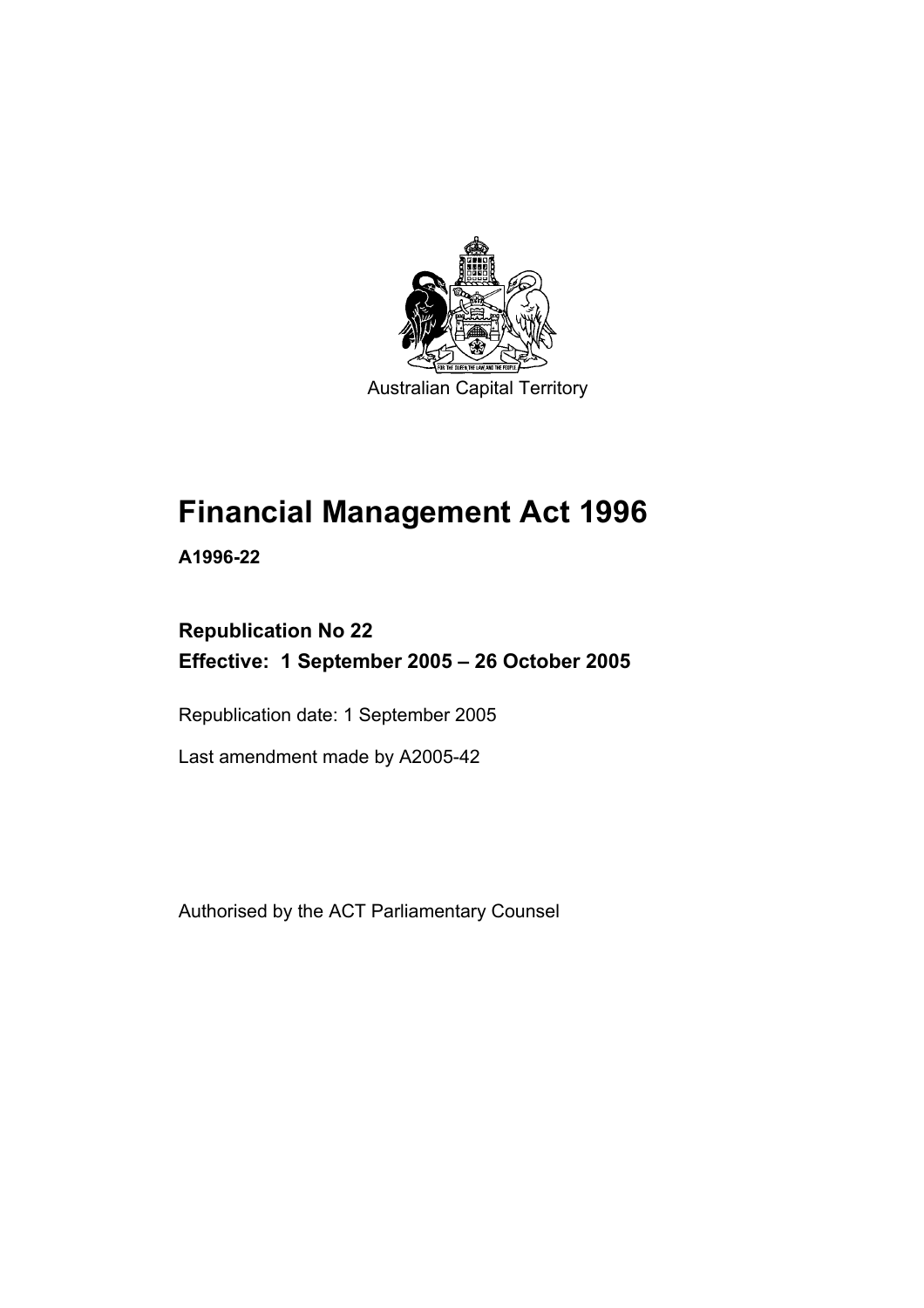#### **About this republication**

#### **The republished law**

This is a republication of the *Financial Management Act 1996* (including any amendment made under the *Legislation Act 2001*, part 11.3 (Editorial changes)) as in force on 1 September 2005*.*  It also includes any amendment, repeal or expiry affecting the republished law to 1 September 2005.

The legislation history and amendment history of the republished law are set out in endnotes 3 and 4.

#### **Kinds of republications**

The Parliamentary Counsel's Office prepares 2 kinds of republications of ACT laws (see the ACT legislation register at www.legislation.act.gov.au):

- authorised republications to which the *Legislation Act 2001* applies
- unauthorised republications.

The status of this republication appears on the bottom of each page.

#### **Editorial changes**

The *Legislation Act 2001*, part 11.3 authorises the Parliamentary Counsel to make editorial amendments and other changes of a formal nature when preparing a law for republication. Editorial changes do not change the effect of the law, but have effect as if they had been made by an Act commencing on the republication date (see *Legislation Act 2001*, s 115 and s 117). The changes are made if the Parliamentary Counsel considers they are desirable to bring the law into line, or more closely into line, with current legislative drafting practice.

This republication does not include amendments made under part 11.3 (see endnote 1).

#### **Uncommenced provisions and amendments**

If a provision of the republished law has not commenced or is affected by an uncommenced amendment, the symbol  $\mathbf{U}$  appears immediately before the provision heading. The text of the uncommenced provision or amendment appears only in the last endnote.

#### **Modifications**

If a provision of the republished law is affected by a current modification, the symbol  $\mathbf{M}$ appears immediately before the provision heading. The text of the modifying provision appears in the endnotes. For the legal status of modifications, see *Legislation Act 2001*, section 95.

#### **Penalties**

The value of a penalty unit for an offence against this republished law at the republication date is—

- (a) if the person charged is an individual—\$100; or
- (b) if the person charged is a corporation—\$500.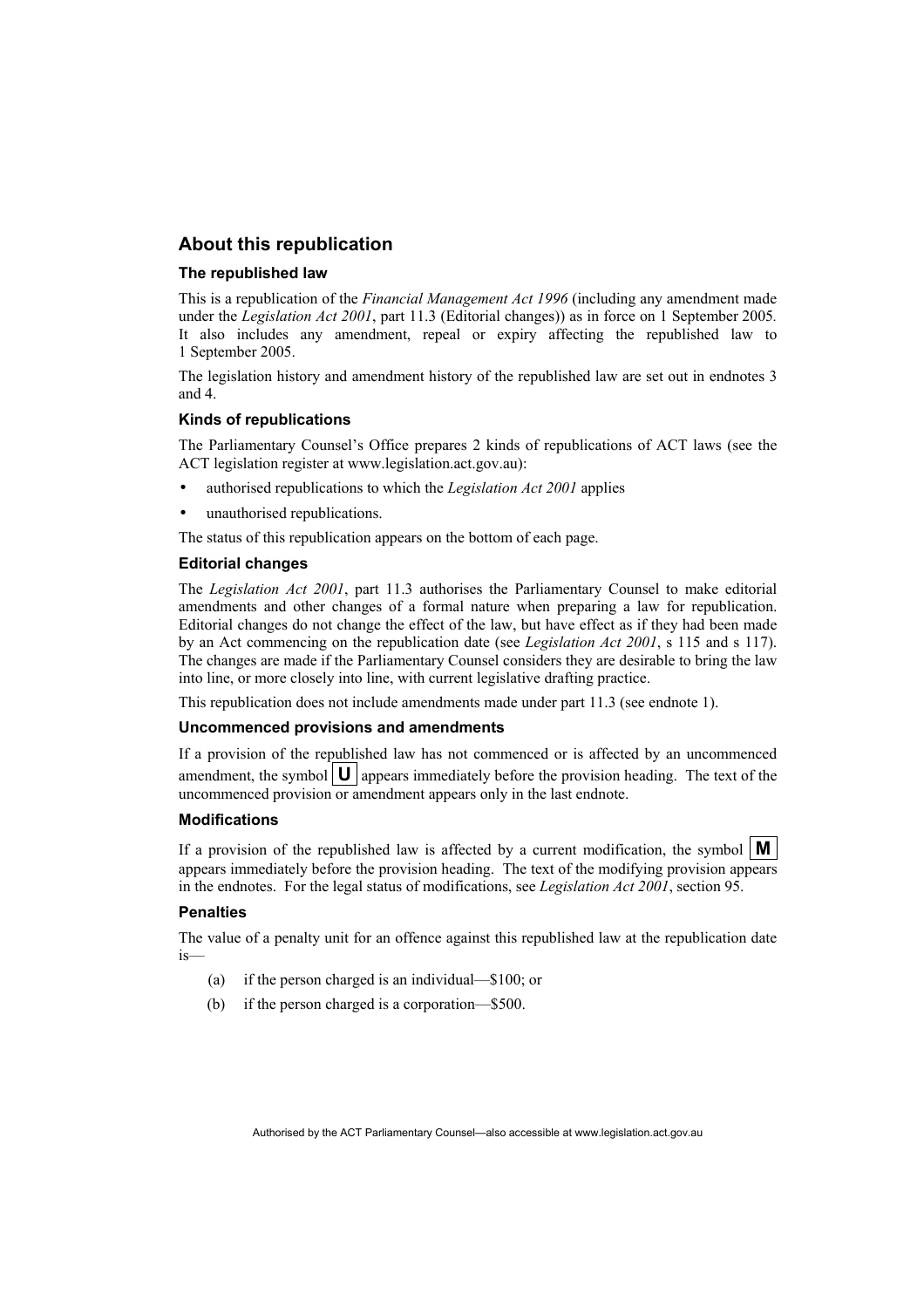

# **Financial Management Act 1996**

# **Contents**

|                     |                                                                            | Page       |
|---------------------|----------------------------------------------------------------------------|------------|
| Part 1              | <b>Preliminary</b>                                                         |            |
| 1                   | Name of Act                                                                | 2          |
| 2                   | Act subject to Territory Superannuation Provision Protection Act           | 2          |
| 3                   | Dictionary                                                                 | 2          |
| 3A                  | <b>Notes</b>                                                               | 2          |
| 3B                  | Declaration that certain authorities are not territory authorities for Act | 3          |
| 4                   | Application of pt 2, pt 3 and pt 5 to Legislative Assembly secretariat     | 3          |
| Part 2              | <b>Budget management</b>                                                   |            |
| <b>Division 2.1</b> | <b>Appropriations and budgets</b>                                          |            |
| 5                   | Timing of first Appropriation Bill for financial year                      | 4          |
| 6                   | Necessity for appropriation                                                | 4          |
| 7                   | Payments authorised on lapse of appropriation                              | 4          |
| 8                   | Form of appropriation                                                      | 5          |
| R <sub>22</sub>     | Financial Management Act 1996                                              | contents 1 |
| 01/09/05            | Fffective: 01/09/05-26/10/05                                               |            |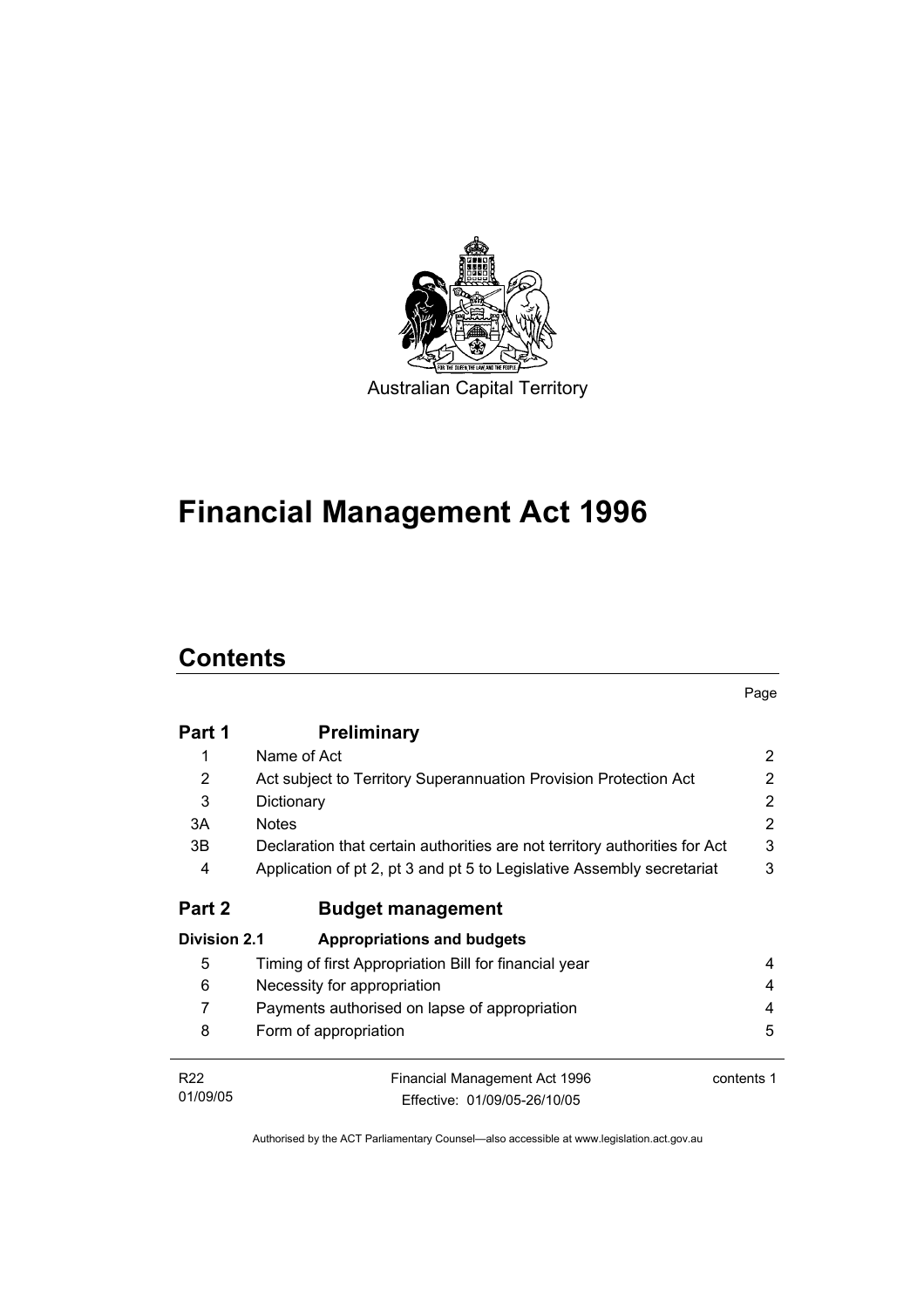#### **Contents**

|                     |                                                                                | Page           |
|---------------------|--------------------------------------------------------------------------------|----------------|
| 9                   | Net appropriations for outputs                                                 | 5.             |
| <b>9A</b>           | Net appropriations for capital injections                                      | 6              |
| 9B                  | Appropriations for payments on behalf of Territory to be net<br>appropriations | 6              |
| 10                  | <b>Budget papers</b>                                                           | 6              |
| 11                  | <b>Territory budgets</b>                                                       | $\overline{7}$ |
| <b>11A</b>          | Financial policy objectives and strategies statement                           | 10             |
| 12                  | Departmental budgets                                                           | 11             |
| 12A                 | Public trading enterprise budgets                                              | 12             |
| 13                  | Supplementary budget papers                                                    | 12             |
| 13A                 | Amendment of departmental budget for supplementary appropriation               | 13             |
| 14                  | Transfer of funds between appropriations                                       | 14             |
| 15                  | Transfer of funds within appropriations                                        | 14             |
| <b>15A</b>          | Reclassification of certain appropriations                                     | 15             |
| 16                  | Transfer of functions between departments                                      | 15             |
| 17                  | Variation of appropriations for Commonwealth grants                            | 16             |
| <b>17A</b>          | Variations of appropriations for certain payments to Commonwealth              | 17             |
| 18                  | Treasurer's advance                                                            | 17             |
| 18A                 | Assembly to be told about treasurer's advance                                  | 19             |
| 19                  | Refunds of payments made without liability                                     | 19             |
| 19A                 | Payments for Territory GST liabilities                                         | 20             |
| 19B                 | Authorisation of expenditure of certain Commonwealth grants                    | 20             |
| 19 <sub>C</sub>     | Amendment of conditions of capital injection                                   | 20             |
| 19D                 | Amendment of performance criteria                                              | 21             |
| 19E                 | Amendment of financial targets                                                 | 22             |
| 19F                 | Amendment of budgets                                                           | 22             |
| 20                  | <b>Budgets for Legislative Assembly secretariat</b>                            | 23             |
| <b>Division 2.2</b> | <b>Budget reviews and pre-election updates</b>                                 |                |
| 20A                 | <b>Budget review</b>                                                           | 24             |
| 20B                 | Purpose and contents of budget review                                          | 24             |
| 20C                 | Pre-election budget update                                                     | 25             |
| 20 <sub>D</sub>     | Purpose and contents of pre-election budget update                             | 26             |

contents 2 Financial Management Act 1996 Effective: 01/09/05-26/10/05

R22 01/09/05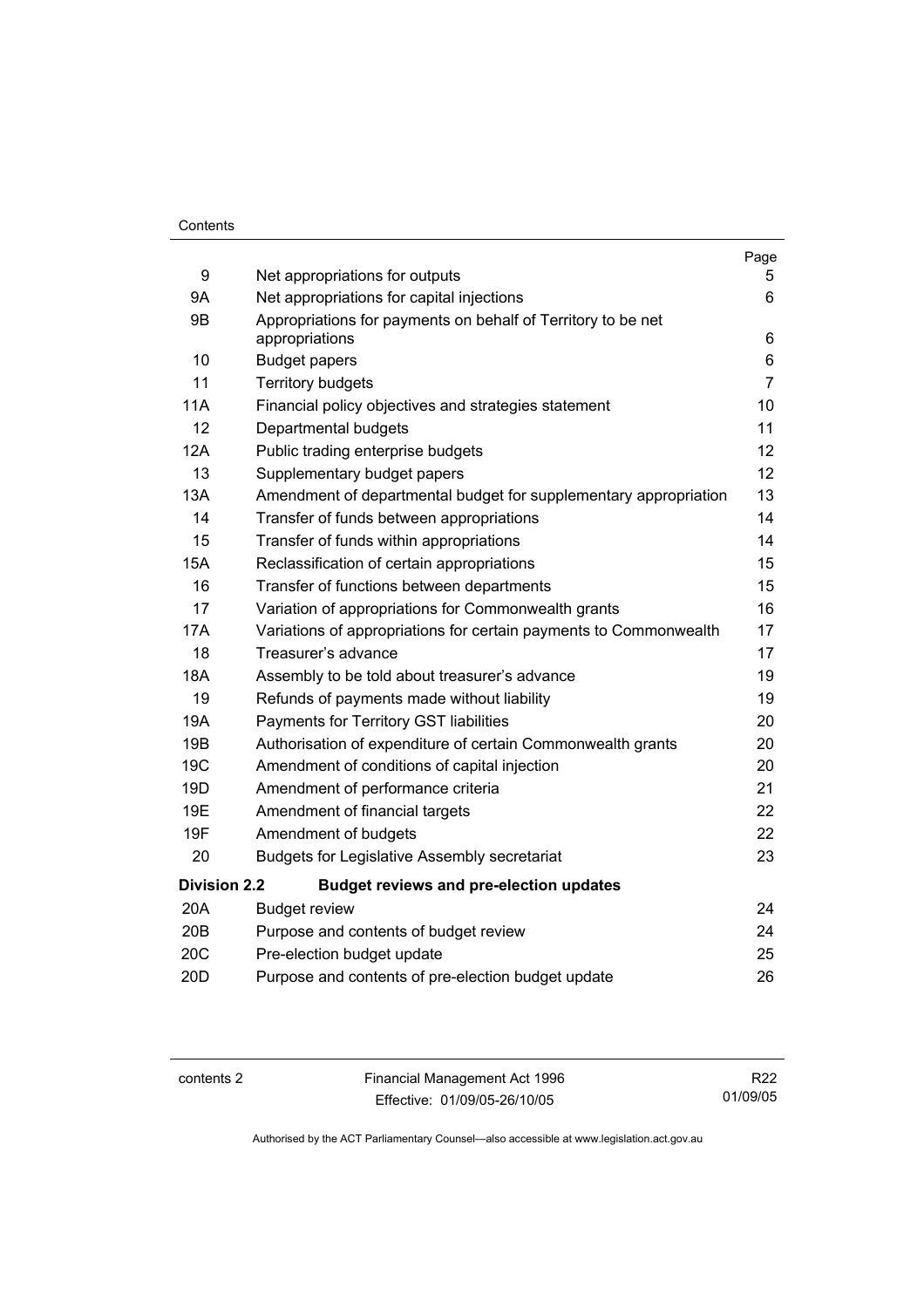#### Contents

|                     |                                                                              | Page       |
|---------------------|------------------------------------------------------------------------------|------------|
| Part 3              | <b>Financial reports</b>                                                     |            |
| <b>Division 3.1</b> | <b>Financial reports of the Territory</b>                                    |            |
| 21                  | Meaning of the Territory in div 3.1                                          | 28         |
| 22                  | Annual financial statements of the Territory                                 | 28         |
| 23                  | Responsibility for annual financial statements                               | 28         |
| 24                  | Audit of annual financial statements                                         | 29         |
| 25                  | Presentation of annual financial statements to Legislative Assembly          | 30         |
| 26                  | Periodic financial statements                                                | 30         |
| <b>Division 3.2</b> | <b>Financial reports of departments</b>                                      |            |
| 27                  | Annual financial statements of departments                                   | 31         |
| 28                  | Responsibility for annual financial statements                               | 32         |
| 29                  | Audit of financial statements of departments                                 | 32         |
| 30                  | Presentation of annual financial statements                                  | 33         |
| 30A                 | Quarterly departmental performance reports                                   | 33         |
| Part 4              | Financial management responsibilities of chief<br>executives of departments  |            |
| 31                  | Responsibilities of chief executives of departments                          | 35         |
| Part 5              | <b>Banking and investment</b>                                                |            |
| 32                  | Agreement for the conduct of banking for Territory                           | 37         |
| 33                  | Territory banking account                                                    | 37         |
| 34                  | Departmental banking accounts                                                | 37         |
| 34A                 | Transfer of departmental banking account                                     | 38         |
| 34B                 | End of year balances of departmental banking accounts                        | 39         |
| 35                  | Payments into banking accounts                                               | 39         |
| 36                  | Transfer following change in departmental responsibilities                   | 40         |
| 36A                 | Transfers from departmental banking accounts to territory banking<br>account | 40         |
| 37                  | Payments from territory banking account                                      | 40         |
| 38                  | Investment of certain public money                                           | 41         |
| Part 6              | <b>Borrowing and guarantees</b>                                              |            |
| 39                  | Power of Territory to borrow                                                 | 43         |
|                     |                                                                              |            |
| R <sub>22</sub>     | Financial Management Act 1996                                                | contents 3 |
| 01/09/05            | Effective: 01/09/05-26/10/05                                                 |            |
|                     |                                                                              |            |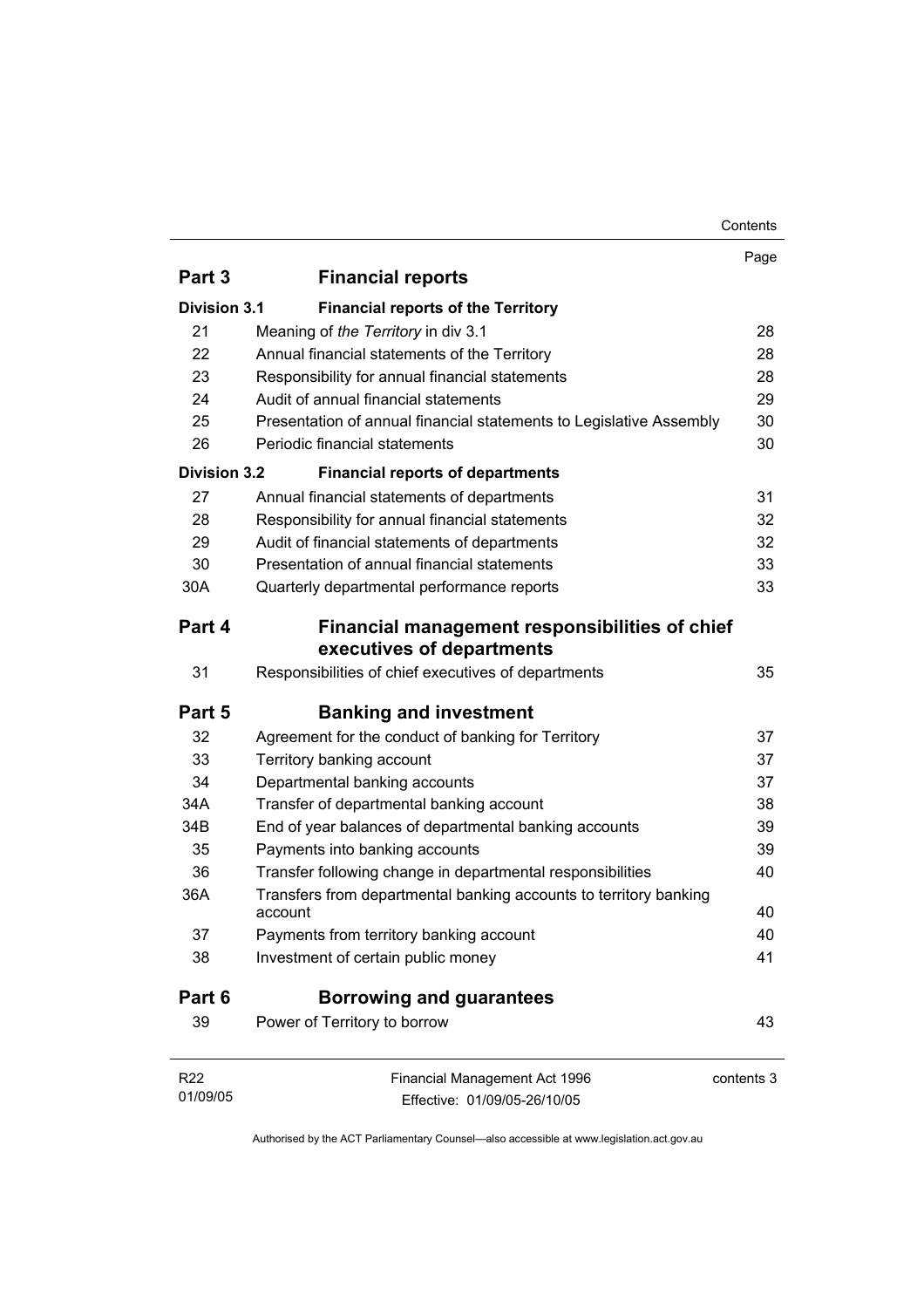#### **Contents**

|            |                                                                                               | Page     |
|------------|-----------------------------------------------------------------------------------------------|----------|
| 40         | Treasurer may borrow on behalf of Territory                                                   | 43       |
| 41         | Power of territory authorities to borrow                                                      | 43       |
| 42         | Borrowings by territory authorities to be approved<br>Territory authorities may give security | 43<br>44 |
| 43         |                                                                                               |          |
| 44         | Power to approve borrowings not delegable                                                     | 44       |
| 45         | Loans to be paid into territory banking account                                               | 44       |
| 46         | Payments by Treasurer                                                                         | 44       |
| 47         | <b>Guarantees by Territory</b>                                                                | 44       |
| Part 7     | <b>Trust money</b>                                                                            |          |
| 49         | Identity of trust money                                                                       | 46       |
| 50         | Administration of trust money                                                                 | 46       |
| 51         | Departmental trust banking accounts                                                           | 46       |
| 52         | Transfers between banking accounts                                                            | 47       |
| 53         | Investment of trust money                                                                     | 47       |
| 53A        | Unclaimed trust money                                                                         | 47       |
| 53B        | Review of decisions                                                                           | 49       |
| 53C        | Notification of decisions                                                                     | 49       |
| Part 8     | <b>Financial provisions relating to territory</b><br>authorities                              |          |
| 54         | Responsibilities of chief executive officers                                                  | 50       |
| 55         | Banking accounts                                                                              | 51       |
| 56         | Investment                                                                                    | 51       |
| 57         | Borrowing                                                                                     | 52       |
| 58         | <b>Statements of intent</b>                                                                   | 53       |
| 59         | Annual financial statements                                                                   | 53       |
| 60         | Responsibility for annual financial statements                                                | 54       |
| 61         | Audit of annual financial statements                                                          | 55       |
| 62         | Presentation of annual financial statements                                                   | 55       |
| 63         | Interim financial statements                                                                  | 55       |
| Part 9     | <b>Miscellaneous</b>                                                                          |          |
| 64         | Act of grace payments                                                                         | 57       |
| 65         | Waiver of debts etc                                                                           | 58       |
| contents 4 | Financial Management Act 1996                                                                 | R22      |
|            | Effective: 01/09/05-26/10/05                                                                  | 01/09/05 |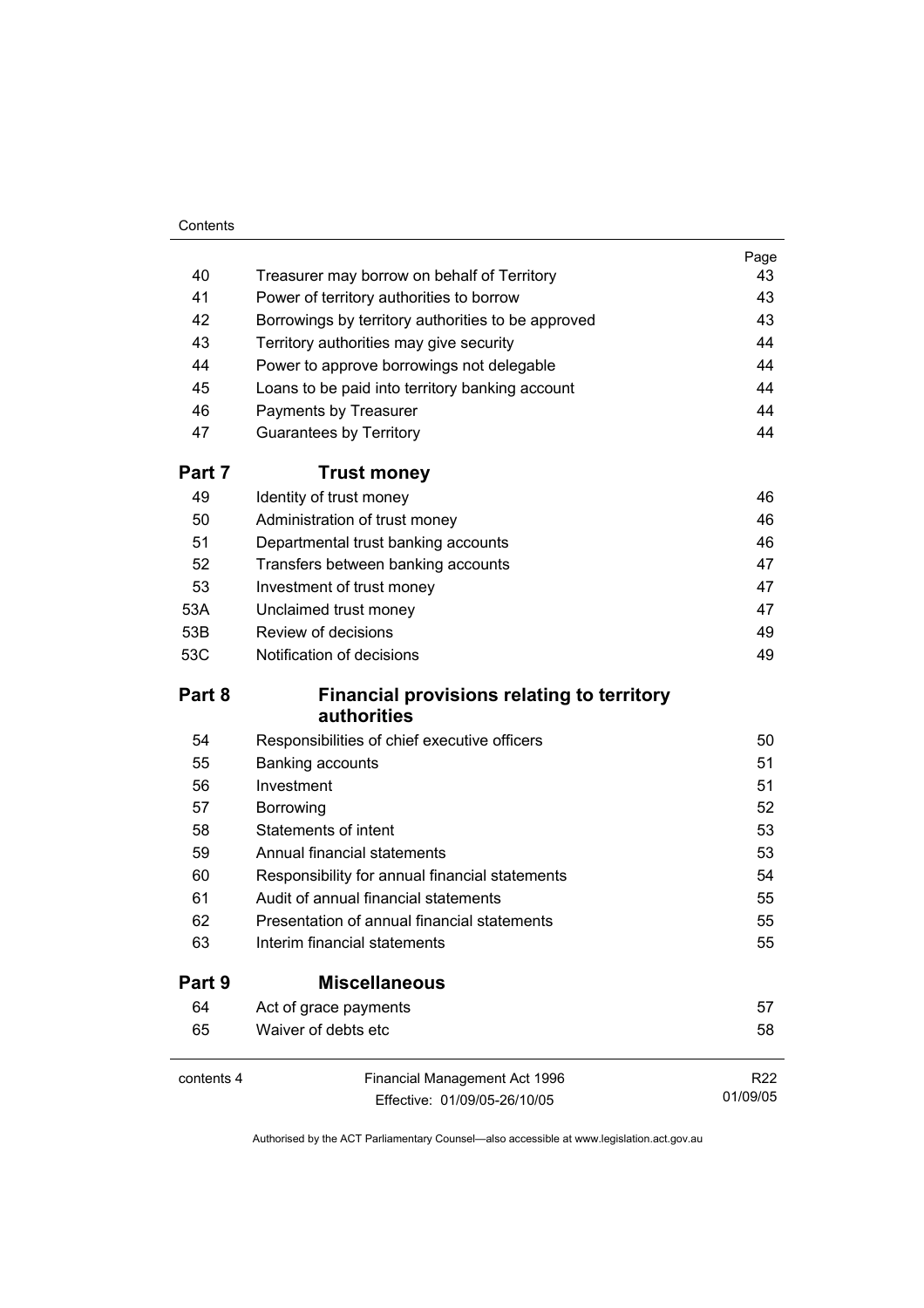|                   |                                          | Contents |
|-------------------|------------------------------------------|----------|
|                   |                                          | Page     |
| 66                | Payments in relation to deceased estates | 59       |
| 67                | Guideline-making power                   | 60       |
| 68                | Regulation-making power                  | 60       |
| <b>Dictionary</b> |                                          | 61       |
| <b>Endnotes</b>   |                                          |          |
| 1                 | About the endnotes                       | 67       |
| 2                 | Abbreviation key                         | 67       |
| 3                 | Legislation history                      | 68       |
| 4                 | Amendment history                        | 72       |
| 5                 | Earlier republications                   | 80       |

 $\overline{a}$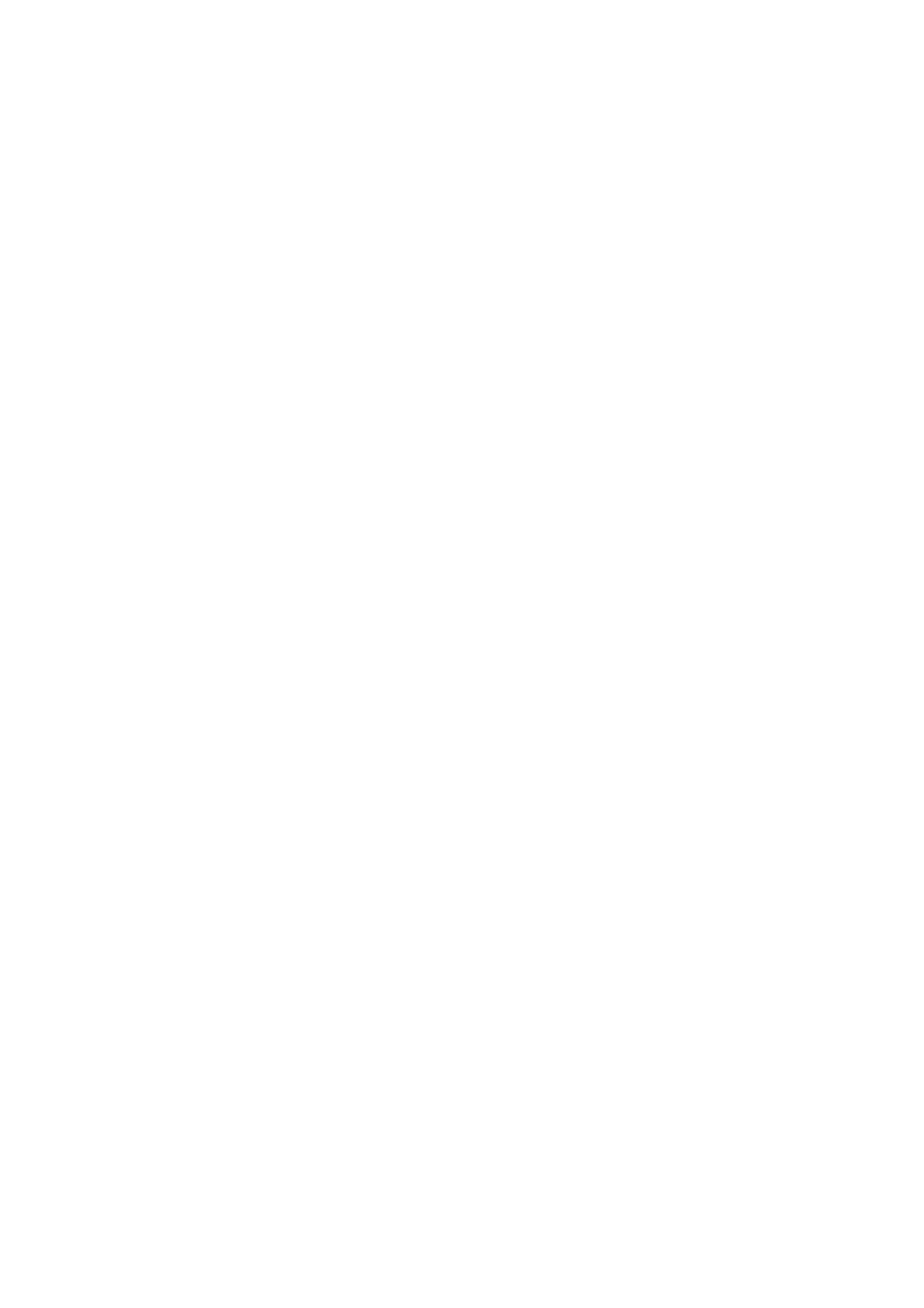

Australian Capital Territory

# **Financial Management Act 1996**

An Act to provide for the financial management of the government of the Territory, to provide for the scrutiny of that management by the Legislative Assembly, to specify financial reporting requirements for the government of the Territory, and for related purposes

R22 01/09/05

I

Financial Management Act 1996 Effective: 01/09/05-26/10/05

page 1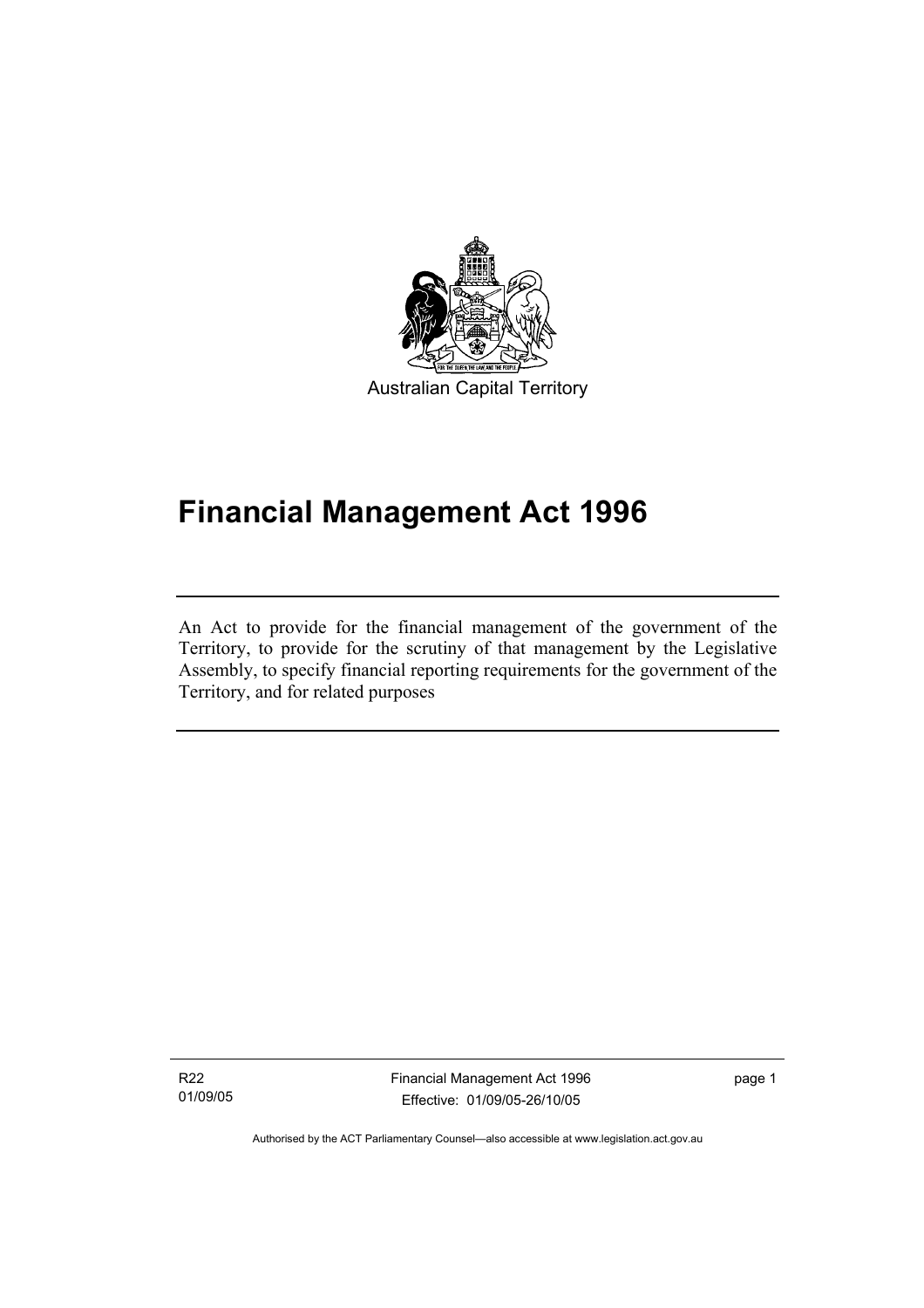#### **Part 1** Preliminary

Section 1

# **Part 1** Preliminary

#### **1 Name of Act**

This Act is the *Financial Management Act 1996*.

#### **2 Act subject to Territory Superannuation Provision Protection Act**

This Act is subject to the *Territory Superannuation Provision Protection Act 2000*.

#### **3 Dictionary**

The dictionary at the end of this Act is part of this Act.

*Note 1* The dictionary at the end of this Act defines certain words and expressions used in the Act, and includes references (*signpost definitions*) to other words and expressions defined elsewhere in this Act or in other legislation.

> For example, the signpost definition '*superannuation appropriation* see the *Territory Superannuation Provision Protection Act 2000*, dictionary.' means that the expression 'superannuation appropriation' is defined in that dictionary and the definition applies to this Act.

*Note 2* A definition in the dictionary (including a signpost definition) applies to the entire Act unless the definition, or another provision of the Act, provides otherwise or the contrary intention otherwise appears (see Legislation Act, s 155 and s 156).

#### **3A Notes**

A note included in this Act is explanatory and is not part of the Act.

*Note* See the Legislation Act, s 127 (1), (4) and (5) for the legal status of notes.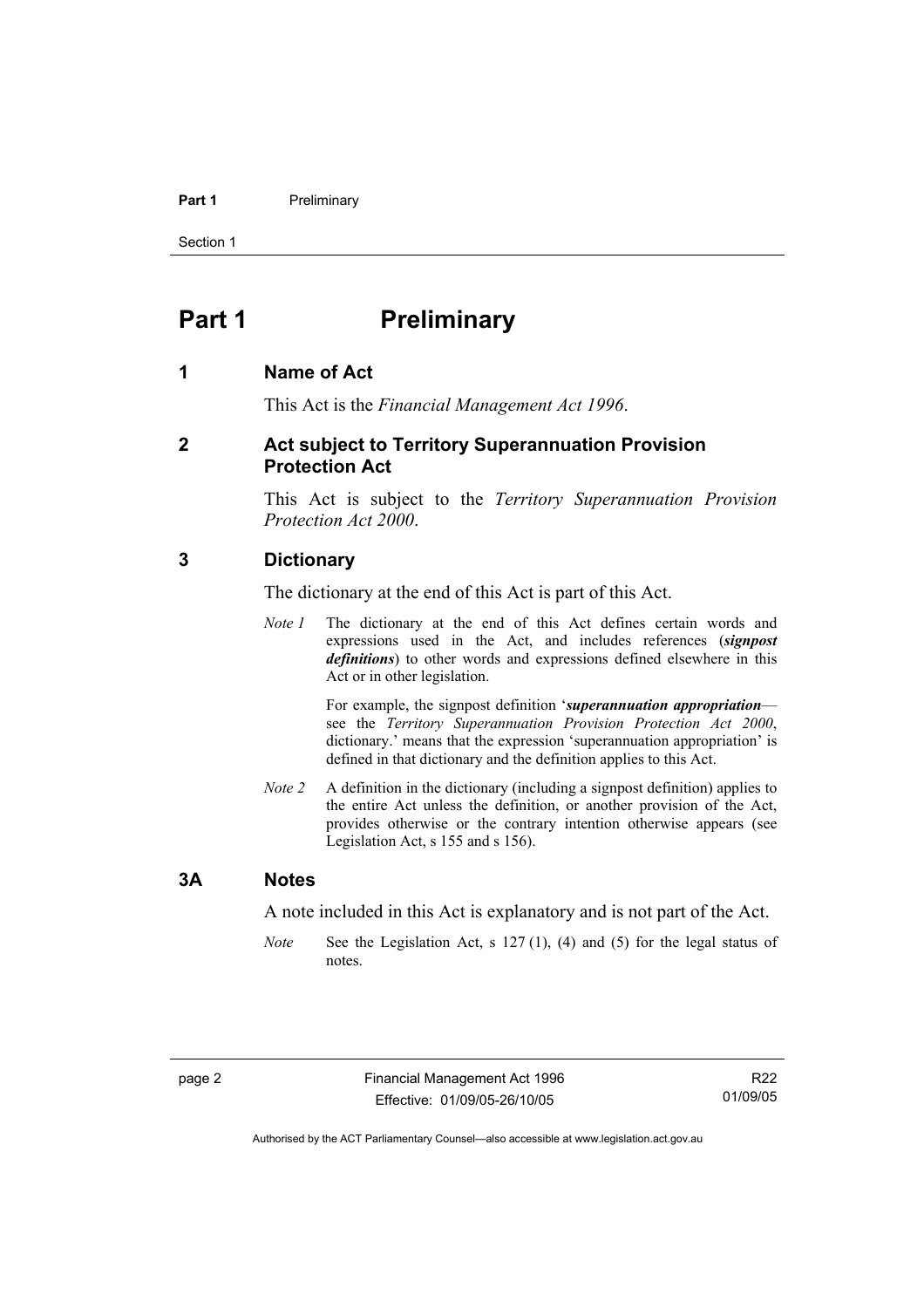#### **3B Declaration that certain authorities are not territory authorities for Act**

- (1) The Treasurer may, in writing, declare that a stated body is not a territory authority for this Act.
- (2) A declaration under subsection (1) is a notifiable instrument.

*Note* A notifiable instrument must be notified under the Legislation Act.

## **4 Application of pt 2, pt 3 and pt 5 to Legislative Assembly secretariat**

Unless the contrary intention appears, the provisions of part 2, part 3 and part 5 apply to the Legislative Assembly secretariat as if—

- (a) a reference in those provisions to a department included a reference to the Legislative Assembly secretariat; and
- (b) a reference in those provisions to the responsible Minister of a department were a reference to the Speaker of the Legislative Assembly; and
- (c) a reference in those provisions to the responsible chief executive of a department included a reference to the clerk of the Legislative Assembly.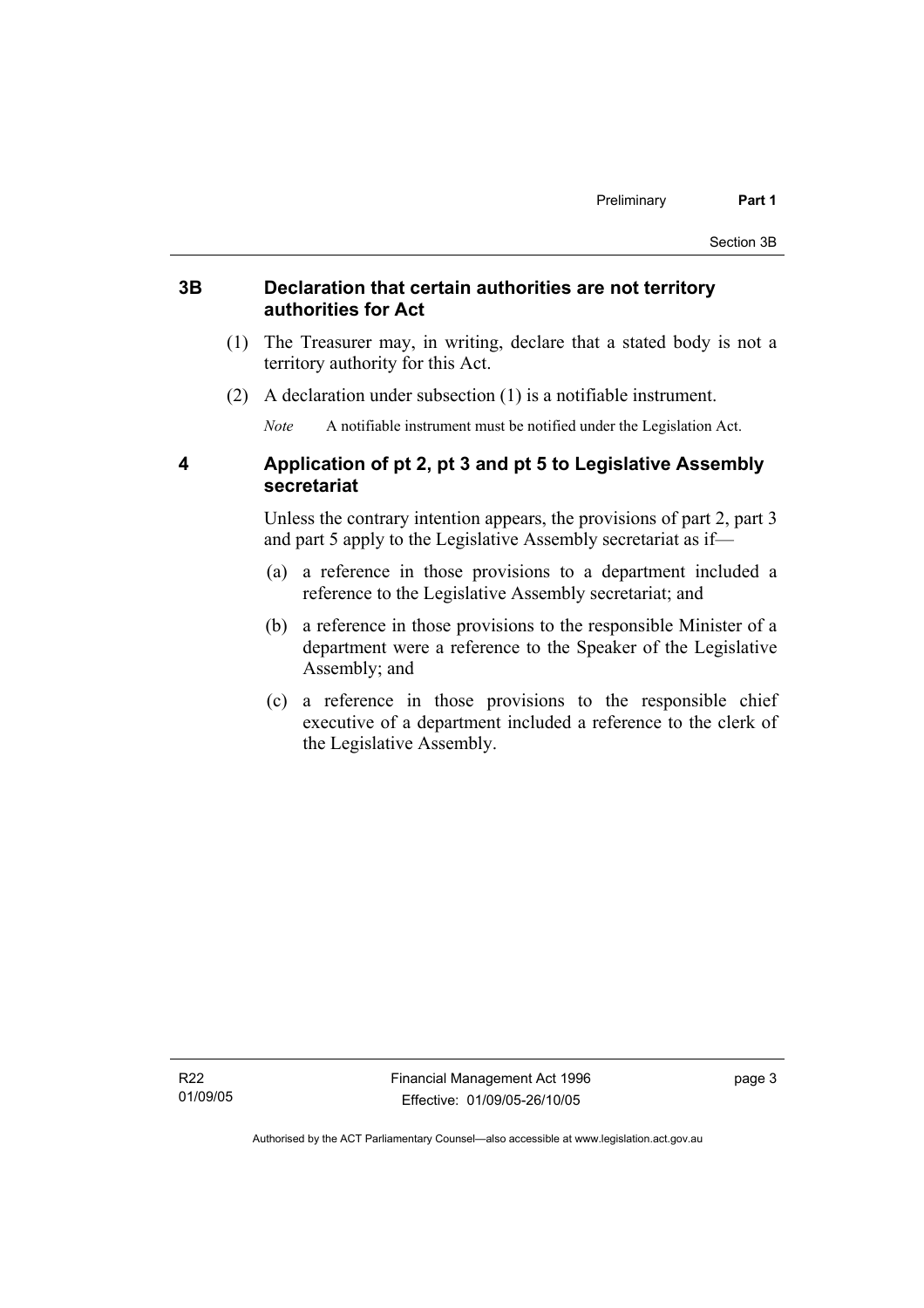**Part 2** Budget management<br>**Division 2.1** Appropriations and by **Division 2.1** Appropriations and budgets Section 5

# **Part 2 Budget management**

# **Division 2.1 Appropriations and budgets**

# **5 Timing of first Appropriation Bill for financial year**

Except as otherwise provided by a resolution of the Legislative Assembly, the first Appropriation Bill relating to a financial year must be introduced into the Legislative Assembly not later than 3 months after the beginning of the financial year.

## **6 Necessity for appropriation**

No payment of public money must be made otherwise than in accordance with an appropriation.

## **7 Payments authorised on lapse of appropriation**

If, before the end of a financial year, no Act other than this Act has been passed appropriating public money to meet the requirements of the next financial year, the Treasurer may pay the amounts necessary to meet those requirements subject to the following provisions:

- (a) the authority of the Treasurer under this section ceases on the commencement of the first Appropriation Act for the next financial year;
- (b) on that commencement all payments made under this section for the next financial year are taken for all purposes to have been paid out of money appropriated by that Act;
- (c) the payments made under this section for any purpose must not exceed, in total,  $\frac{1}{2}$  of the amount appropriated by Appropriation Acts for the immediately previous financial year for that purpose.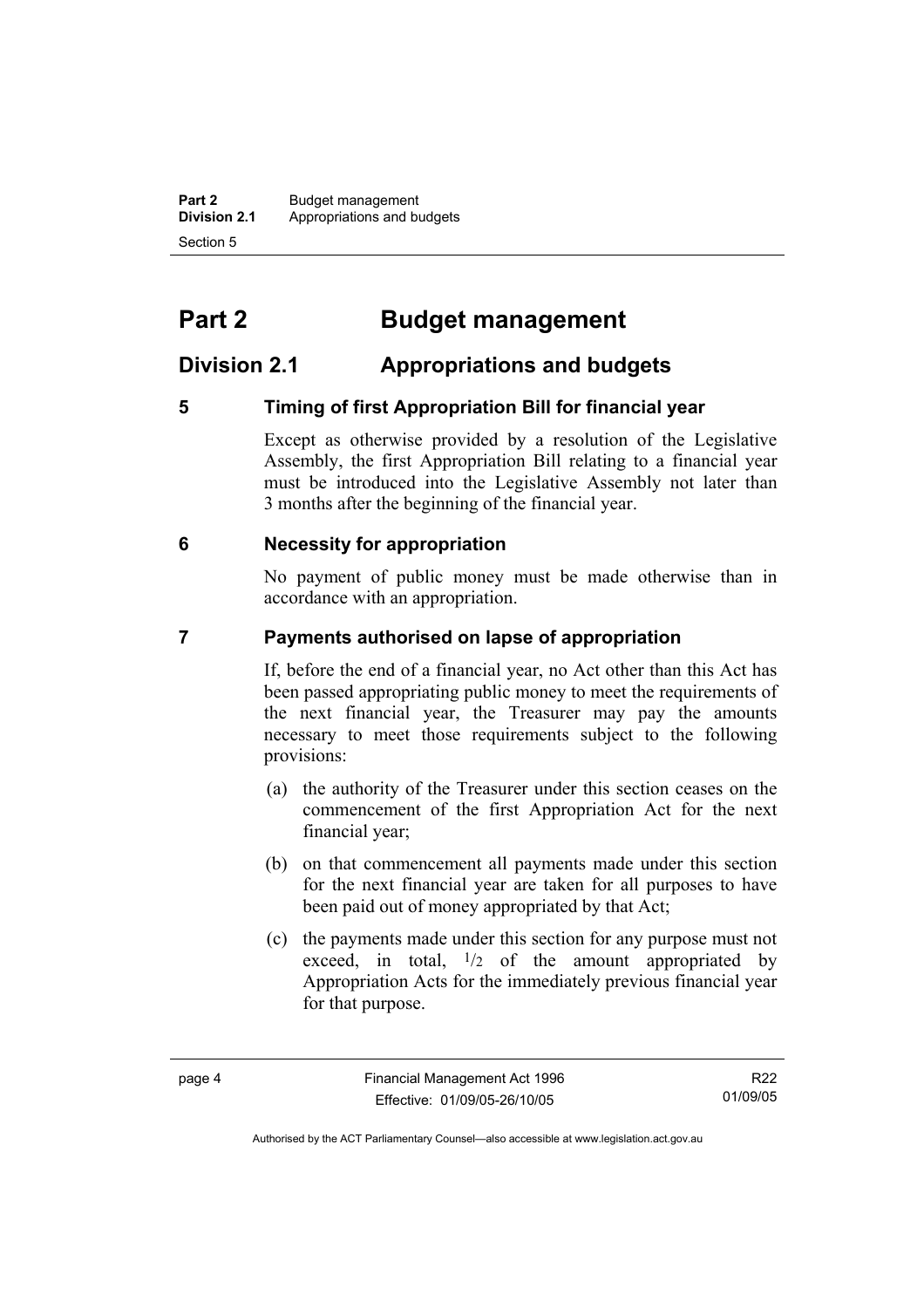#### **8 Form of appropriation**

An Appropriation Act must make separate appropriations in relation to each department for—

- (a) the provision of outputs by the department; and
- (b) any capital injection to be provided to the department; and
- (c) any payments to be made by the department on behalf of the Territory.

- **9 Net appropriations for outputs** 
	- (1) An appropriation for the provision of outputs may be expressed to be made for the net cost of providing the outputs.
	- (2) Despite section 6, if an appropriation for a department is stated to be made for the net cost of providing outputs, the department may apply the following in paying the expenses and liabilities of the department in providing the outputs:
		- (a) the payments it is entitled to receive otherwise than under an Appropriation Act for providing the outputs;
		- (b) the value of the input tax credits to which it is entitled for taxable supplies in relation to providing the outputs.
	- (3) To remove any doubt, it is declared that, if the appropriations made by an Appropriation Act for a department do not state an amount, or state an '0' appropriation, for the provision of outputs by the department, the appropriations have effect as if they included an appropriation stated to be made for the provision of outputs by the department at no net cost to the Territory.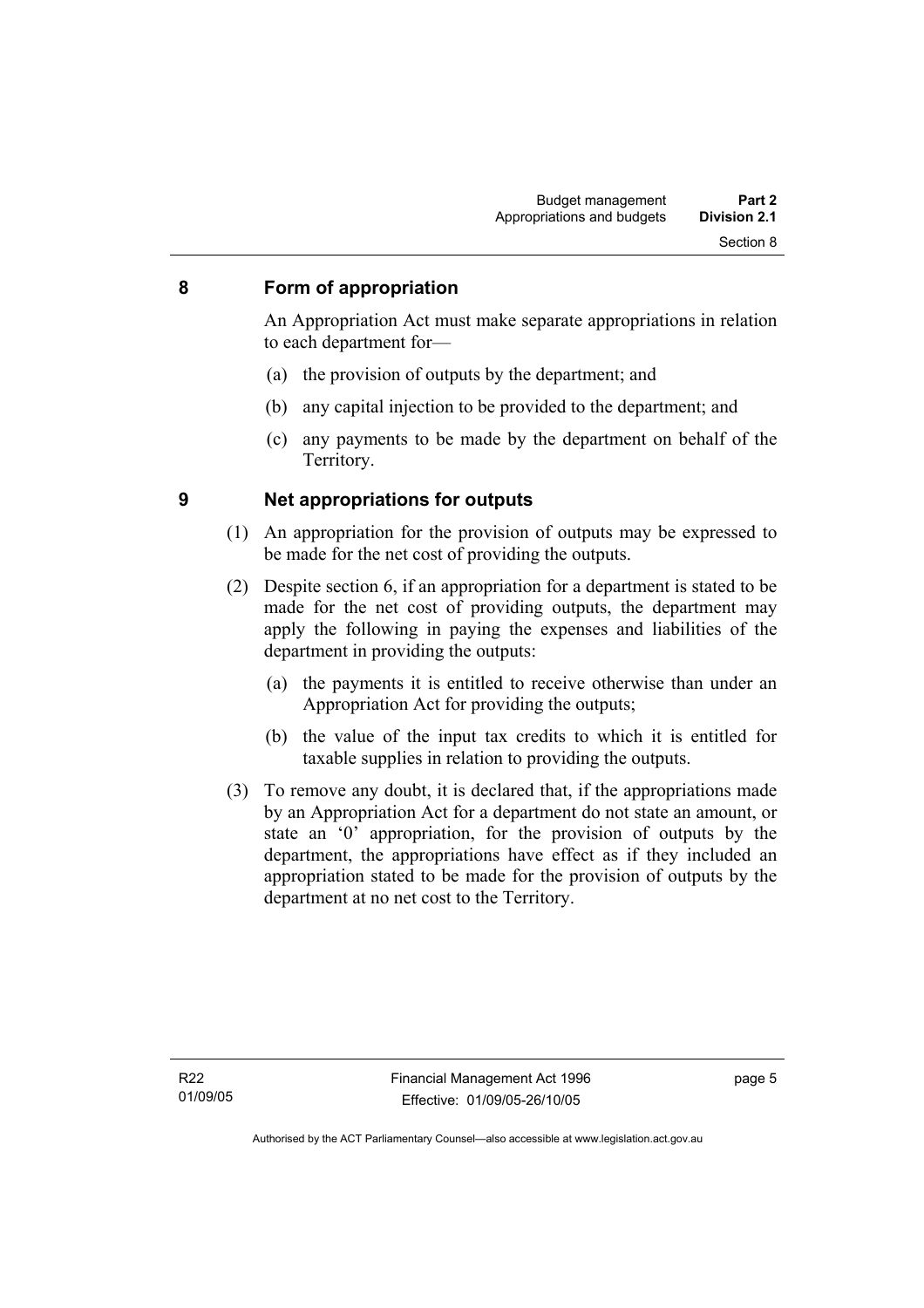# **9A Net appropriations for capital injections**

- (1) An appropriation for a capital injection may be stated to be made for, or partly for, the net cost of purchasing or developing assets.
- (2) Despite section 6, if an appropriation is stated to be made for, or partly for, the net cost of purchasing or developing assets, the value of the input tax credits to which the relevant entity is entitled for taxable supplies in relation to purchasing or developing the assets may be applied by the entity in paying the expenses and liabilities of the entity in purchasing or developing the assets.
- (3) In this section:

*relevant entity*, in relation to an appropriation for a capital injection, means the department, authority or corporation that is to undertake the purchasing or developing of assets for which the appropriation is made.

## **9B Appropriations for payments on behalf of Territory to be net appropriations**

Despite section 6 (Necessity for appropriations), if an appropriation for a department is made for payments to be made on behalf of the Territory, the department may apply input tax credits to which the Territory is entitled for taxable supplies for which the payments are made towards the payments under the appropriation.

## **10 Budget papers**

The Treasurer must, for each financial year, immediately after the presentation of the bill for the first Appropriation Act relating to the year, present to the Legislative Assembly—

- (a) the proposed budget for the Territory for the year; and
- (b) the proposed budget for each department for the year; and
- (c) the proposed budget for each public trading enterprise for the year; and

R22 01/09/05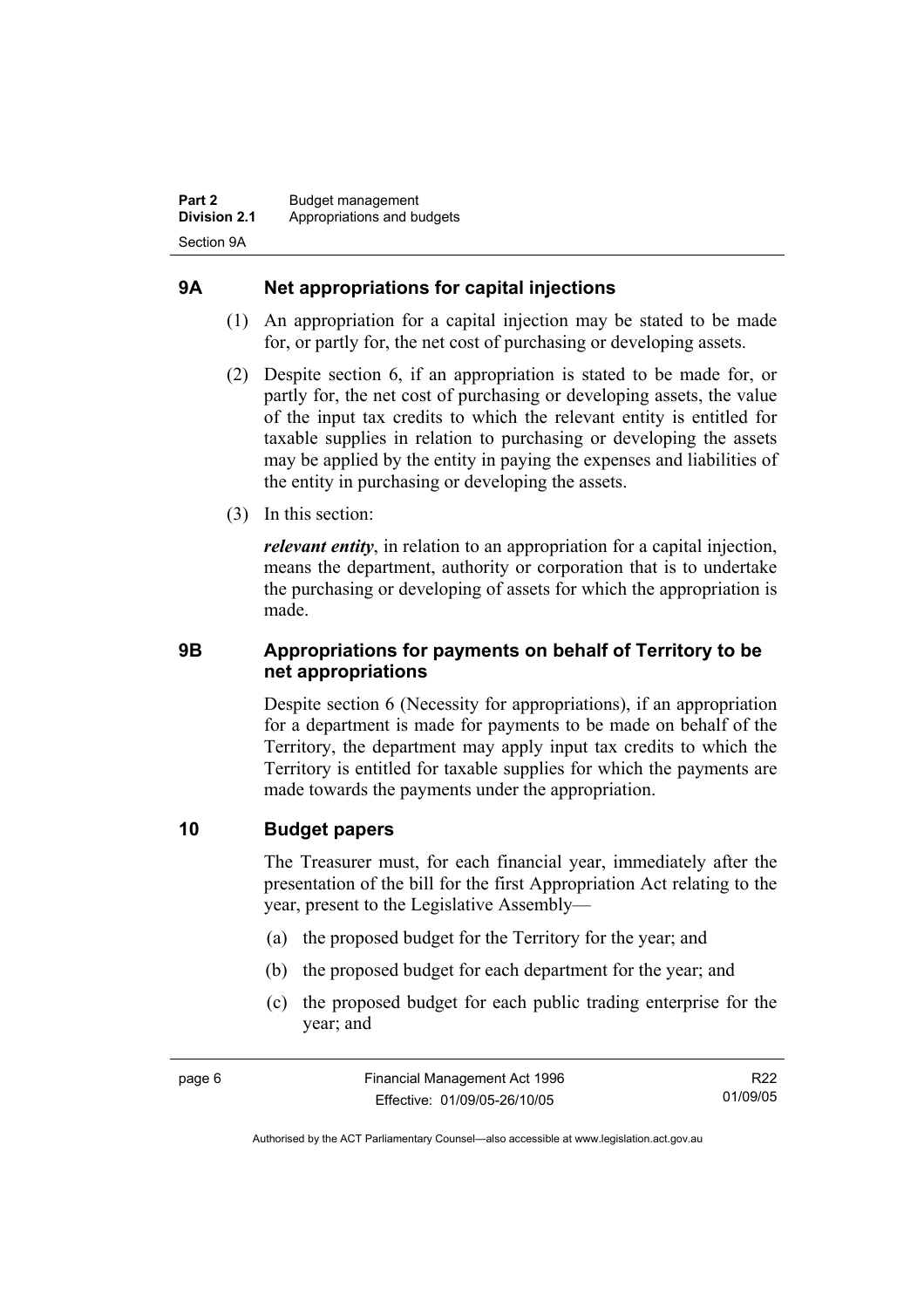- (d) a consolidated financial management statement in relation to—
	- (i) the general government sector; and
	- (ii) the public trading enterprise sector.

## **11 Territory budgets**

- (1) The proposed budget for the Territory for a financial year presented to the Legislative Assembly under section 10 (a) must include—
	- (a) a financial policy objectives and strategies statement under section 11A for the financial year; and
	- (b) a statement of the economic or other assumptions used to make the budget estimates; and
	- (c) a statement about the sensitivity of the budget estimates to changes in the economic or other assumptions; and
	- (d) a statement of the risks, quantified if possible, that may affect the budget estimates, including contingent liabilities; and
	- (e) the financial statements required under the financial management guidelines.
- (2) The proposed budget must be prepared in a form that assists a comparison, for each appropriation unit, between the budget for the Territory for the previous financial year and the proposed budget.
- (3) The financial statements included in the proposed budget under subsection (1) (e) must include budget estimates, for each appropriation unit, for each of the next 3 financial years; and
- (4) The proposed budget must be prepared taking into account—
	- (a) the principles of responsible fiscal management;
	- (b) the object of providing a basis for sustainable social and economic services and infrastructure fairly to all ACT residents; and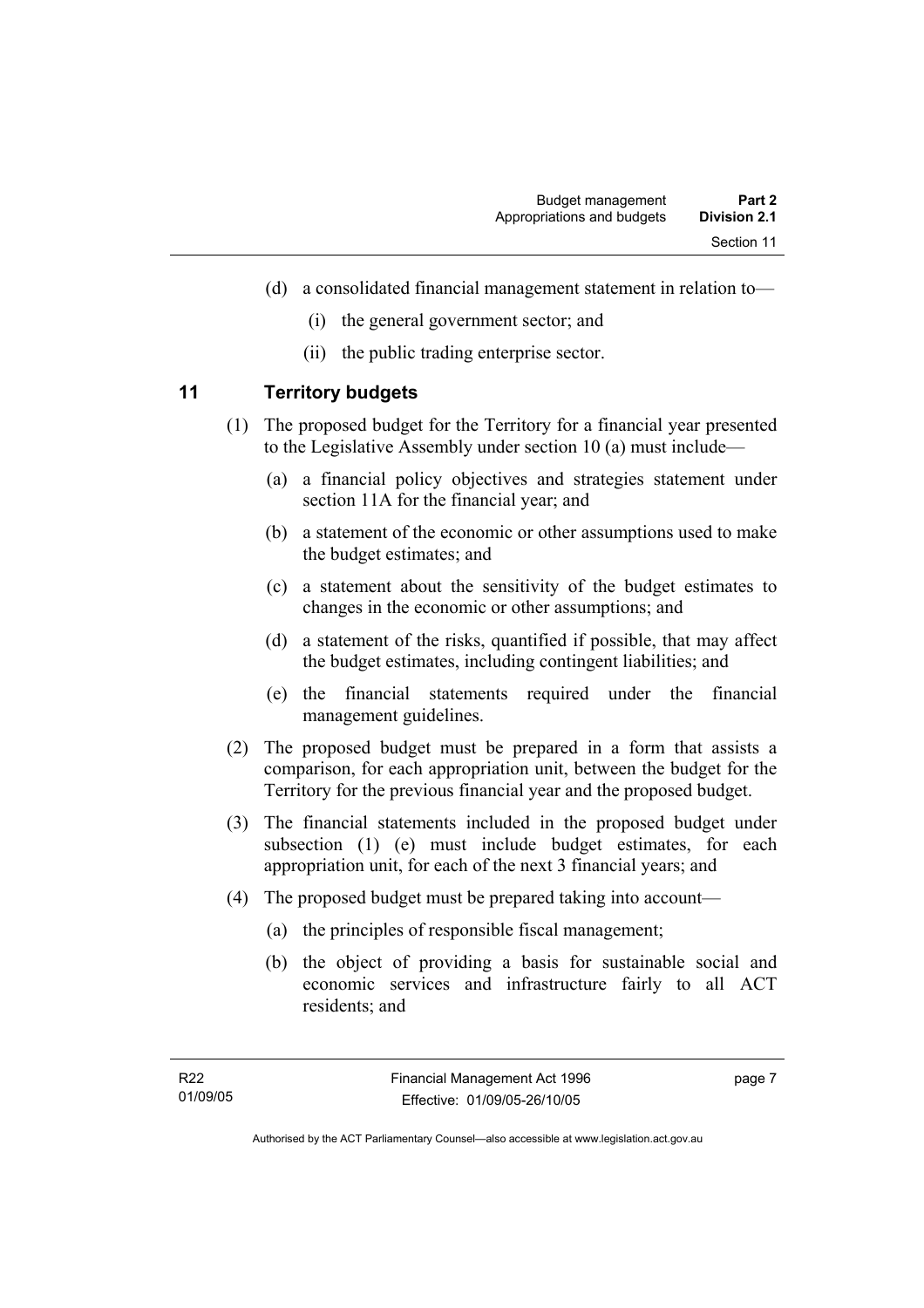- (c) the object of ecologically sustainable development.
- (5) The proposed budget may depart from the principles of responsible fiscal management, but if it does so—
	- (a) any departure must be temporary; and
	- (b) the Treasurer must present to the Legislative Assembly, when the first Appropriation Bill for the financial year is presented to the Legislative Assembly, a statement setting out—
		- (i) the reasons for the departure; and
		- (ii) the approach intended to be taken to return to the principles; and
		- (iii) when the principles are expected to be returned to.
- (6) In this section:

*ecologically sustainable development* means the effective integration of economic and environmental considerations in decision-making processes achievable through implementation of the following principles:

- (a) the precautionary principle;
- (b) the inter-generational equity principle;
- (c) conservation of biological diversity and ecological integrity;
- (d) improved valuation and pricing of environmental resources.

*fiscal risks* include the following:

- (a) risks from the level of the Territory's general government sector debt;
- (b) commercial risks from ownership of corporations and public enterprises:
- (c) risks from changes in the structure of the Territory's tax base;
- (d) risks from management of the Territory's assets and liabilities.

| page 8 | Financial Management Act 1996 | R22      |
|--------|-------------------------------|----------|
|        | Effective: 01/09/05-26/10/05  | 01/09/05 |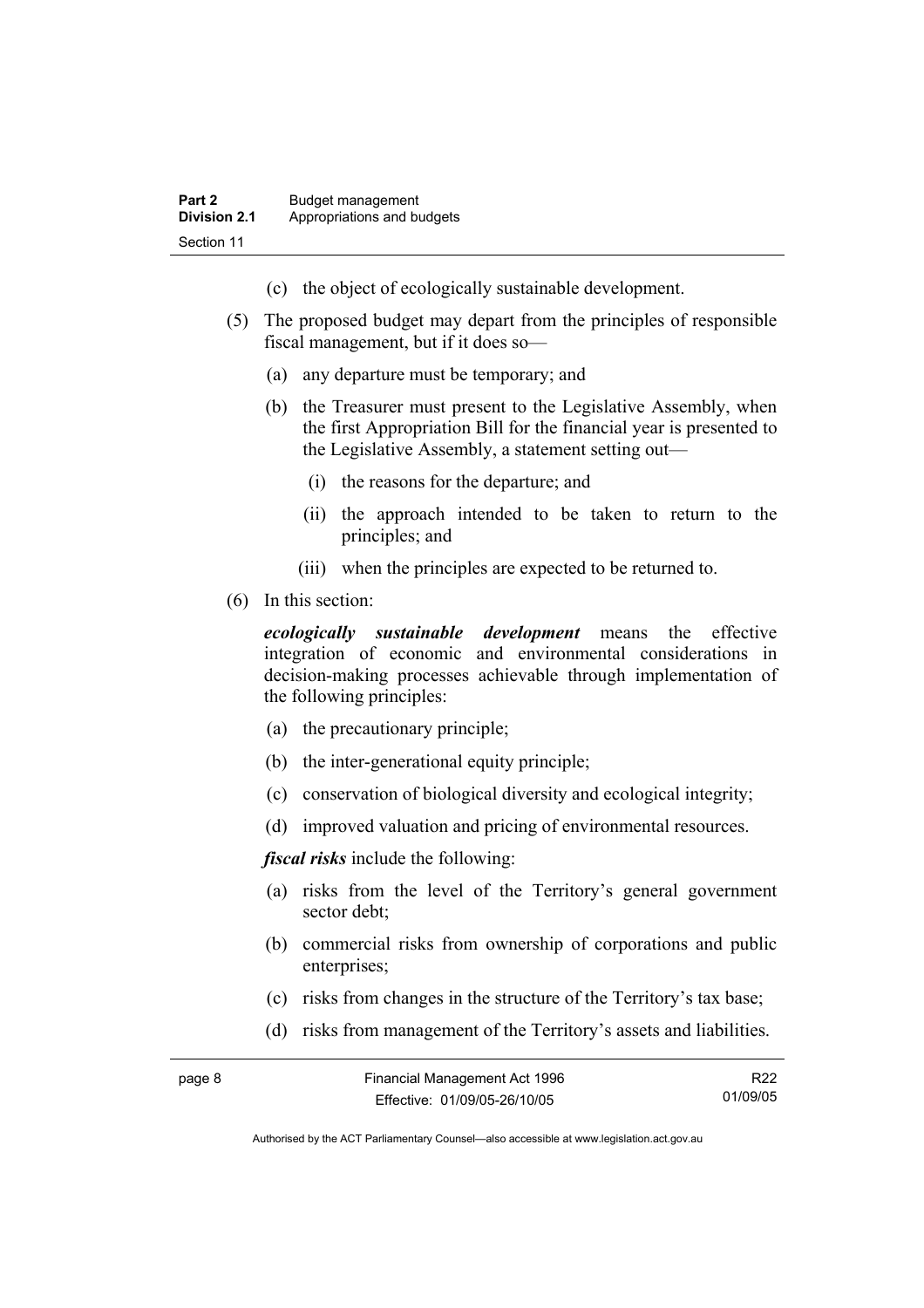*inter-generational equity principle* means that the present generation should ensure that the health, diversity and productivity of the environment is maintained or enhanced for the benefit of future generations.

*precautionary principle* means that, if there is a threat of serious or irreversible environmental damage, a lack of full scientific certainty should not be used as a reason for postponing measures to prevent environmental degradation.

*principles of responsible fiscal management* means the following principles:

- (a) ensuring that the total liabilities of the Territory are at prudent levels to provide a buffer against factors that may impact adversely on the level of total Territory liabilities in the future, and ensuring that, until prudent levels have been achieved, the total operating expenses of the Territory in each financial year are less than its operating income levels in the same financial year;
- (b) when prudent levels of total Territory liabilities have been achieved, maintaining the levels by ensuring that, on average, over a reasonable period of time, the total operating expenses of the Territory do not exceed its operating income levels;
- (c) achieving and maintaining levels of Territory net worth to provide a buffer against factors that may impact adversely on levels of Territory net worth in the future;
- (d) managing prudently the fiscal risks of the Territory;
- (e) pursuing spending and taxing policies that are consistent with a reasonable degree of stability and predictability in the level of the tax burden;
- (f) giving full, accurate and timely disclosure of financial information about the activities of the government and its agencies.

page 9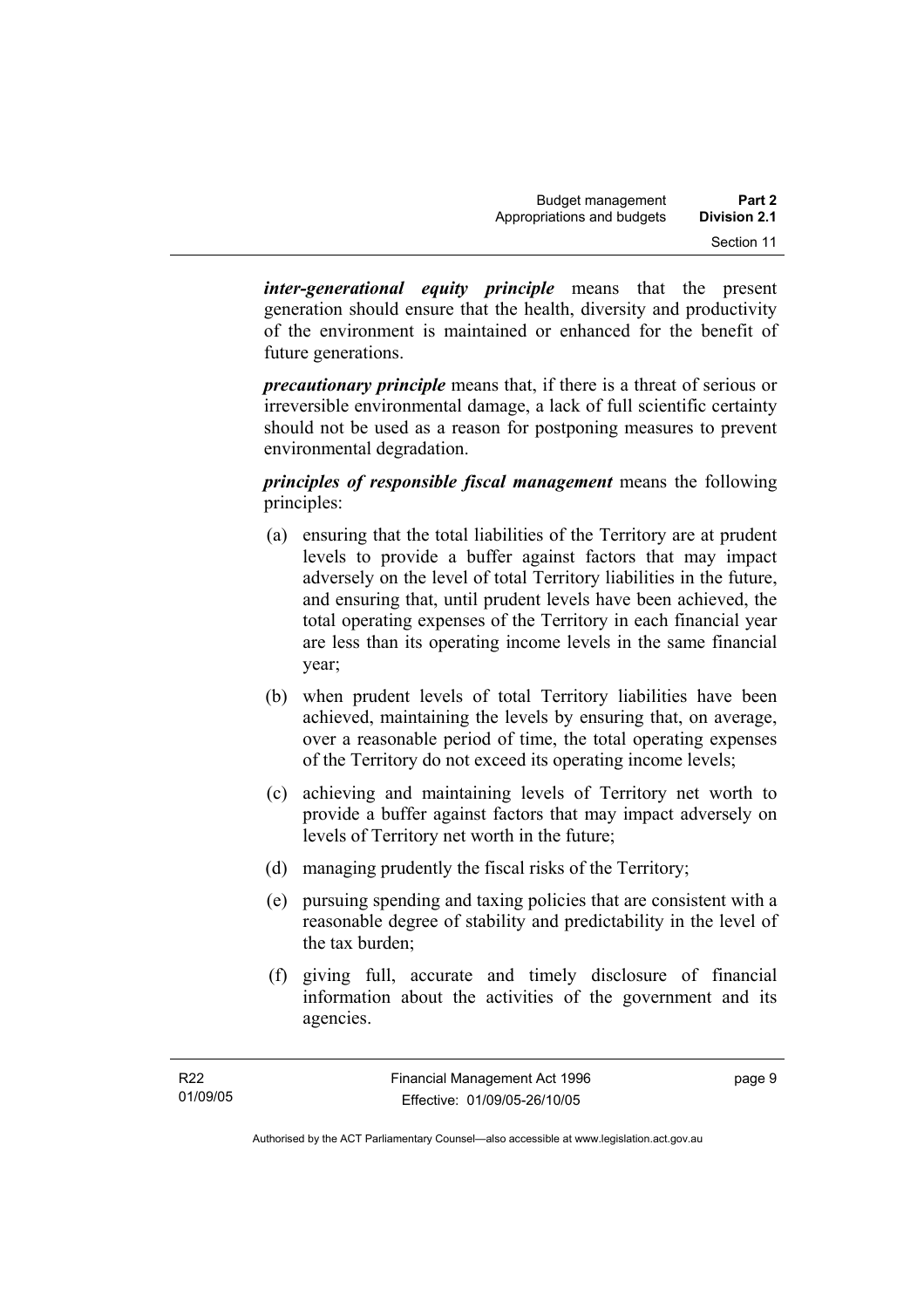#### **11A Financial policy objectives and strategies statement**

- (1) The purposes of a financial policy objectives and strategies statement included in a proposed budget under section 11 (1) (a) are—
	- (a) to make transparent the government's financial strategies; and
	- (b) to establish a benchmark for evaluating the government's conduct of financial policy.
- (2) The statement must be based on the principles of responsible fiscal management.
- (3) The statement must—
	- (a) state the government's long-term financial objectives within which financial policy for the financial year and the next 3 financial years will be framed; and
	- (b) explain the broad strategic priorities on which the budget is based; and
	- (c) state the key financial measures that the government has identified as being important and against which financial policy will be set and assessed; and
	- (d) state, for the financial year and the next 3 financial years—
		- (i) the government's short-term financial objectives; and
		- (ii) the targets for each stated key financial measure; and
	- (e) explain how the financial objectives and strategic priorities mentioned in paragraphs (a), (b) and (d) relate to the principles of responsible fiscal management; and
	- (f) state the reasons for any changes from the previous financial policy objectives and strategies statement.
- (4) In this section:

*principles of responsible fiscal management*—see section 11 (6).

| page 10 | Financial Management Act 1996 | R <sub>22</sub> |
|---------|-------------------------------|-----------------|
|         | Effective: 01/09/05-26/10/05  | 01/09/05        |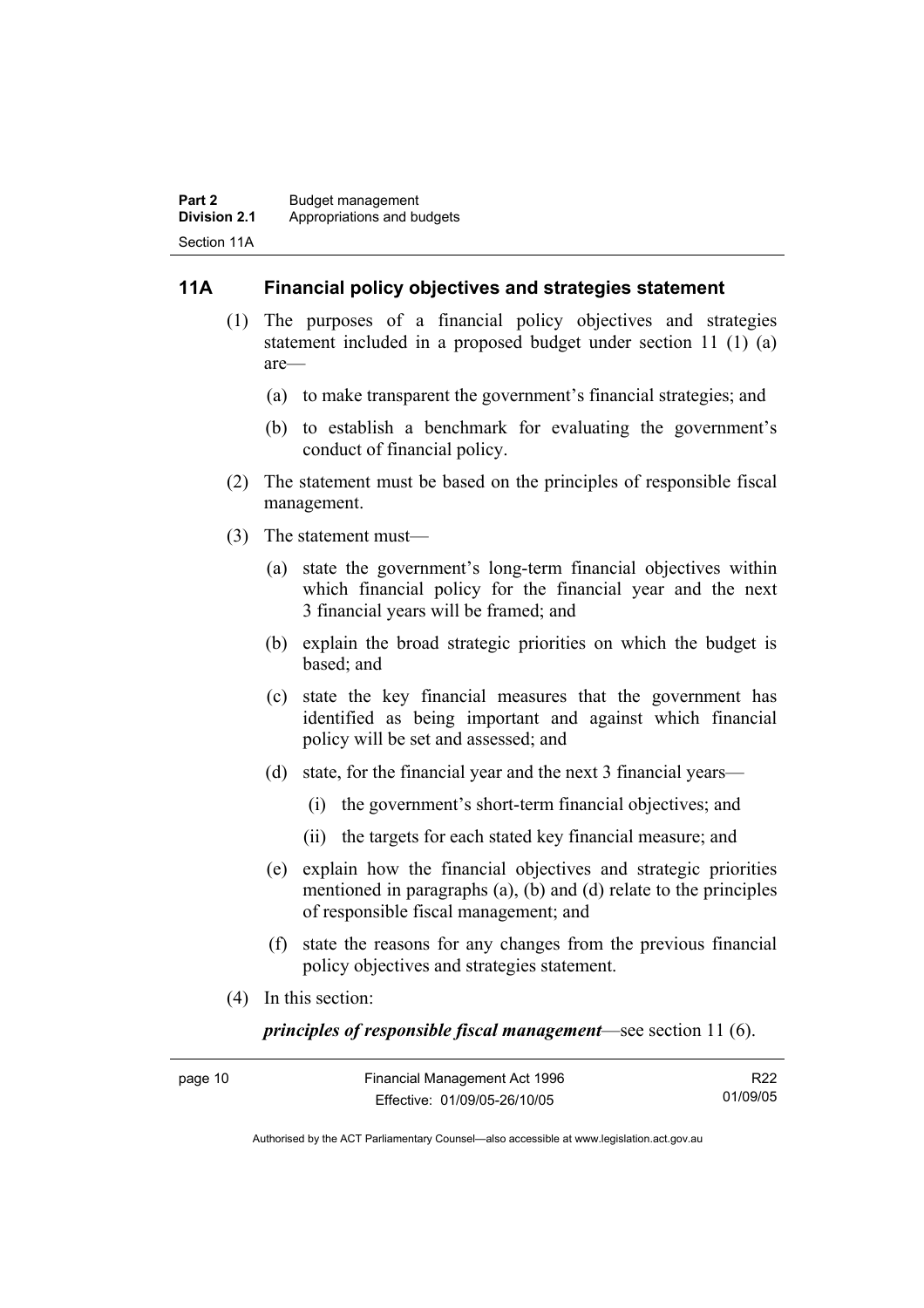#### **12 Departmental budgets**

- (1) A proposed budget for a department for a financial year presented to the Legislative Assembly under section 10 (b) must include—
	- (a) the financial statements required under the financial management guidelines; and
	- (b) a statement of the classes of outputs it is proposed the department should provide during the year and the performance criteria to be met by the department in providing the outputs; and
	- (c) if, during the year, the department is to be given a capital injection that must be repaid—a statement that—
		- (i) states that the capital injection is such an injection; and
		- (ii) sets out the conditions under which the injection is to be given, including the requirements about the time within which it must be repaid; and
	- (d) a statement of the financial targets of the department's operations during the year for which the chief executive of the department will be responsible.
- (2) Subsection (1) (b) does not apply to the Legislative Assembly secretariat.
- (3) A proposed budget is to be in a form that facilitates a comparison, in relation to outputs, between—
	- (a) the proposed budget; and
	- (b) the budget for the department for the previous financial year; and
	- (c) the expected whole of year results for the department for that previous financial year.
- (4) A proposed budget must include budget estimates in relation to outputs of the department for each of the next 3 financial years.

| R22      | Financial Management Act 1996 | page 11 |
|----------|-------------------------------|---------|
| 01/09/05 | Effective: 01/09/05-26/10/05  |         |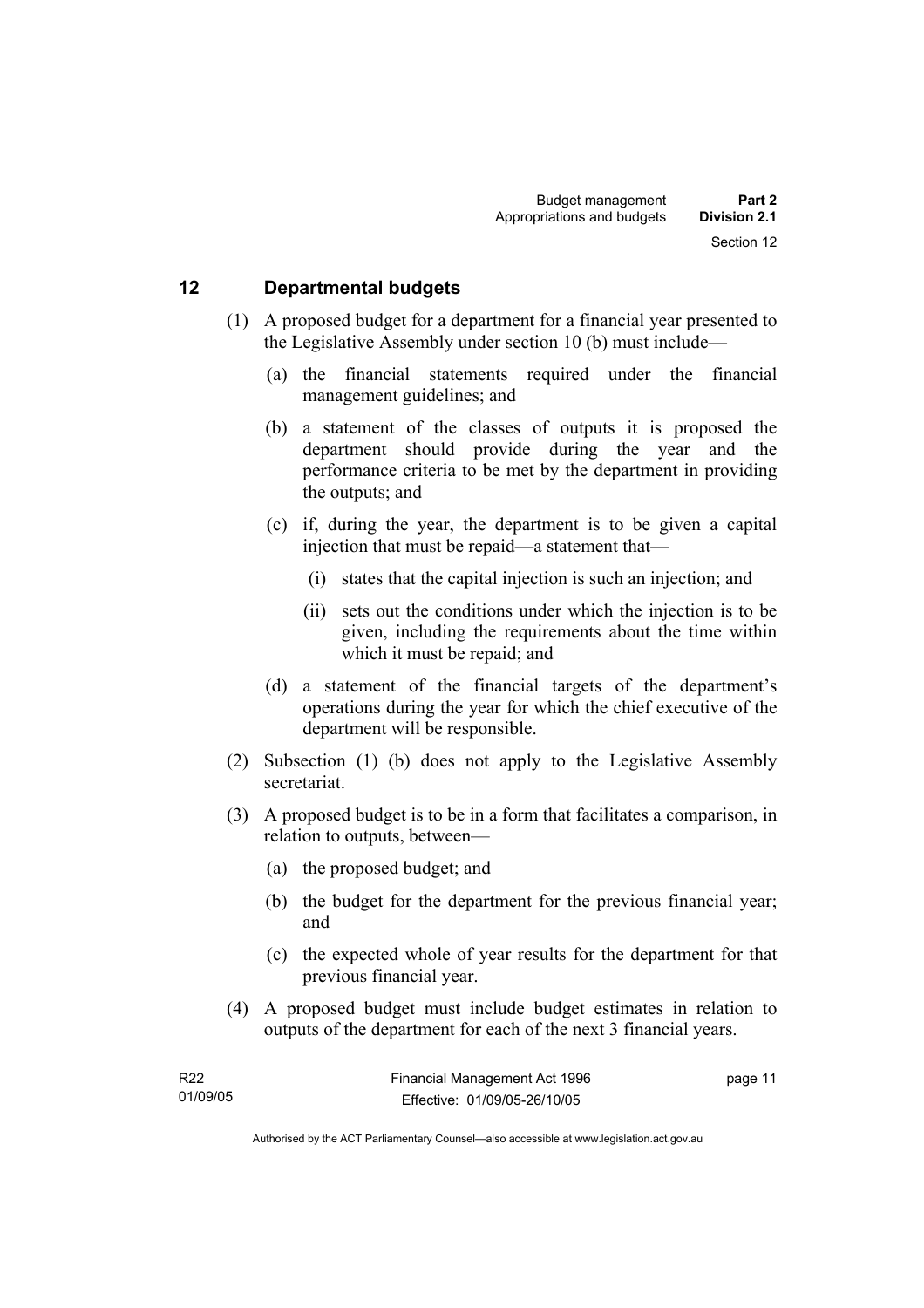# **12A Public trading enterprise budgets**

- (1) A proposed budget presented to the Legislative Assembly under section 10 (c) must include the financial statements required under the financial management guidelines.
- (2) A proposed budget must be prepared in a form that facilitates a comparison between the budget for the public trading enterprise for the previous financial year and the proposed budget.
- (3) A proposed budget must include budget estimates for each of the next 3 financial years.

# **13 Supplementary budget papers**

- (1) The Treasurer must, on the presentation of a bill for an Appropriation Act other than the first Appropriation Act relating to a financial year, present to the Legislative Assembly supplementary budget papers.
- (2) The supplementary budget papers must, for each department for which an appropriation is provided by the bill (an *affected department*)—
	- (a) state, for each purpose mentioned in section 8—
		- (i) the amount of the appropriation provided in the first Appropriation Act; and
		- (ii) the variations (if any) previously made to the appropriation under this Act; and
		- (iii) the amount of the appropriation provided by the bill; and
		- (iv) the total amount appropriated for the department for the financial year; and
	- (b) indicate the impact of the proposed variation.

Authorised by the ACT Parliamentary Counsel—also accessible at www.legislation.act.gov.au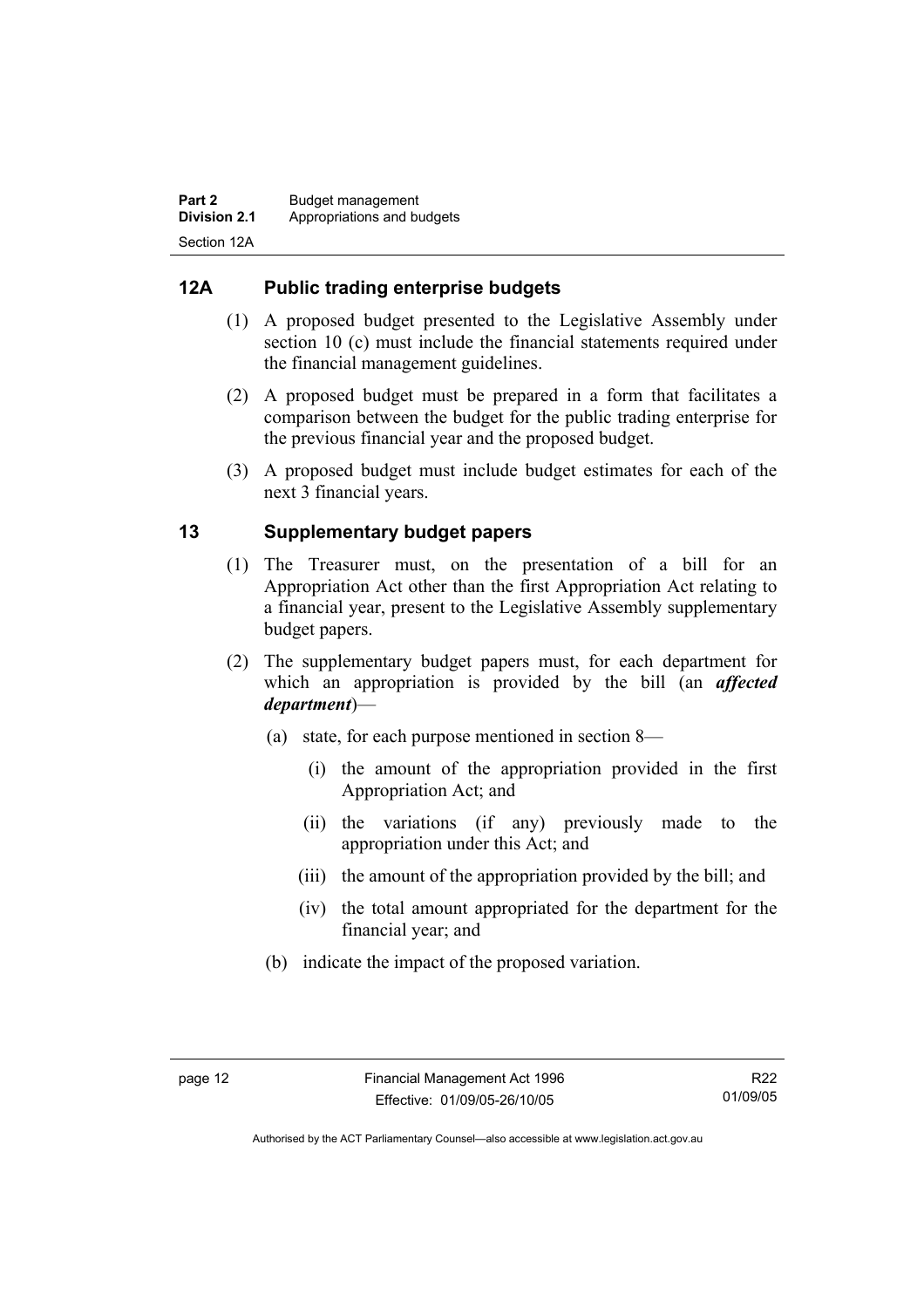- (3) For subsection (2) (b), the supplementary budget papers need not include an original or final budgeted financial statement (a *budgeted statement*) for an affected department.
- (4) If the supplementary budget papers do not include a budgeted statement for an affected department—
	- (a) the supplementary budget papers must state the reasons why the budgeted statement for the department is not included; and
	- (b) the Treasurer must present the budgeted statement for the department to the Legislative Assembly as soon as practicable after the passing of the bill.
- (5) A budgeted statement for a department—
	- (a) must include details of the impact on the budget of the department of all variations to the appropriation that happened in the financial year before the passing of the bill; and
	- (b) may show the impact of variations other than those resulting from additional appropriations.

#### **Example for par (b)**

the impact of revised economic forecasts

*Note* An example is part of the Act, is not exhaustive and may extend, but does not limit, the meaning of the provision in which it appears (see Legislation Act, s 126 and s 132).

#### **13A Amendment of departmental budget for supplementary appropriation**

- (1) If an appropriation is made for a department by an Appropriation Act other than the first Appropriation Act for a financial year, the budget for the department for the financial year is amended in accordance with—
	- (a) the supplementary budget papers presented to the Legislative Assembly under section 13 (1) in relation to the bill for the Act by which the appropriation was made; and

| R22      | Financial Management Act 1996 | page 13 |
|----------|-------------------------------|---------|
| 01/09/05 | Effective: 01/09/05-26/10/05  |         |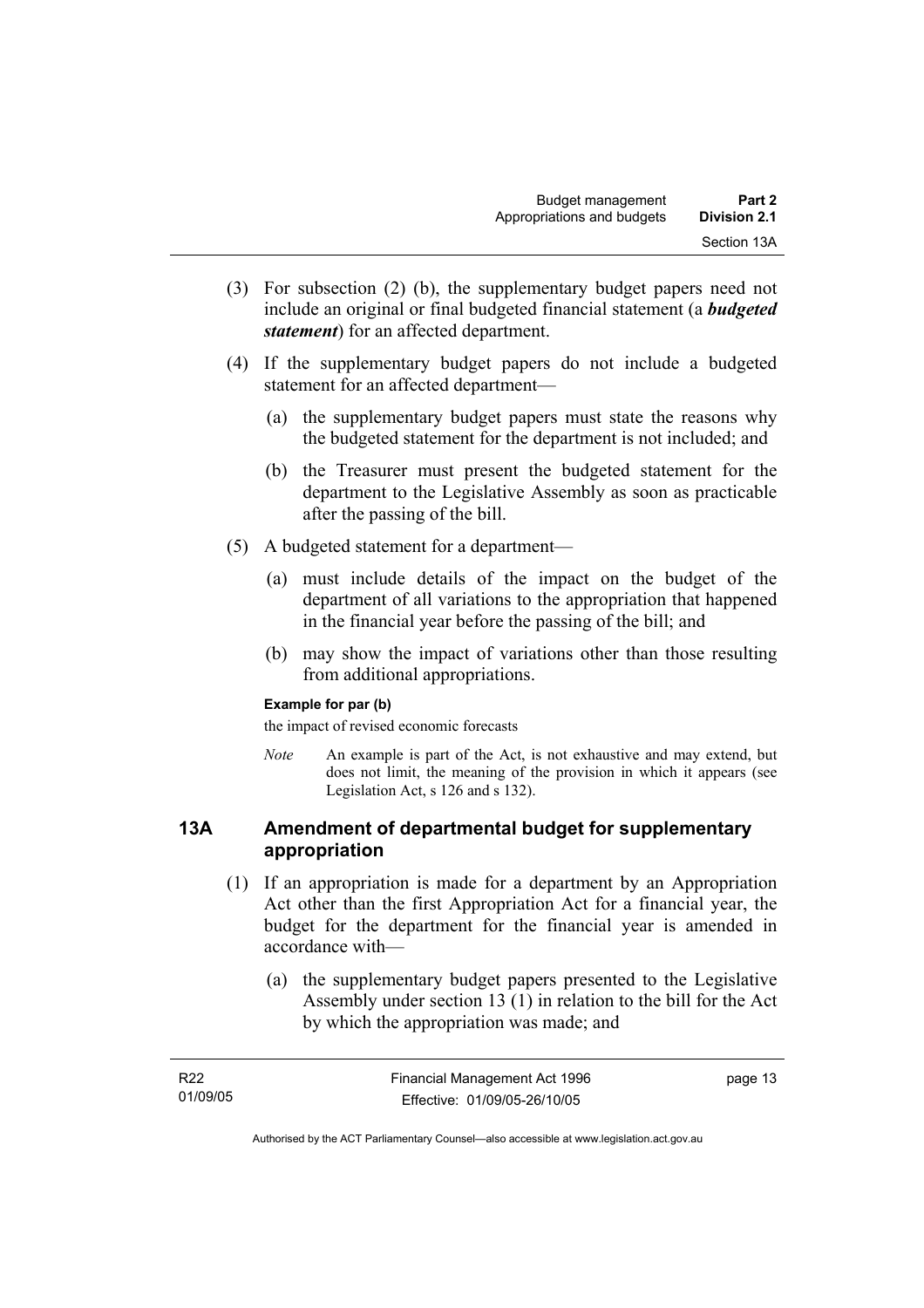| Part 2              | Budget management          |
|---------------------|----------------------------|
| <b>Division 2.1</b> | Appropriations and budgets |
| Section 14          |                            |

- (b) any statement presented to the Legislative Assembly under section 13 (4) (b) in relation to the bill.
- (2) In this section:

*budget*, for a department for a financial year, means the budget for the department for the year presented to the Legislative Assembly under section 10 (b) (Budget papers) and, if that budget has been amended under this Act, the budget as amended.

## **14 Transfer of funds between appropriations**

- (1) Despite section 6, the Executive may, in writing, direct that appropriations made by an Appropriation Act be varied by transfers of funds between the appropriations.
- (3) A transfer of funds between appropriations under this section must not cause an appropriation from which funds are transferred to be reduced by more than 3%.
- (4) If the Executive gives a direction under subsection (1), the Treasurer must present the following to the Legislative Assembly within 3 sitting days after the direction is given:
	- (a) a copy of the direction;
	- (b) a statement of the reasons for giving it.
- (5) Subsection (1) does not apply to a superannuation appropriation.

## **15 Transfer of funds within appropriations**

- (1) The Executive may, in writing, direct that funds within the same appropriation that are allocated for the provision of different classes of outputs be reallocated in relation to those classes of outputs.
- (2) If a reallocation of funds under subsection (1) involves an amount larger than 3% of the appropriation within which the reallocation is made or \$150 000 (whichever is the larger), the Treasurer must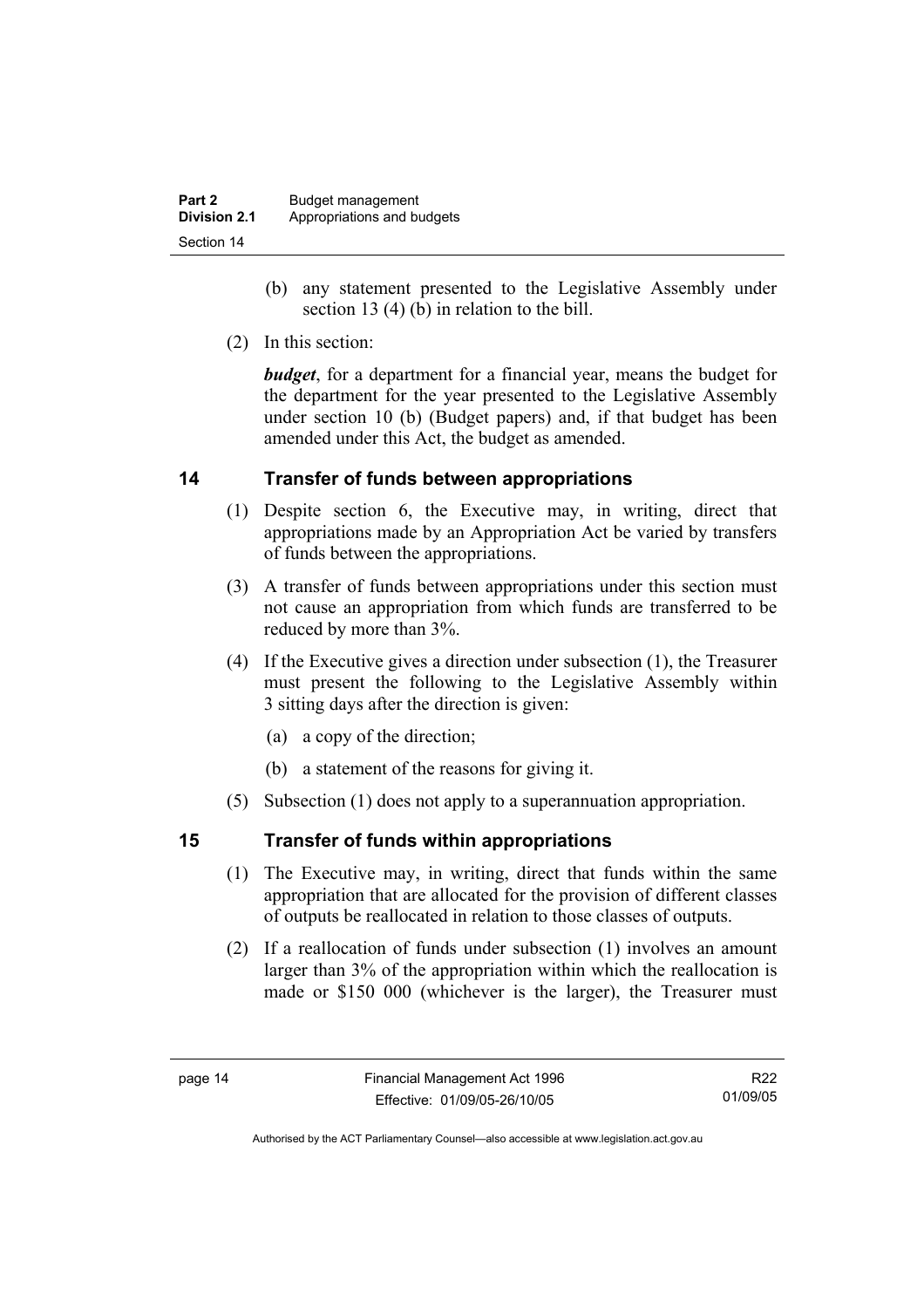present the following to the Legislative Assembly within 3 sitting days after a direction is given:

- (a) a copy of the direction;
- (b) a statement of the reasons for the reallocation.

# **15A Reclassification of certain appropriations**

- (1) If an appropriation has been classified by the Act by which it was made as an appropriation for payments to be made by a department on behalf of the Territory, the Treasurer may, if the Treasurer is satisfied that the appropriation should be classified as an appropriation for the provision of outputs by the department, in writing, direct that the classification of the appropriation be changed accordingly.
- (2) If an appropriation has been classified by the Act by which it was made as an appropriation for the provision of outputs by a department, the Treasurer may, if the Treasurer is satisfied that the appropriation should be classified as an appropriation for payments to be made by the department on behalf of the Territory, in writing, direct that the classification of the appropriation be changed accordingly.
- (3) If the Treasurer gives a direction under subsection (1) or (2), the Treasurer must present a copy of the direction to the Legislative Assembly within 3 sitting days after the direction is given.

## **16 Transfer of functions between departments**

 (1) If, after the passing of an Appropriation Act for a financial year, the responsibility for a service or function for which an appropriation is made in that Act is transferred from the department for which the appropriation was made to another department, the Treasurer may, in writing, direct that the appropriation does not lapse but may be issued to, or applied by, that other department, in accordance with the direction, for the service or function.

page 15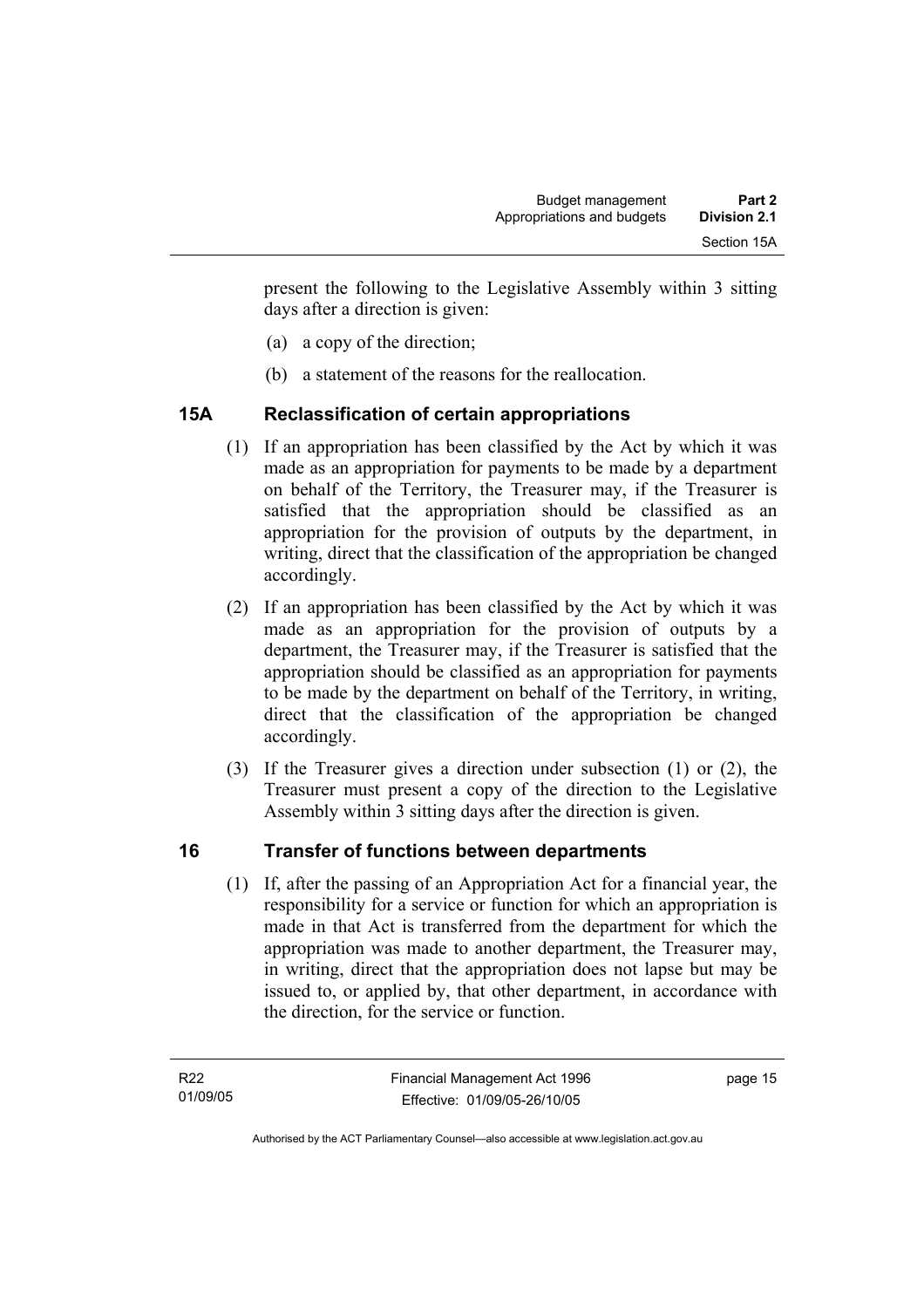| Part 2              | Budget management          |
|---------------------|----------------------------|
| <b>Division 2.1</b> | Appropriations and budgets |
| Section 17          |                            |

- (2) If the Treasurer gives a direction under subsection (1), the Treasurer must present a copy of the direction to the Legislative Assembly within 3 sitting days after it is given.
- (3) This section does not apply to a superannuation appropriation.

## **17 Variation of appropriations for Commonwealth grants**

- (1) This section applies to an appropriation that is declared by the Act by which it is made to be an appropriation to which this section applies.
- $(2)$  If—
	- (a) an appropriation to which this section applies is to be funded in whole or in part by a payment made to the Territory by the Commonwealth for a nominated purpose; and
	- (b) an estimate of the level of the funding to be provided to the Territory by the Commonwealth for that purpose is contained in the budget papers presented to the Legislative Assembly in conjunction with the bill for the Act by which the appropriation was made; and
	- (c) the level of funding provided to the Territory by the Commonwealth for that purpose for the financial year for which the appropriation was made is greater than the level of funding specified in those budget papers;

the Treasurer may, in writing, direct that the appropriation be increased by an amount not exceeding the difference between the level of funding specified in the budget papers and the level of funding provided by the Commonwealth.

 (3) If the Treasurer gives a direction under subsection (2), the Treasurer must present a copy of the direction to the Legislative Assembly within 3 sitting days after it is given.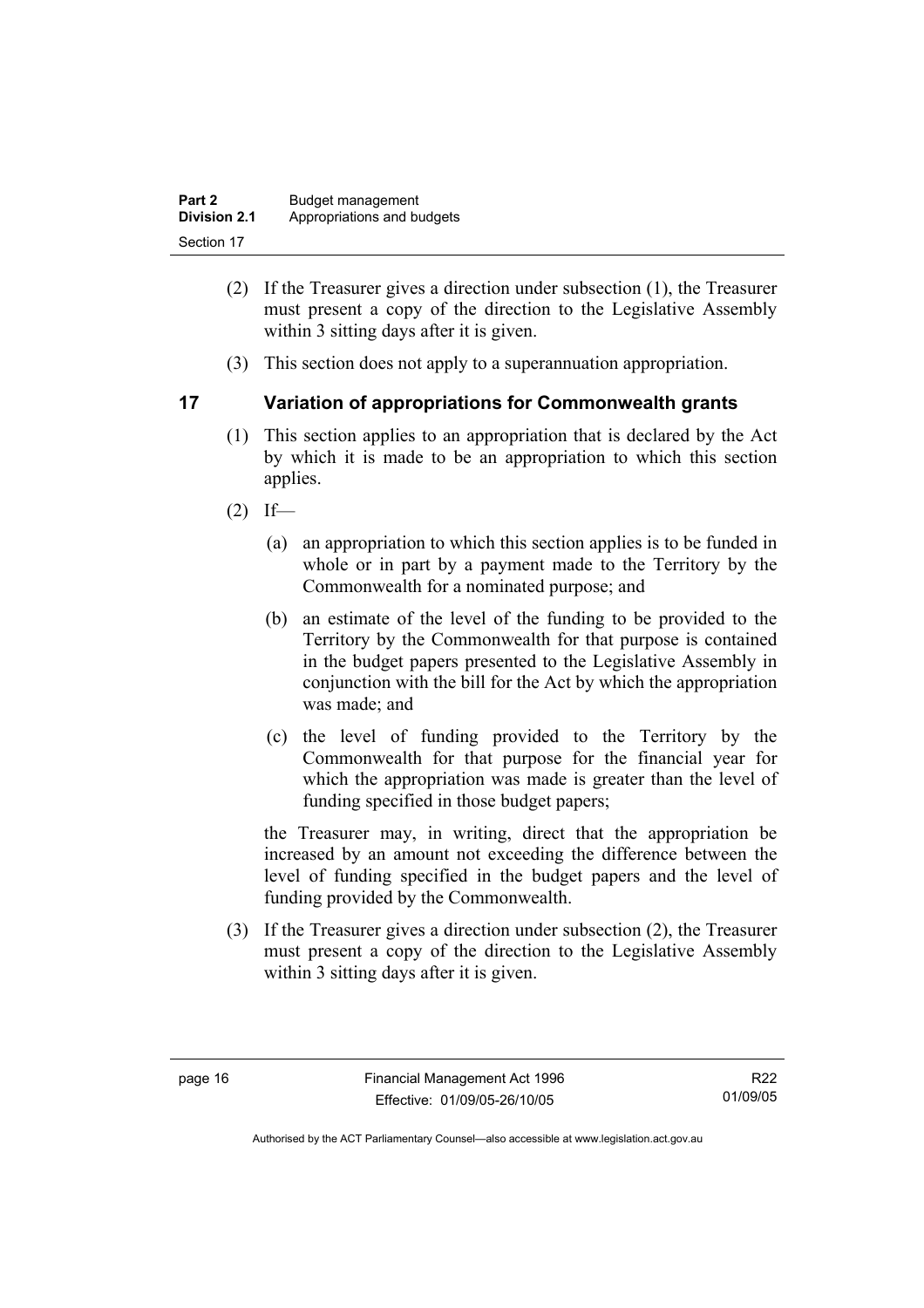#### **17A Variations of appropriations for certain payments to Commonwealth**

- (1) This section applies to an appropriation that is declared by the Act by which it is made to be an appropriation to which the section applies.
- $(2)$  If—
	- (a) an appropriation to which this section applies is made completely or partially for a payment required to be made to the Commonwealth for the provision of a service; and
	- (b) an estimate of the amount of the payment is contained in the budget papers presented to the Legislative Assembly in conjunction with the bill for the Act by which the appropriation is made; and
	- (c) the amount of the payment exceeds the amount of the estimate;

the Treasurer may, in writing, direct that the appropriation be increased by an amount not exceeding the difference between the amount of the estimate and the amount of the payment.

 (3) If the Treasurer gives a direction under subsection (2), the Treasurer must present a copy of the direction to the Legislative Assembly within 3 sitting days after it is given.

#### **18 Treasurer's advance**

- (1) This section applies to expenditure that is—
	- (a) in excess of the amount specifically appropriated for expenditure of that kind; or
	- (b) not provided for by an appropriation.
- (2) The Treasurer may, in writing, authorise the appropriation if—
	- (a) the Treasurer is satisfied that—
		- (i) there is an urgent need for the expenditure; and

| R22      | Financial Management Act 1996 | page 17 |
|----------|-------------------------------|---------|
| 01/09/05 | Effective: 01/09/05-26/10/05  |         |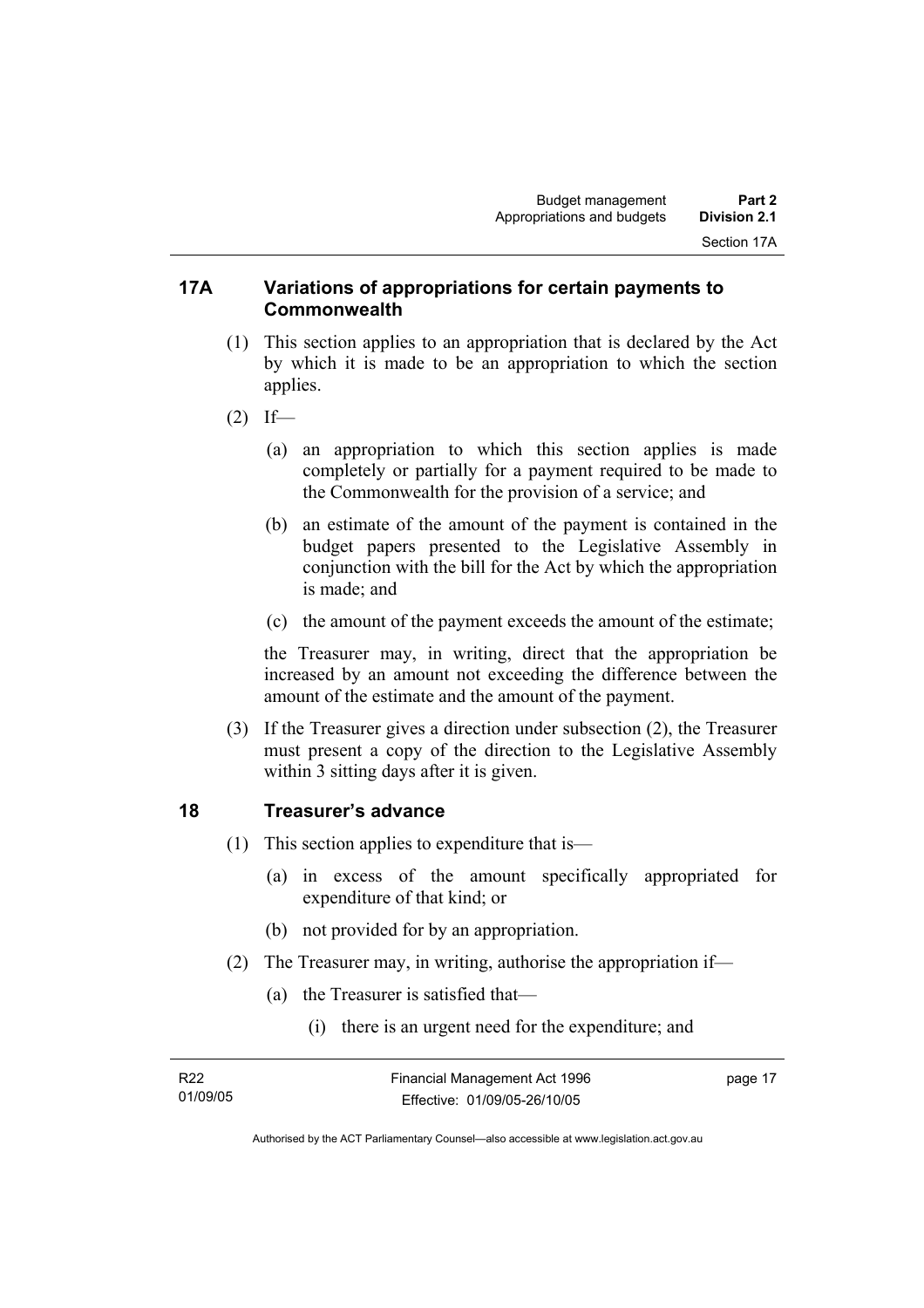- (ii) the expenditure is not provided for, or is insufficiently provided for, because of a prescribed circumstance; and
- (b) the total expenditure authorised under this subsection in any financial year does not exceed the amount appropriated for that year for this section.
- (3) The amount appropriated for this section for a financial year must not exceed 1% of the total amount appropriated by all Appropriation Acts for that year.
- (4) The financial management guidelines may prescribe when there is an *urgent need for expenditure* for subsection (2) (a) (i).
- (5) In this section:

*expenditure* means—

- (a) a payment for, or entering into a contract to make a payment for, an output delivery, including a payment for goods, services or grants; or
- (b) a payment on behalf of the Territory, or entering into a contract to make a payment on behalf of the Territory, including a payment for goods, services or grants; or
- (c) a payment from, or entering into a contract to make a payment from, a capital injection.

*prescribed circumstance*—each of the following is a *prescribed circumstance* in relation to expenditure:

- (a) there was an erroneous omission or understatement in an appropriation;
- (b) the expenditure was unforeseen until after the last day when it was practicable to provide for it in the relevant Appropriation Bill before the bill was introduced into the Legislative Assembly.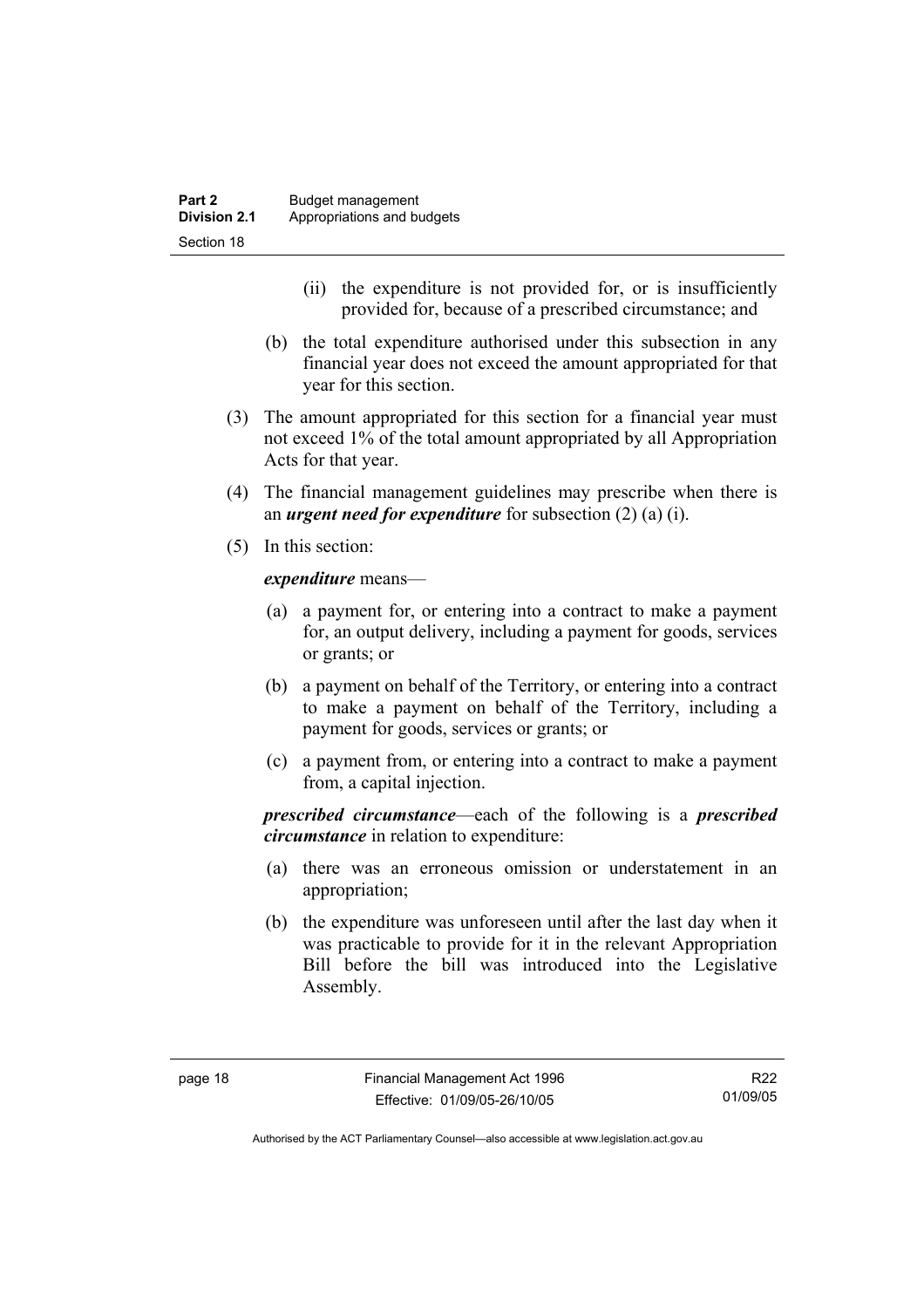*relevant Appropriation Bill*, for expenditure, means the 1st Appropriation Bill for the financial year when the expenditure is to happen.

# **18A Assembly to be told about treasurer's advance**

- (1) This section applies if the Treasurer authorises expenditure under section 18 for a financial year.
- (2) Within 3 sitting days after the day when the authorisation is given, the Treasurer must present to the Legislative Assembly—
	- (a) a copy of the authorisation; and
	- (b) a statement of the reasons for giving it; and
	- (c) a summary of the total expenditure authorised under section 18 for the financial year to date.
- (3) Within 3 sitting days after the end of the financial year, the Treasurer must present to the Legislative Assembly a summary of the total expenditure authorised.

## **19 Refunds of payments made without liability**

- (1) If a payment is made to the Territory in purported discharge of a liability that does not exist, the amount paid may be refunded to the person by whom the payment was made whether or not there is an appropriation available for that purpose.
- (2) If a payment made to the Territory to discharge a liability exceeds the amount of the liability, the amount by which the payment exceeds the liability may be refunded to the person by whom the payment was made whether or not there is an appropriation available for that purpose.
- $(3)$  If—
	- (a) a person has paid an amount to the Territory for tax claimed by the Territory to be due from the person; and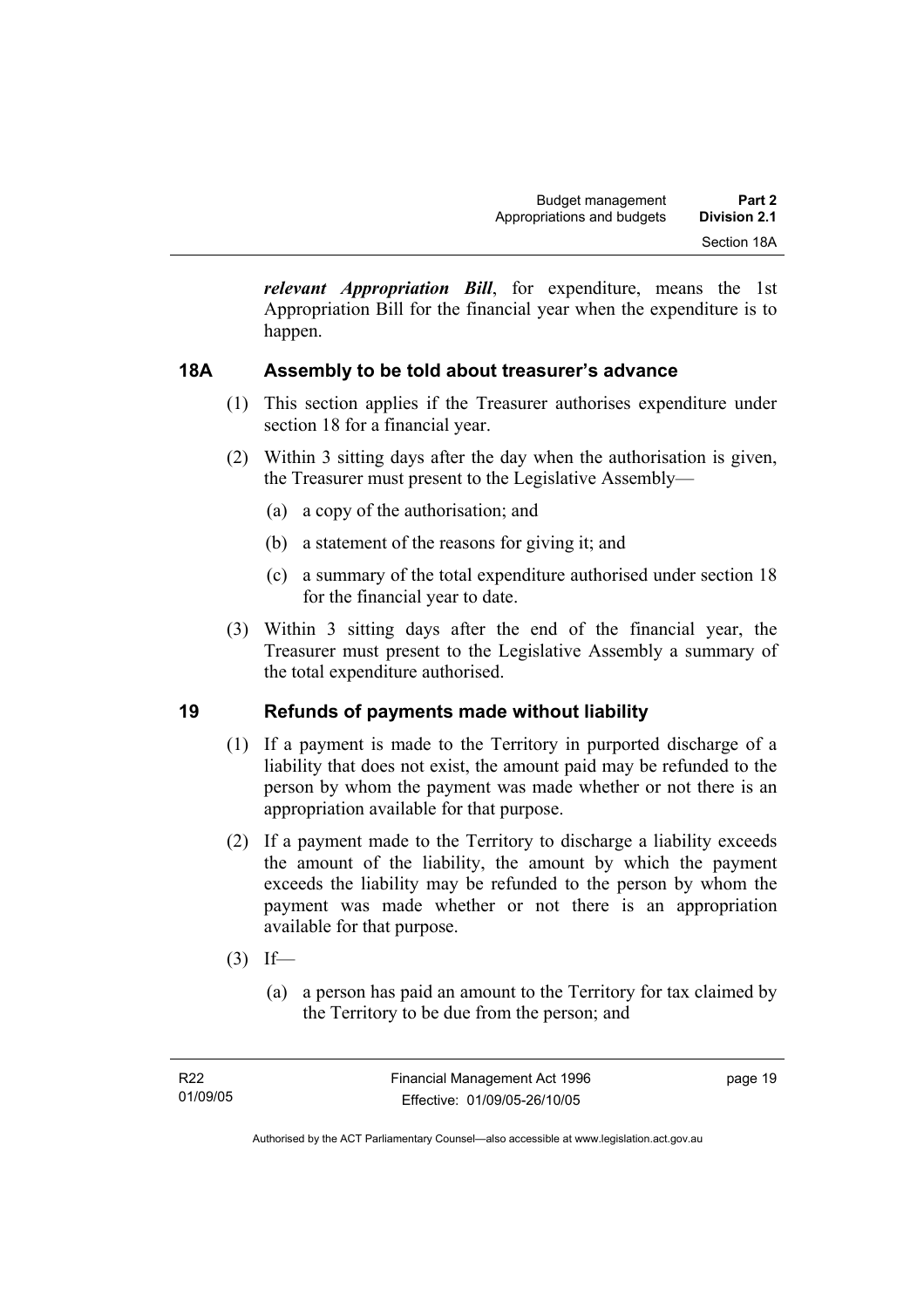| Part 2              | Budget management          |
|---------------------|----------------------------|
| <b>Division 2.1</b> | Appropriations and budgets |
| Section 19A         |                            |

 (b) a court or tribunal of competent jurisdiction subsequently finds that the person was not liable for that tax or was liable for an amount of tax less than the amount paid;

the amount paid, or the amount by which the payment exceeds the liability, as the case requires, may be refunded to the person who made the payment whether or not there is an appropriation available for that purpose.

## **19A Payments for Territory GST liabilities**

Payments may be made to the Commonwealth for the GST liabilities of the Territory whether or not there is an appropriation for the purpose.

#### **19B Authorisation of expenditure of certain Commonwealth grants**

- (1) Despite section 6, if—
	- (a) funds have been provided to the Territory by the Commonwealth under an agreement that specifies how the funds may be applied; and
	- (b) no appropriation has been made in relation to the funds;

the Treasurer may, in writing, authorise the expenditure of the funds in accordance with the agreement.

 (2) If the Treasurer gives an authorisation under subsection (1), the Treasurer must present a copy of the authorisation to the Legislative Assembly within 3 sitting days after it is given.

## **19C Amendment of conditions of capital injection**

 (1) If a capital injection is given under conditions set out under section 12 (1) (c) (ii) (Departmental budgets) in a statement included in a proposed budget for a department for a financial year, the Treasurer may, in writing, amend the conditions.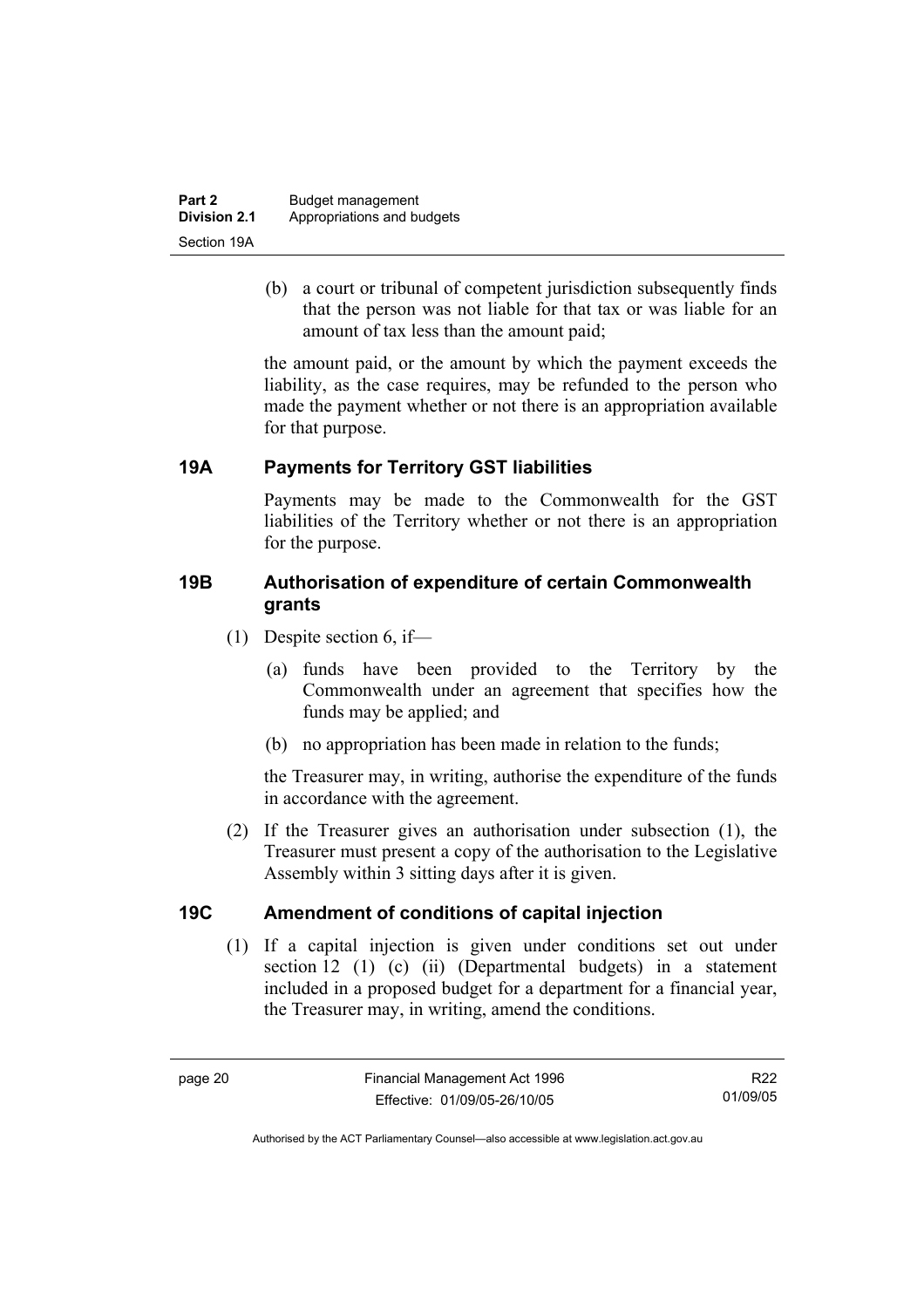- (2) An amendment of the conditions of the capital injection must state the Treasurer's reasons for the amendment.
- (3) An amendment of conditions of a capital injection is a notifiable instrument.
	- *Note* A notifiable instrument must be notified under the Legislation Act.

#### **19D Amendment of performance criteria**

- (1) The responsible Minister of a department may, in writing, amend the performance criteria set out under section 12 (1) (b) in a statement included in a proposed budget for the department for a financial year.
- (2) Without limiting subsection (1), the responsible minister may amend the performance criteria if—
	- (a) the appropriations for the department for the financial year are varied under section 14 or section 17; or
	- (b) the Executive gives a direction under section 15 (1) in relation to an appropriation made for the department; or
	- (c) funds are transferred to or from the department under section 16; or
	- (d) funds are given to the department under section 18 (Treasurer's advance); or
	- (e) funds mentioned in section 19B (Authorisation of expenditure of certain Commonwealth grants) are given to the department; or
	- (f) changes happen in the priorities of the department; or
	- (g) the Minister is satisfied that performance criteria (other than those stated in the budget) should be adopted for the provision of outputs by the department.

page 21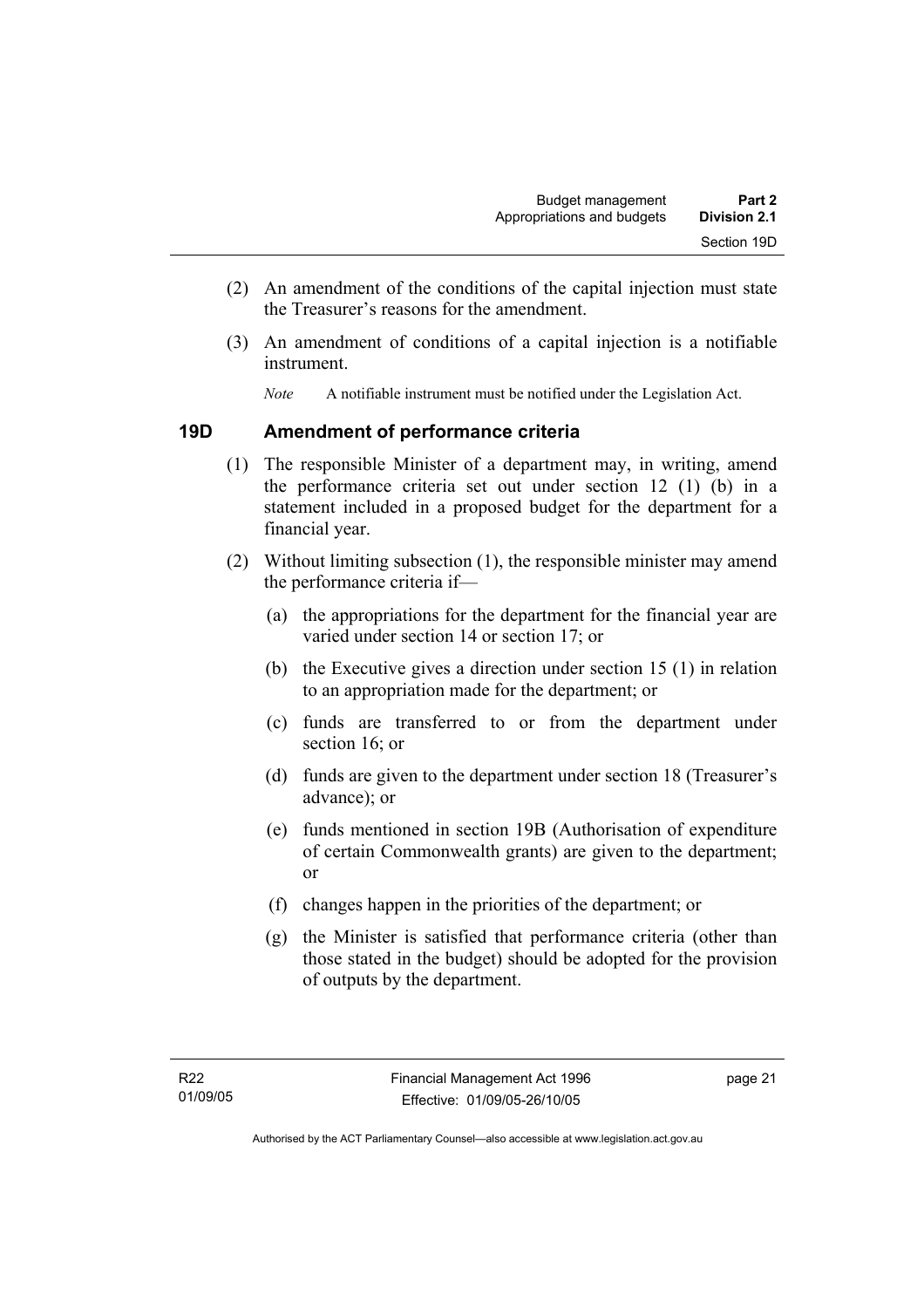| Part 2       | Budget management          |
|--------------|----------------------------|
| Division 2.1 | Appropriations and budgets |
| Section 19E  |                            |

- (3) An amendment of performance criteria must be made in such a way that the department's budget as amended will comply with section 12 (3).
- (4) An amendment of performance criteria is a notifiable instrument.

*Note* A notifiable instrument must be notified under the Legislation Act.

(5) In this section:

*budget*, for a department for a financial year, means the budget for the department for the financial year presented to the Legislative Assembly under section 10 (b) (Budget papers) and, if that budget has previously been amended under this Act, the budget as amended.

# **19E Amendment of financial targets**

- (1) The Treasurer may, in writing, amend the financial targets set out in a statement under section 12 (1) (d) (Departmental budgets) included in a proposed budget for a department for a financial year.
- (2) An amendment of the financial targets must state the Treasurer's reasons for making the amendment.
- (3) An amendment of financial targets is a notifiable instrument.

*Note* A notifiable instrument must be notified under the Legislation Act.

## **19F Amendment of budgets**

 (1) If a variation is made in relation to an appropriation for a department for a financial year under section 14 (1), 15 (1), 15A (1) or  $(2)$ ,  $16$ ,  $17(2)$  or  $17A(2)$ , the Treasurer must, in writing, amend the budget for the department for the financial year to show the effects of the variation.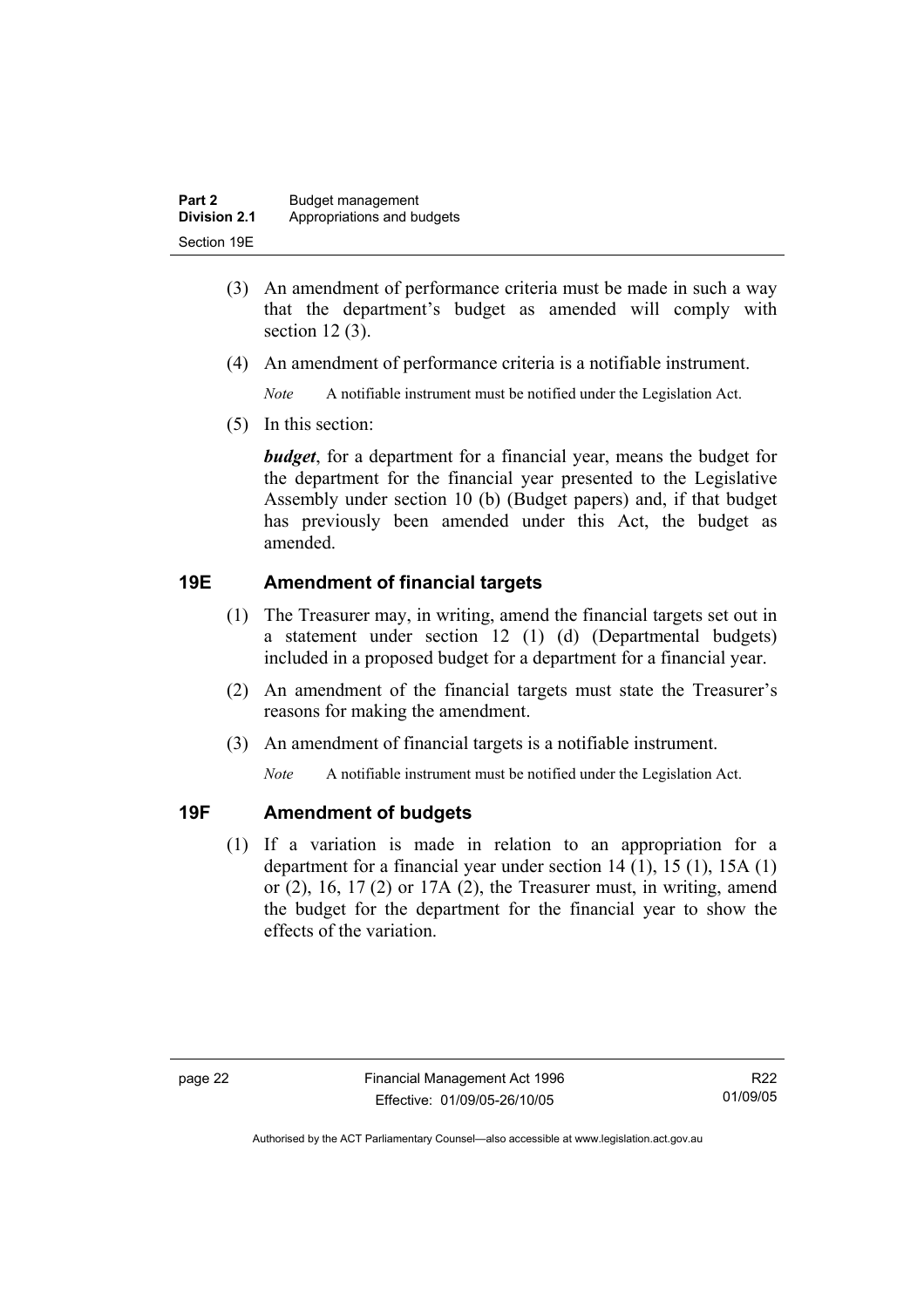(2) If funds are provided to a department for a financial year under section 18 or section 19B, the Treasurer must, in writing, amend the budget for the department for the financial year to show the effects of the provision of the funds.

*Note* A budget may also be amended under s 13A.

- (3) The budget for a department for a financial year may be amended under this section—
	- (a) at the time of the variation in relation to the appropriation or the provision of funds; or
	- (b) at a later time.
- (4) If the Treasurer amends the budget for a department for a financial year under this section, the Treasurer must, within 3 sitting days after the day the amendment is made, present to the Legislative Assembly a statement of the amendments made.
- (5) The financial management guidelines may prescribe the way in which a budget for a department may be amended under this section.
	- *Note* Amendments of a budget may be included in the same instrument as amendments of financial targets under s 19E (see Legislation Act, s 49).
- (6) In this section:

*budget*, for a department for a financial year, means the budget for the department for the year presented to the Legislative Assembly under section 10 (b) (Budget papers) or, if that budget has been amended under this Act, the budget as amended.

#### **20 Budgets for Legislative Assembly secretariat**

Before the beginning of a financial year, the Speaker of the Legislative Assembly may—

 (a) after consultation with an appropriate committee of the Legislative Assembly, advise the Treasurer of the

page 23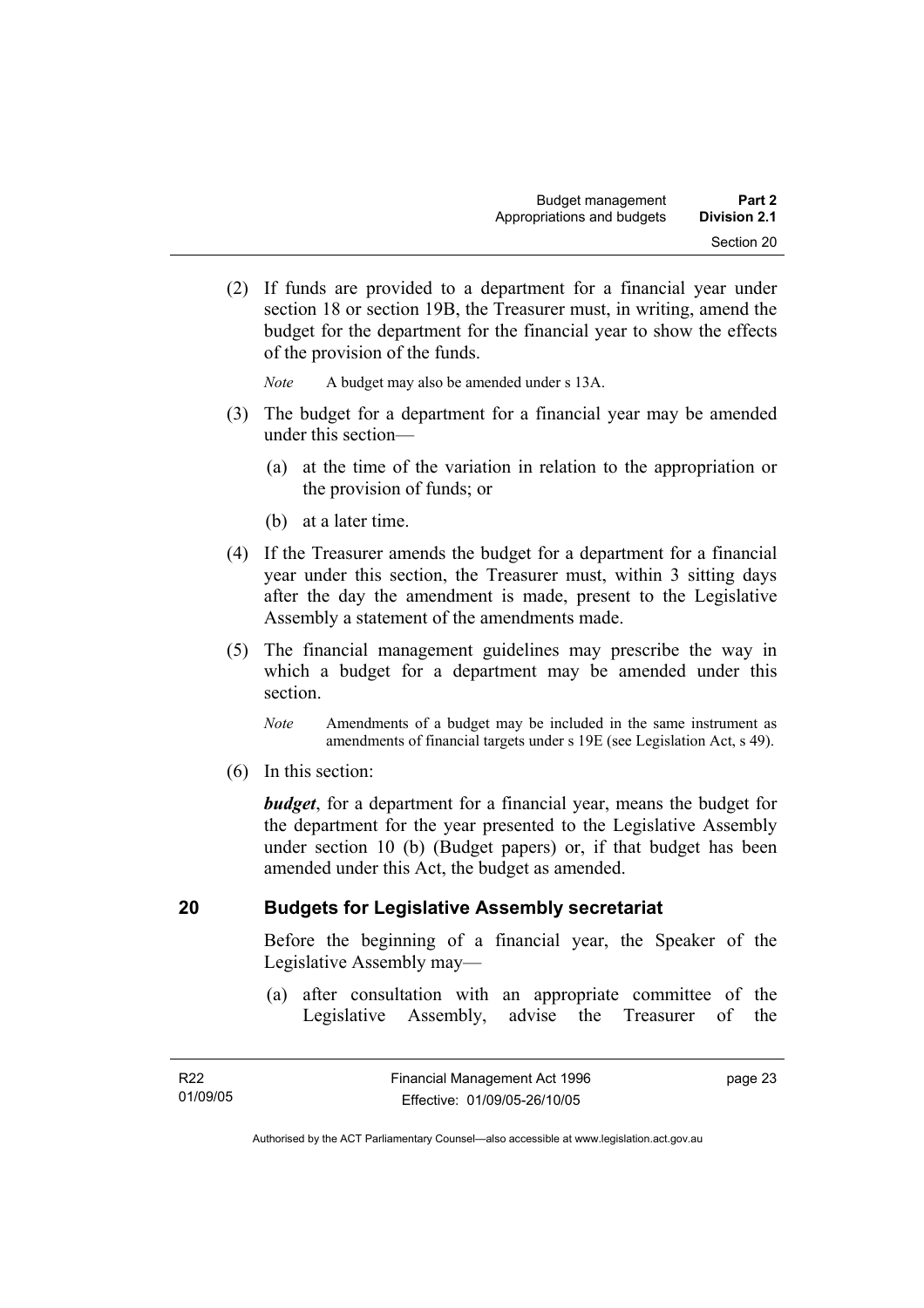appropriations that the Speaker considers should be made for the Legislative Assembly secretariat for the financial year; and

 (b) provide the Treasurer with a draft budget for the Legislative Assembly secretariat for the financial year that contains the information mentioned in section 12 other than that mentioned in subsection (1) (b).

# **Division 2.2 Budget reviews and pre-election updates**

## **20A Budget review**

- (1) The Treasurer must prepare a budget review for each financial year.
- (2) The Treasurer must present the budget review for a financial year to the Legislative Assembly not later than 15 February in the financial year.
	- *Note* This is the same day as financial statements for the second quarter of the financial year are required to be presented under s 26 (Periodic financial statements).
- (3) However, if a sitting day does not fall in that year on or before 15 February, the Treasurer must give copies of the budget review to each member of the Legislative Assembly on or before that day.

## **20B Purpose and contents of budget review**

- (1) The purpose of the budget review for a financial year is to give updated information to allow the assessment of the government's financial performance against the financial policy objectives and strategies set out in the financial policy objectives and strategies statement for the Territory budget for the financial year.
- (2) The budget review for a financial year must be based on the financial policy objectives and strategies statement for the Territory budget for the financial year.
- (3) The budget review for a financial year must—

| page 24 | Financial Management Act 1996 | R22      |
|---------|-------------------------------|----------|
|         | Effective: 01/09/05-26/10/05  | 01/09/05 |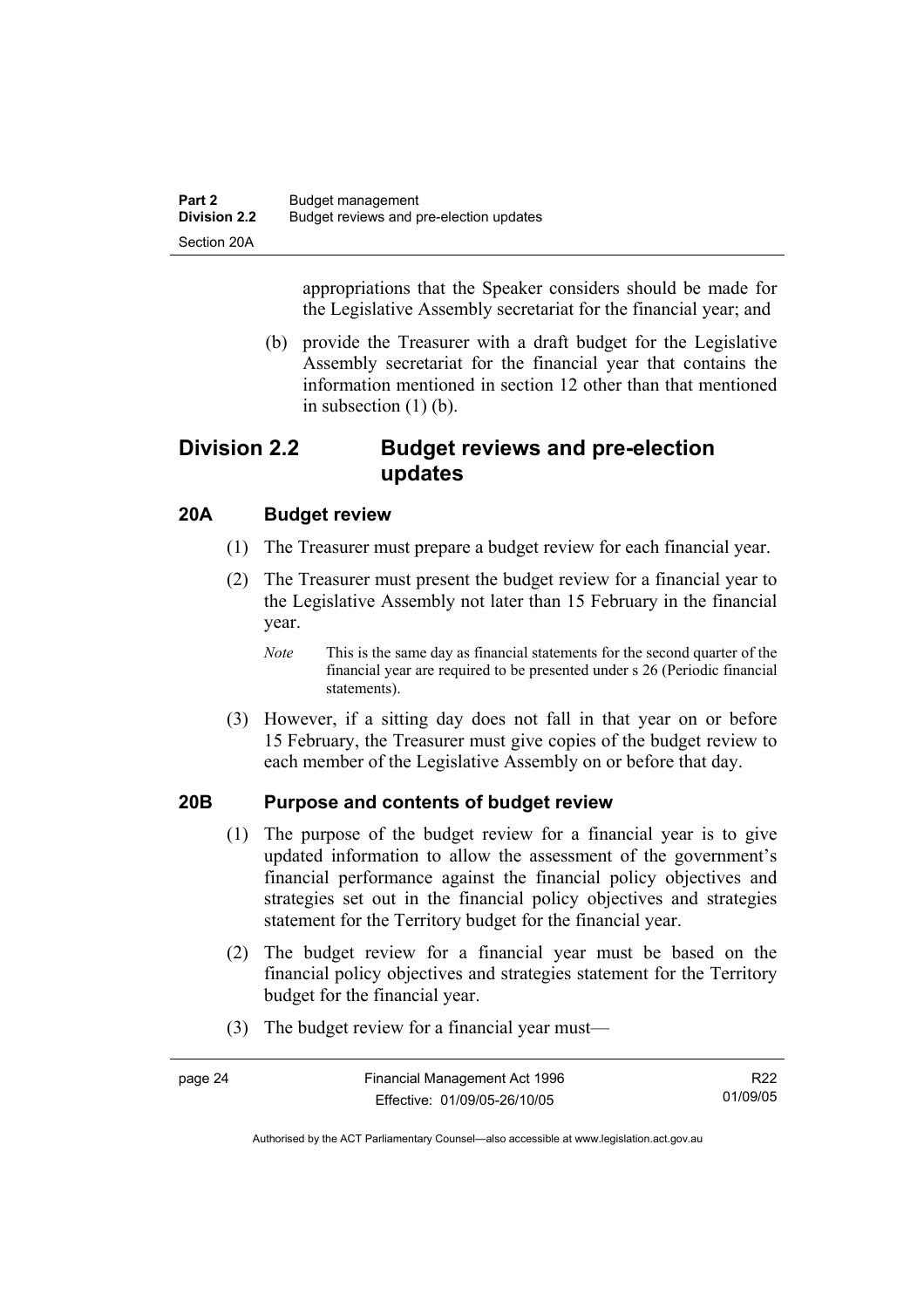- (a) include updated financial statements required under the financial management guidelines for the general government sector for the financial year; and
- (b) include whole-of-year results for the previous financial year, the budget for the financial year, the estimated financial position of the Territory at the end of the financial year and updated budget estimates for each of the next 3 financial years; and
- (c) include a review of the financial policy objectives and strategies statement included in the budget for the financial year that satisfies the requirements of section 11A (2) and (3); and
- (d) state the date as at when the review was done.
- (4) However, if particular information required to be included in the budget review is unchanged from information set out in full in the budget for the Territory under section 11 (1) for the financial year, the review may instead summarise the information and state that it is unchanged from that set out in the budget.
- (5) For subsection (3):

*budget*, for a financial year, means the budget for the year presented to the Legislative Assembly under section 10 (a) (Budget papers) and, if that budget has been amended under this Act, the budget as amended.

## **20C Pre-election budget update**

- (1) At least 30 days before the polling day for an ordinary election, the chief executive must prepare a pre-election budget update and give it to the parliamentary counsel for notification.
- (2) At least 20 days before the polling day for an election mentioned in the Self-Government Act, section 16 (Dissolution of Assembly by Governor-General) or section 48 (Resolution of no confidence in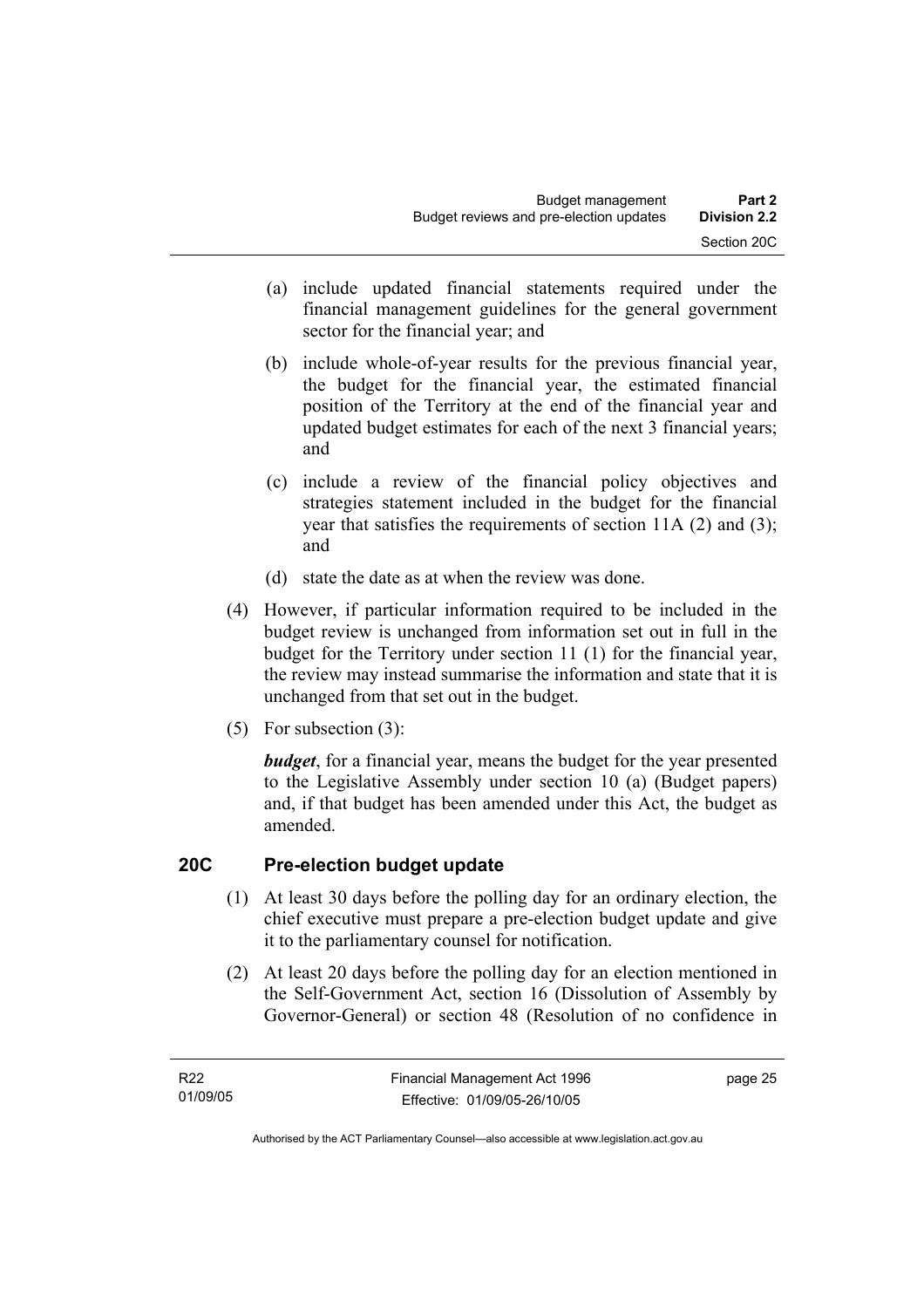Chief Minister), the chief executive must prepare a pre-election budget update and give it to the parliamentary counsel for notification.

(3) A pre-election budget update is a notifiable instrument.

*Note* A notifiable instrument must be notified under the Legislation Act.

(4) In this section:

*ordinary election*—see the *Electoral Act 1992*, dictionary.

*polling day*—see the *Electoral Act 1992*, dictionary.

#### **20D Purpose and contents of pre-election budget update**

- (1) The purpose of a pre-election budget update for an election is—
	- (a) to allow the assessment of the government's financial performance against the financial policy objectives and strategies set out in the latest financial policy objectives and strategies statement; and
	- (b) to give the electorate an accurate picture of the Territory's financial position before the election.
- (2) A pre-election budget update must be based on the latest financial policy objectives and strategies statement.
- (3) A pre-election budget update for an election must include—
	- (a) updated financial statements required under the financial management guidelines for the financial year in which the election is to be held; and
	- (b) updated budget estimates for the general government sector, public trading enterprises and the Territory for that financial year and for each of the next 3 financial years; and
	- (c) a statement of the economic or other assumptions used in preparing the updated financial statements and budget estimates; and

R22 01/09/05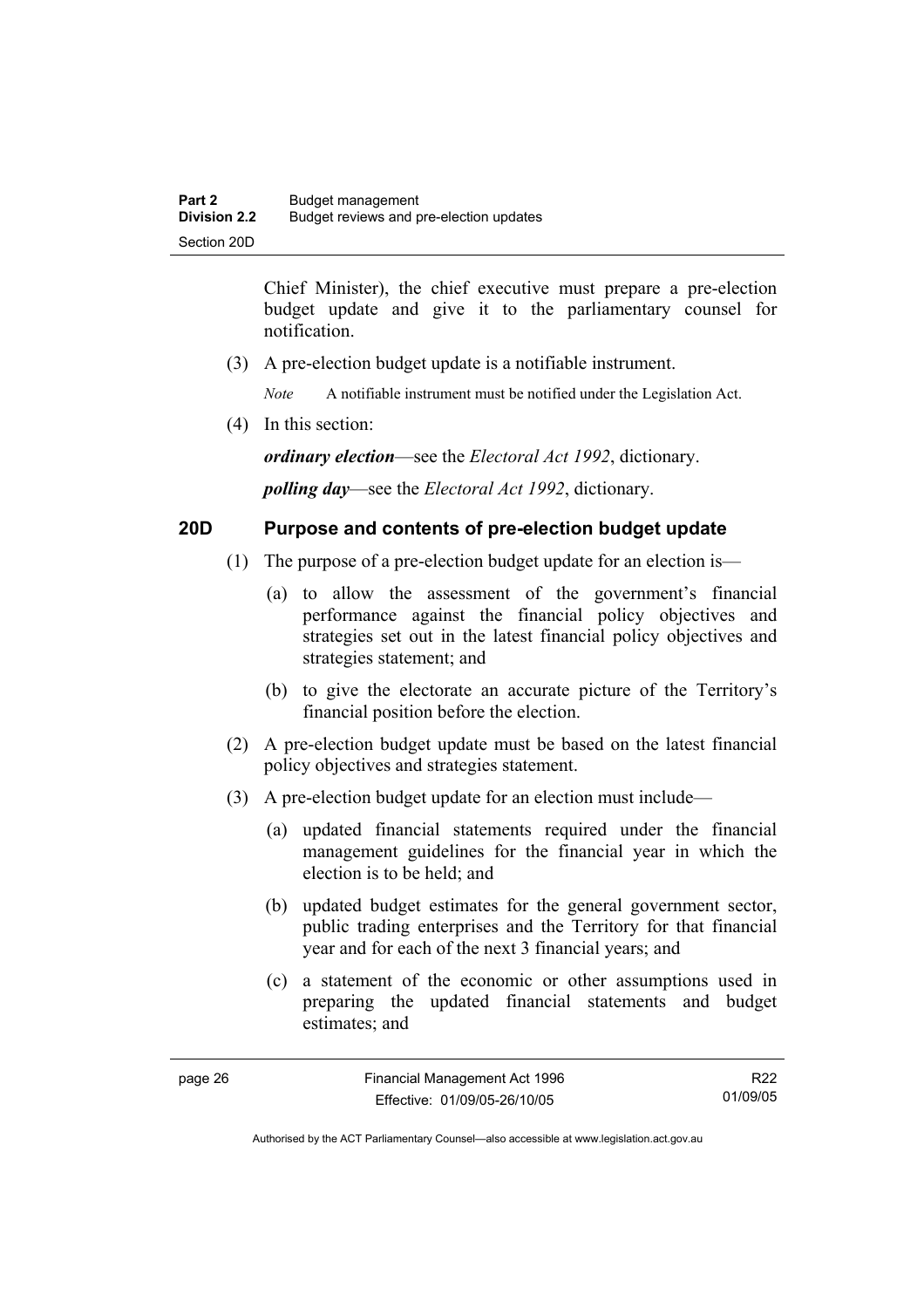- (d) a statement about the sensitivity of the updated financial statements and budget estimates to changes in the economic or other assumptions; and
- (e) a statement of the risks, quantified if possible, that may affect the economic or other assumptions, including—
	- (i) contingent liabilities; and
	- (ii) publicly announced government commitments that are not yet included in the updated financial statements and budget estimates.
- (4) Information in the pre-election budget update must—
	- (a) take into account government decisions and other circumstances that may have material effect on the financial statements and budget estimates; and
	- (b) state the date as at when the updating was done.
- (5) However, if particular information required to be included in the pre-election budget update is unchanged from information set out in full in the latest financial statements, the budget estimates mentioned in section 11 (Territory budgets) or budget review, the pre-election budget update may instead summarise the information and state that it is unchanged from that set out in the financial statements, budget estimates or budget review.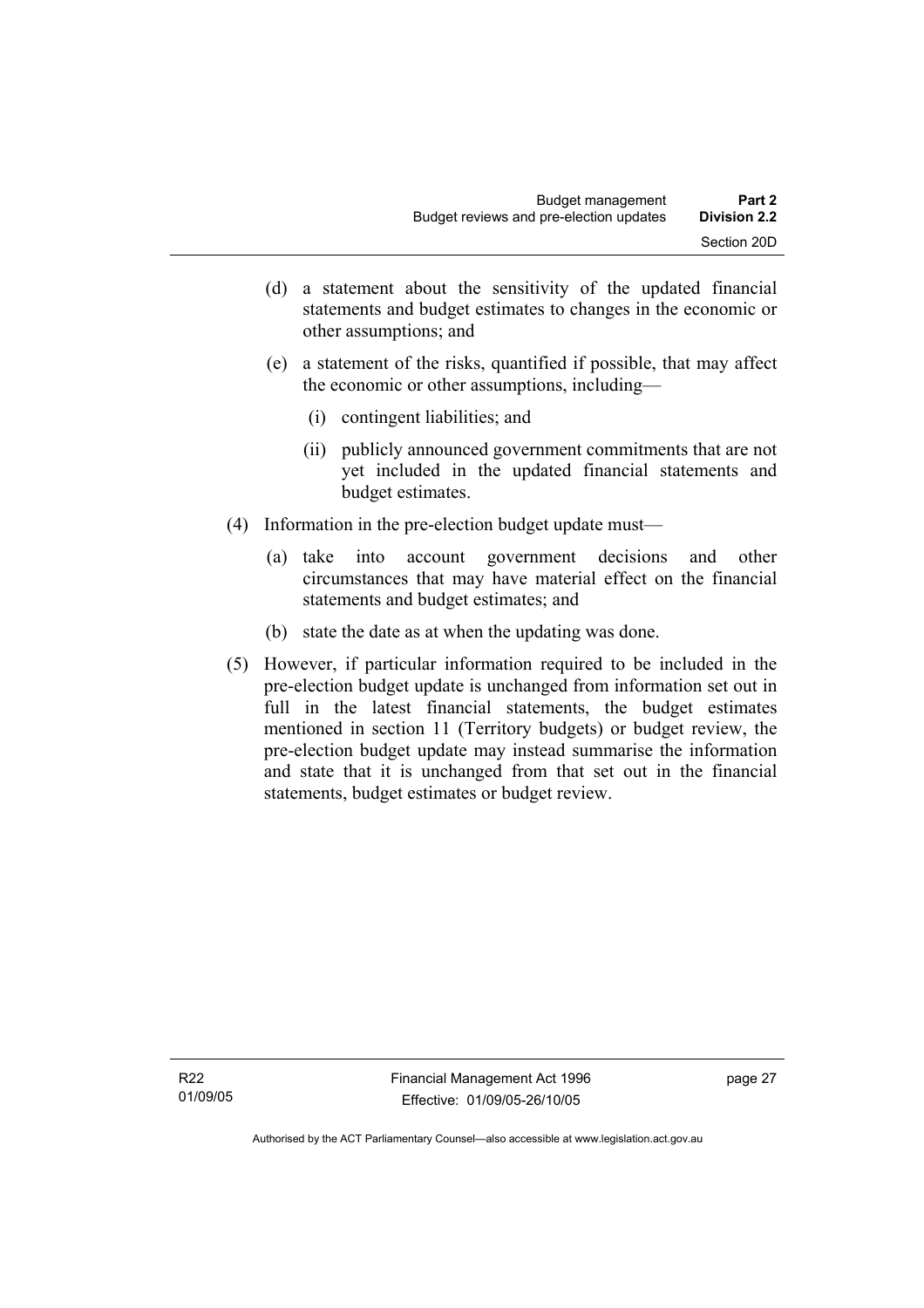# **Part 3 Financial reports**

# **Division 3.1 Financial reports of the Territory**

# **21 Meaning of** *the Territory* **in div 3.1**

In this division, a reference to *the Territory* includes a reference to all territory authorities and all territory-owned corporations.

# **22 Annual financial statements of the Territory**

- (1) The Treasurer must, as soon as practicable after the end of a financial year, prepare annual financial statements for the Territory for that year.
- (2) The statements must be prepared in accordance with generally accepted accounting practice and include—
	- (a) the financial statements required under the financial management guidelines; and
	- (b) a statement of the accounting policies adopted by the Territory; and
	- (c) the other statements that are necessary to fairly reflect the financial operations of the Territory during the year and its financial position at the end of the year.

# **23 Responsibility for annual financial statements**

- (1) Annual financial statements of the Territory must have endorsed on them, or attached to them, a statement of responsibility signed by—
	- (a) the Treasurer; and
	- (b) the chief executive of the administrative unit to which responsibility for the administration of this Act has been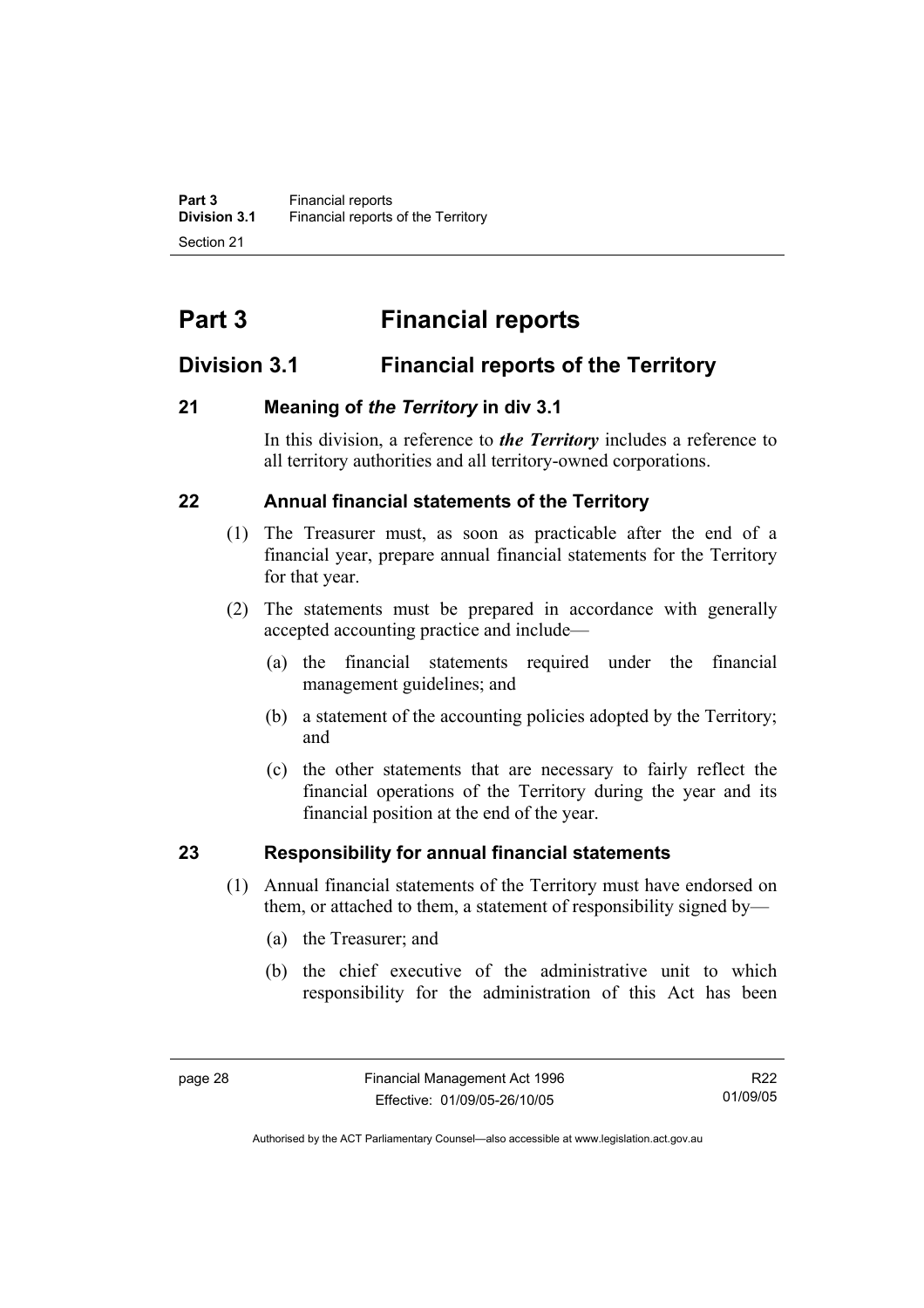allocated under the *Public Sector Management Act 1994*, section 14.

- (2) A statement of responsibility must comprise—
	- (a) a statement by the Treasurer that in his or her opinion the financial statements fairly reflect the financial operations of the Territory during the year to which they relate and the financial position of the Territory at the end of the year; and
	- (b) a statement by the chief executive that the financial statements have been prepared in accordance with generally accepted accounting practice.

## **24 Audit of annual financial statements**

- (1) The Treasurer must give the auditor-general a copy of the annual financial statements of the Territory for a financial year within 3 months after the end of the year.
- (2) The auditor-general must, within 30 days after the auditor-general receives a copy of annual financial statements under subsection (1), give the Treasurer an audit opinion about the statements.
- (3) Despite subsections (1) and (2), if an ordinary election is to be held in the year after the end of the financial year—
	- (a) the Treasurer must give the auditor-general a copy of the annual financial statements of the Territory for the financial year in sufficient time for the auditor-general to give an audit opinion about the statements within 3 months after the end of the financial year; and
	- (b) the auditor-general must give an audit opinion to the Treasurer within 3 months after the end of the financial year.
- (4) In this section:

*ordinary election*—see the *Electoral Act 1992*, dictionary.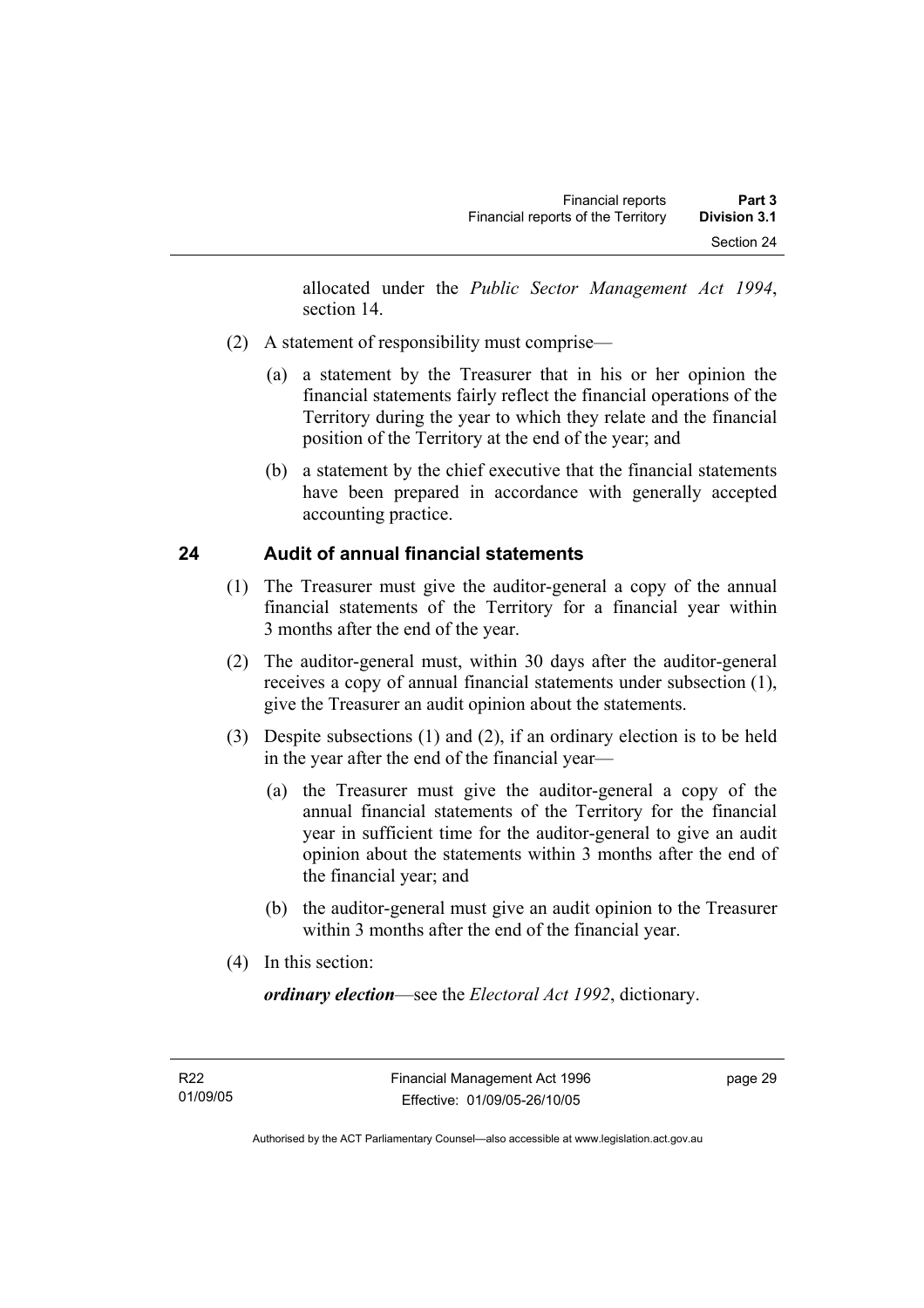## **25 Presentation of annual financial statements to Legislative Assembly**

- (1) If the Treasurer receives, under section 24 (2), an audit opinion about annual financial statements, the Treasurer must present to the Legislative Assembly, within 3 sitting days after receiving the opinion—
	- (a) a copy of the annual financial statements; and
	- (b) a copy of the audit opinion.
- (2) If the Treasurer receives, under section 24 (3) (b), an audit opinion about annual statements, the Treasurer must give to each member of the Legislative Assembly, within 7 days after receiving the opinion—
	- (a) a copy of the annual financial statements; and
	- (b) a copy of the audit opinion.

## **26 Periodic financial statements**

- (1) Within 45 days after the end of each quarter of a financial year, the Treasurer must prepare financial statements for—
	- (a) the quarter; and
	- (b) the period from the beginning of the financial year until the end of the quarter.
- (2) The statements must be prepared in accordance with the financial management guidelines.
- (3) The Treasurer must present copies of the statements prepared under subsection (1) to the Legislative Assembly on the first sitting day after they are prepared.
- (4) If the first sitting day mentioned in subsection (3) does not fall within 45 days after the end of the relevant quarter, the Treasurer

R22 01/09/05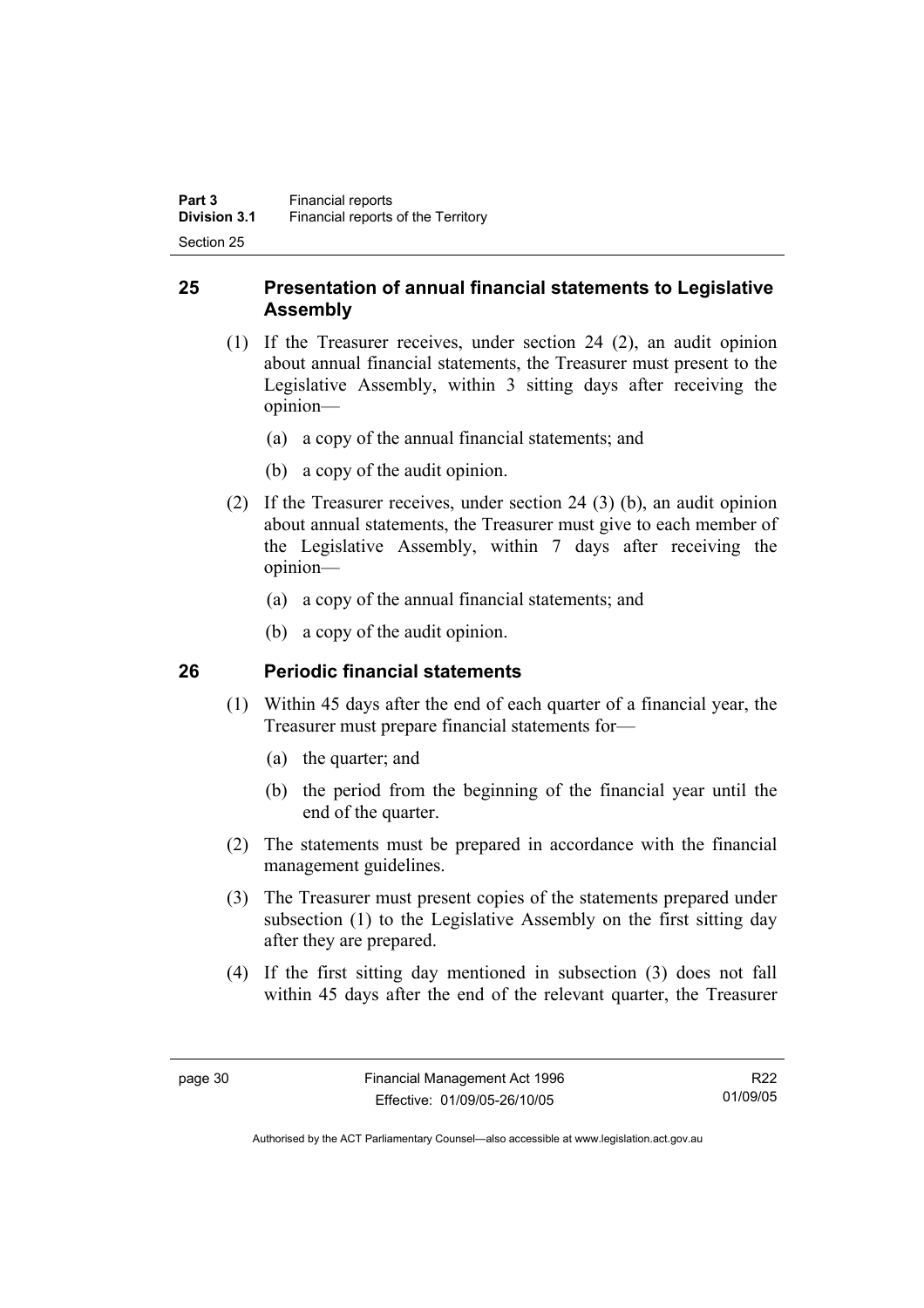must give copies of the statements prepared under subsection (1) to each member of the Legislative Assembly within the 45 days.

# **Division 3.2 Financial reports of departments**

## **27 Annual financial statements of departments**

- (1) A department must, as soon as practicable after the end of each financial year, prepare annual financial statements relating to its operations during the year.
- (2) The annual financial statements of a department must be prepared in accordance with generally accepted accounting practice and in a form that facilitates a comparison between the financial operations of the department during the year and the estimates of those operations contained in the budget for the department for the financial year.
- (3) The annual financial statements must include—
	- (a) the financial statements required under the financial management guidelines; and
	- (b) a statement of the performance of the department in providing each class of outputs provided by it during the year; and
	- (c) if a change was made during the year to the conditions of a capital injection set out under section 12 (1) (c) (ii) (Departmental budgets) in a statement included in a proposed budget for the department for a financial year—a statement of the change and the reasons for it; and
	- (d) a statement of the accounting policies adopted by the department; and
	- (e) any other statements necessary to fairly reflect the financial operations of the department during the year and its financial position at the end of the year.
- (4) A statement of a department under subsection (3) (b) must—

| R <sub>22</sub> | Financial Management Act 1996 | page 31 |
|-----------------|-------------------------------|---------|
| 01/09/05        | Effective: 01/09/05-26/10/05  |         |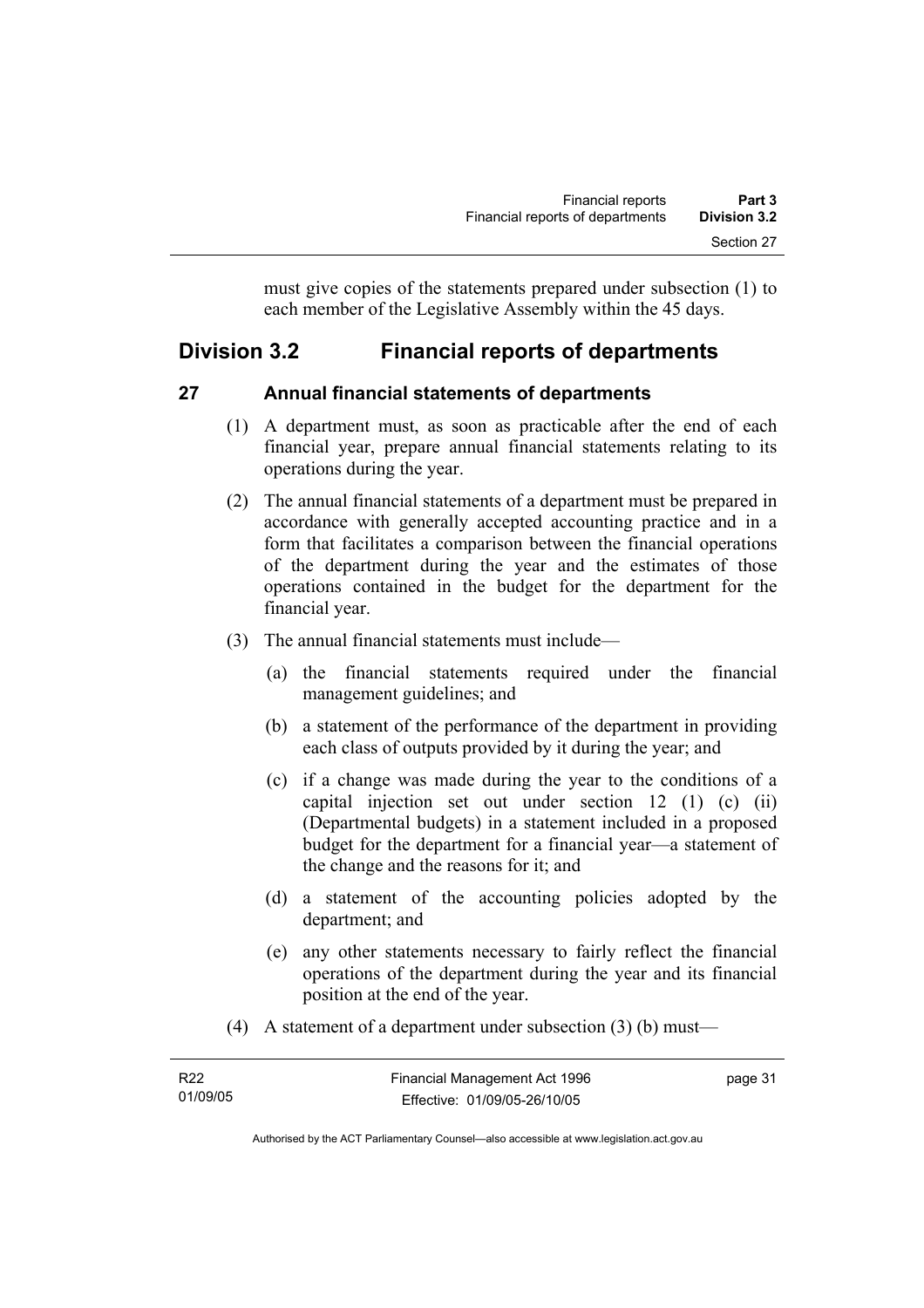- (a) compare the performance of the department in providing each class of outputs provided by it during the financial year with the forecast of the performance in the budget for the department for the year; and
- (b) give particulars of the extent to which the performance criteria included in the budget for the provision of the outputs were met.
- (5) In subsections  $(2)$  and  $(4)$ :

*budget*, for a department for a financial year, means the budget for the department for the year presented to the Legislative Assembly under section 10 (b) (Budget papers) and, if that budget has been amended under this Act, the budget as amended.

# **28 Responsibility for annual financial statements**

- (1) Annual financial statements of a department must have endorsed on them, or attached to them, a statement of responsibility made by the responsible chief executive.
- (2) A statement of responsibility must
	- (a) state that, in the opinion of the responsible chief executive, the financial statements fairly reflect the financial operations and service performance of the department during the year to which they relate and the financial position of the department at the end of the year; and
	- (b) be signed by the responsible chief executive.

# **29 Audit of financial statements of departments**

 (1) The responsible chief executive of a department must give the auditor-general a copy of the financial statements of the department for a financial year as soon as practicable after the statements are prepared.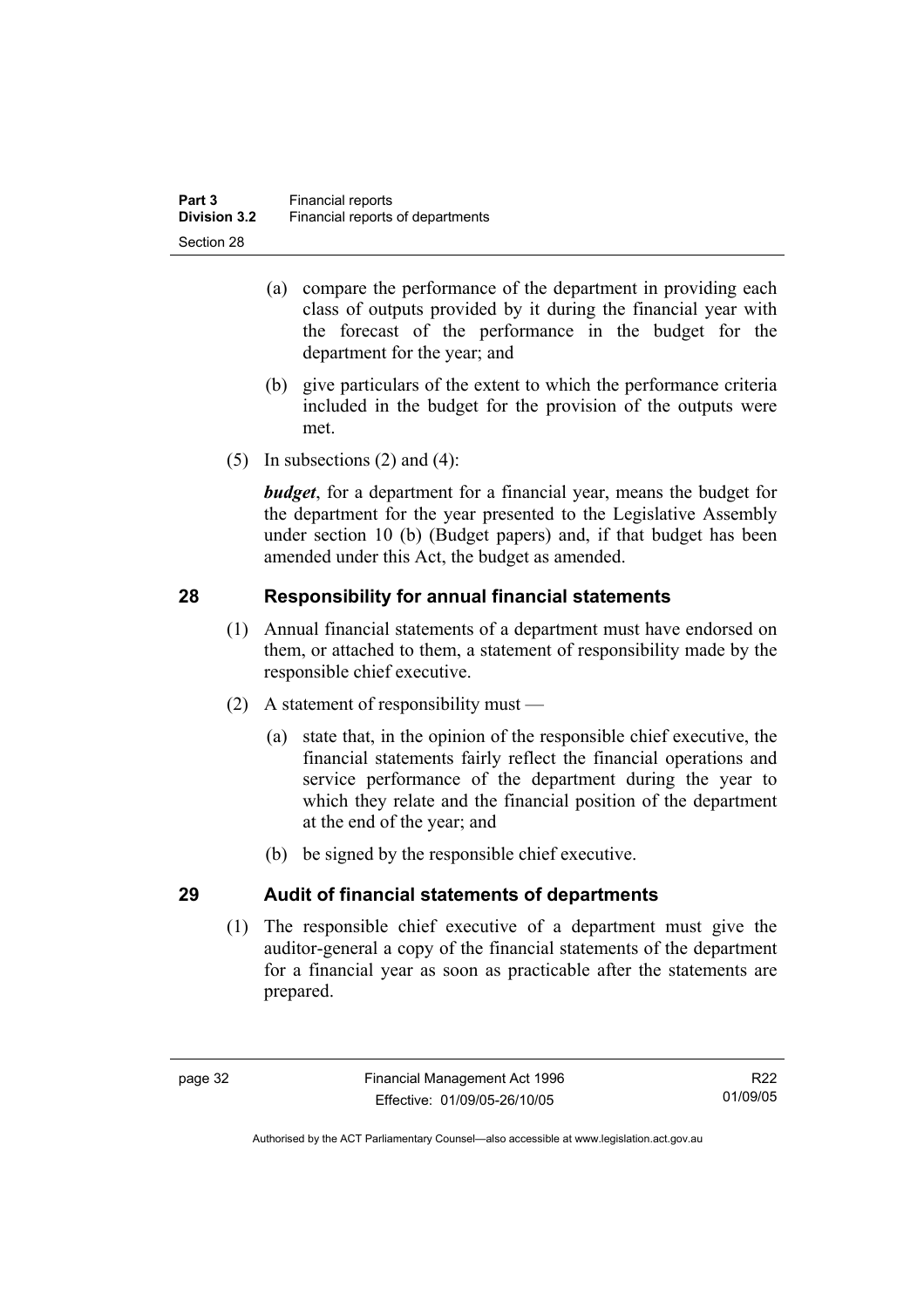- (2) The copy of the financial statements given to the auditor-general under subsection (1) must have endorsed on them, or attached to them, a signed copy of the statement of responsibility made for the financial statements under section 28.
- (3) The auditor-general must give the responsible chief executive an audit opinion about the financial statements as soon as practicable after the auditor-general receives them.

## **30 Presentation of annual financial statements**

If, under section 29 (2), the responsible chief executive of a department receives an audit opinion about annual financial statements of the department, the responsible Minister of the department must present to the Legislative Assembly, within 6 sitting days after the chief executive receives the audit opinion—

- (a) a copy of the annual financial statements; and
- (b) a copy of the audit opinion.

## **30A Quarterly departmental performance reports**

- (1) A Minister must, within 30 days after the end of each quarter of a financial year, prepare a quarterly performance report for each department for which the Minister is responsible.
- (2) A Minister must, on the first sitting day after a report mentioned in subsection (1) has been prepared, present the report to the Legislative Assembly.
- (3) If the first sitting day mentioned in subsection (2) does not fall within 30 days after the end of the relevant quarter, a Minister must make a copy of a report prepared under subsection (1) available to members of the Legislative Assembly within those 30 days.
- (4) A report mentioned in subsection (1) must include—
	- (a) a progress report on delivery of outputs; and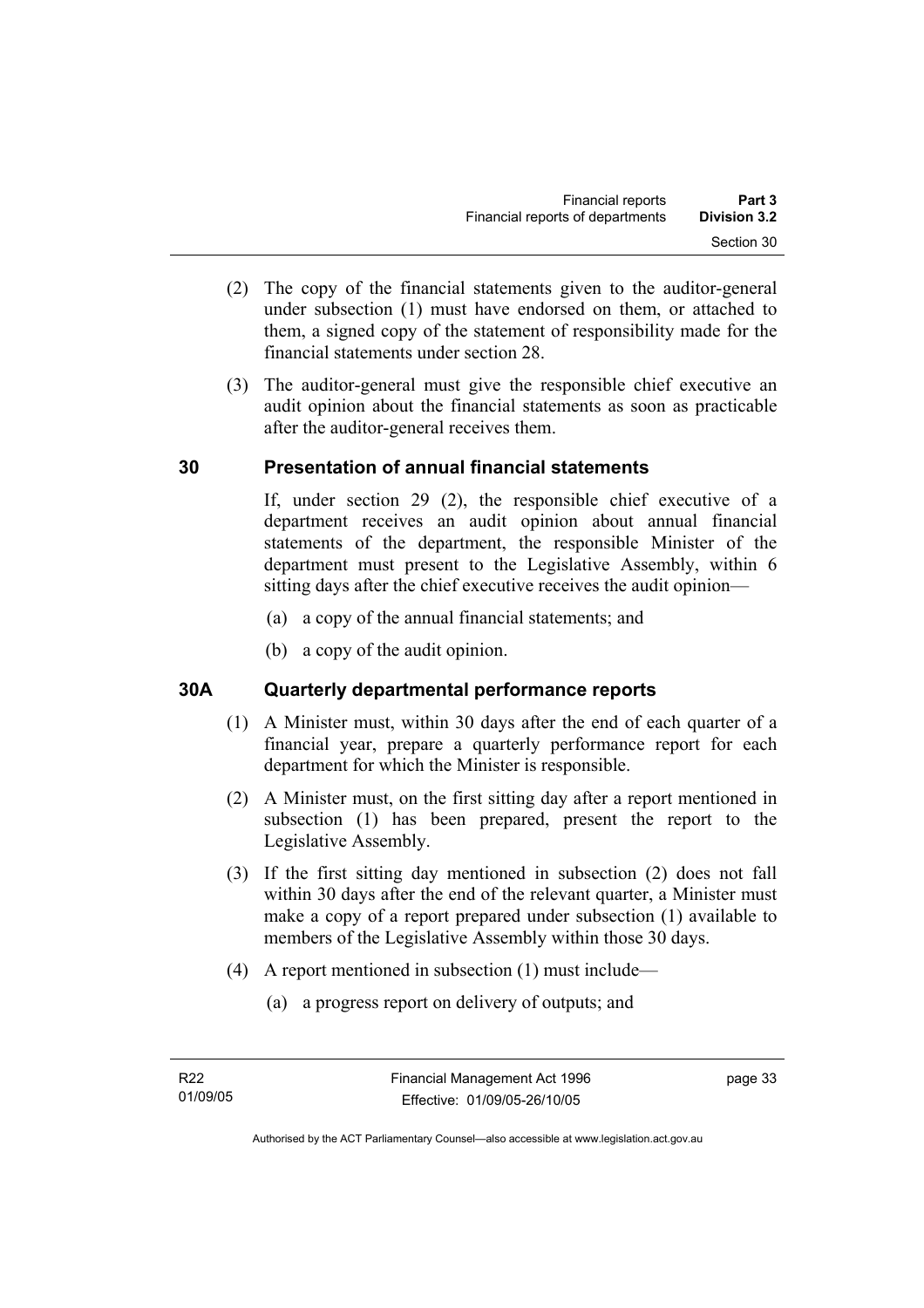- (b) an explanation of any significant variations from performance criteria.
- (5) This section does not apply in relation to the Legislative Assembly secretariat.

page 34 Financial Management Act 1996 Effective: 01/09/05-26/10/05

R22 01/09/05

Authorised by the ACT Parliamentary Counsel—also accessible at www.legislation.act.gov.au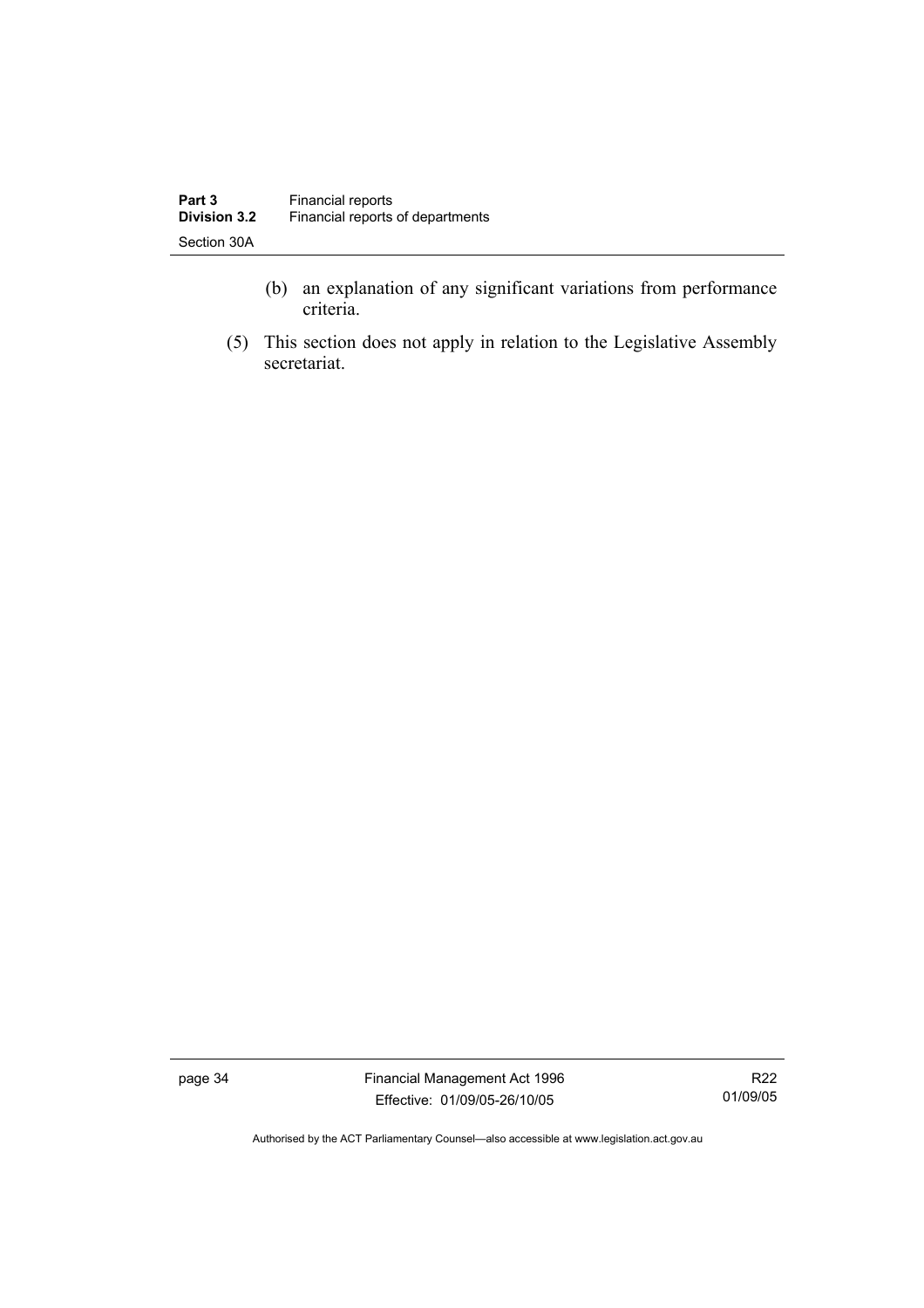# **Part 4 Financial management responsibilities of chief executives of departments**

## **31 Responsibilities of chief executives of departments**

- (1) The responsible chief executive of a department is accountable to the responsible Minister of the department for the efficient and effective financial management of the department.
- (2) The responsible chief executive of a department is responsible under the responsible Minister, for ensuring—
	- (a) that money spent by the department is spent in accordance with appropriations made for the department (including appropriations available under section 34B); and
	- (b) that the operations of the department in a financial year give the financial targets at the end of the year set out in the statement of financial targets in the proposed budget for the department for the year (or, if the statement has been amended by the Treasurer, in the amended statement) to be targets for which the chief executive is responsible; and
	- (c) that the officers and employees of the department comply with this Act (including the financial management guidelines); and
		- *Note* A reference to an Act includes a reference to the statutory instruments made or in force under the Act, including any guideline (see Legislation Act, s 104).
	- (d) that proper accounts and records are kept of the transactions and affairs of the department in accordance with generally accepted accounting practice; and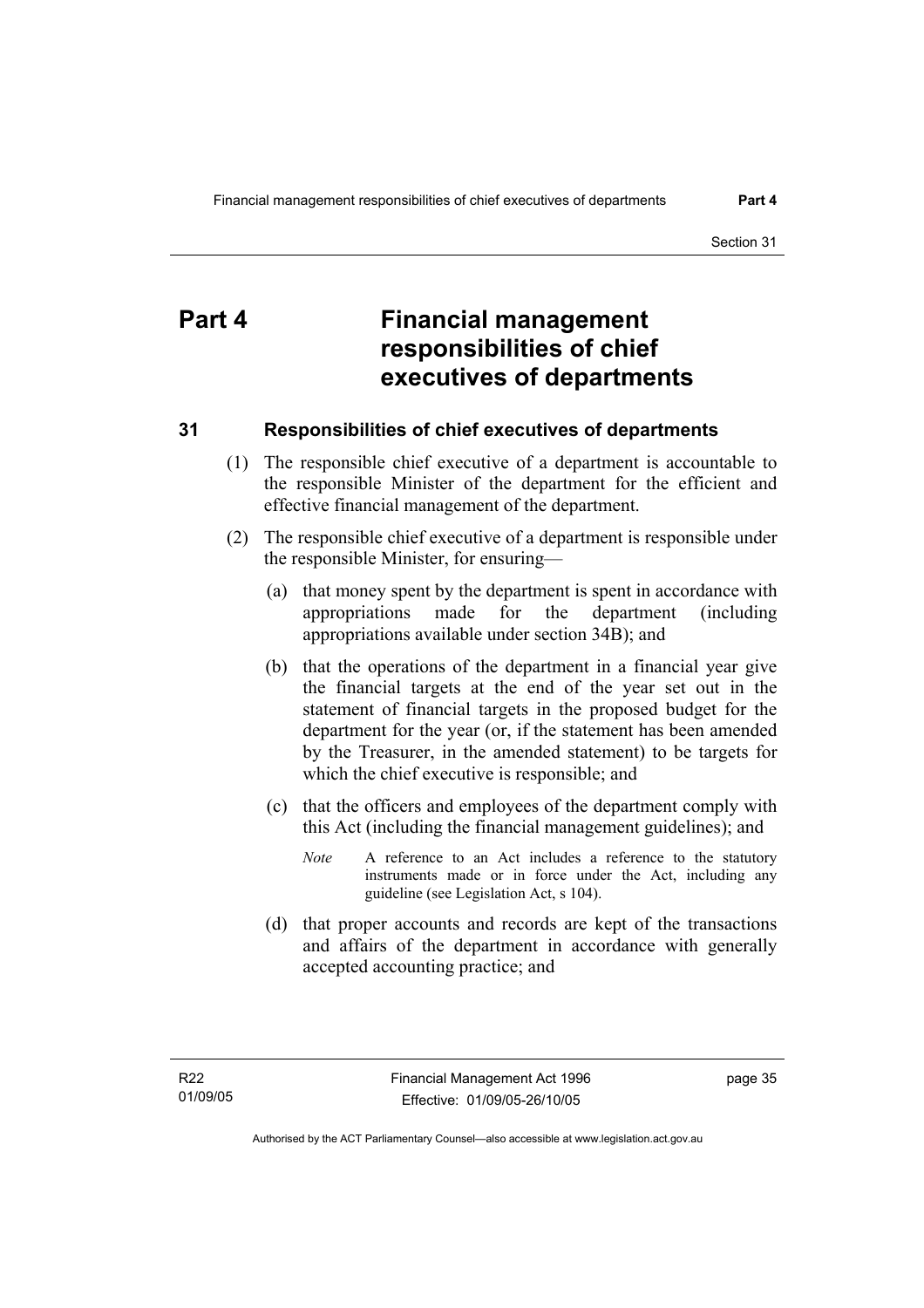- (e) that adequate control is maintained over the assets of the department and assets in the control of the department; and
- (f) that adequate control is maintained over the incurring of liabilities by the department.

page 36 Financial Management Act 1996 Effective: 01/09/05-26/10/05

R22 01/09/05

Authorised by the ACT Parliamentary Counsel—also accessible at www.legislation.act.gov.au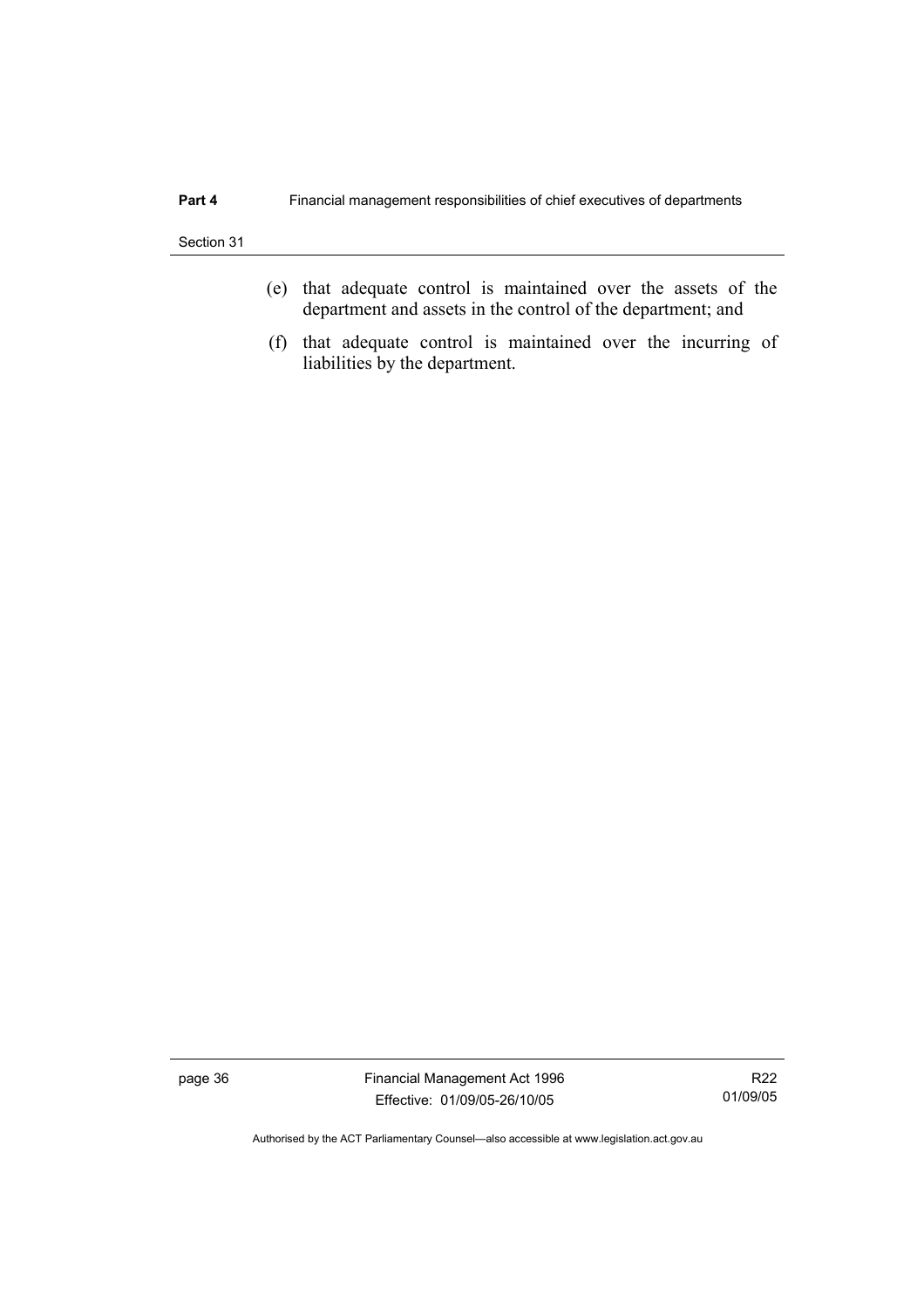# **Part 5 Banking and investment**

## **32 Agreement for the conduct of banking for Territory**

- (1) The Treasurer may enter into an agreement with an authorised deposit-taking institution relating to the conduct of banking for the Territory.
- (2) An agreement must not be entered into unless it contains a provision to the effect that it may be terminated by the Territory at any time subject to the giving of written notice that specifies the date the termination is to take effect.

## **33 Territory banking account**

The Treasurer must open and maintain a banking account for the purposes of the Territory.

## **34 Departmental banking accounts**

- (1) The responsible Minister or the responsible chief executive may open 1 or more banking accounts for the purposes of the relevant department.
- (2) A departmental banking account must be maintained by the chief executive.
- (3) A departmental banking account must not, without the Treasurer's written approval, be opened or maintained otherwise than with an authorised deposit-taking institution with which an agreement is in force under section 32.
- (4) The responsible Minister or the responsible chief executive of a department may close a departmental banking account of the department.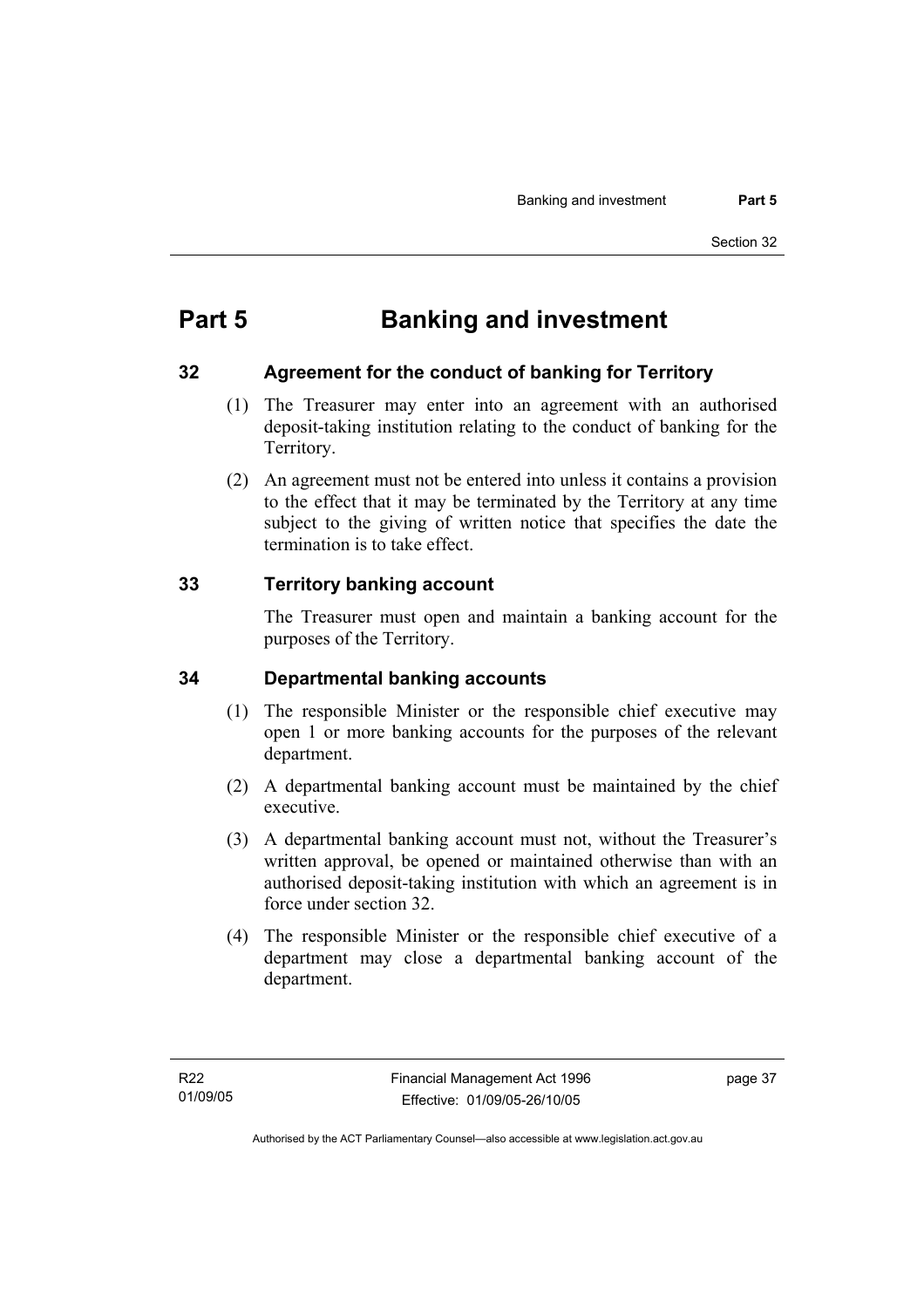#### **Part 5 Banking and investment**

Section 34A

- (5) If the responsible Minister or the responsible chief executive of a department closes a departmental banking account under subsection (4), he or she must transfer any money standing to the credit of the account to another departmental banking account of the department or to the territory banking account.
- (6) The Treasurer may, at any time, after consultation with the responsible Minister, close or suspend the operation of a departmental banking account.
- (7) A Minister or a chief executive must not open or operate a departmental banking account otherwise than in accordance with this Act.

#### **34A Transfer of departmental banking account**

- (1) If, in the Treasurer's opinion, it is desirable, because of changes in departmental responsibilities, to transfer a departmental banking account from a department to another department, the Treasurer may, in writing, direct the responsible chief executive of the department that holds the account to arrange for it to be transferred to another department nominated in the direction.
- (2) A chief executive who receives a direction under subsection (1) must comply with the direction.
- (3) A departmental banking account transferred in accordance with a direction under subsection (1) becomes a departmental banking account of the department to which it is transferred.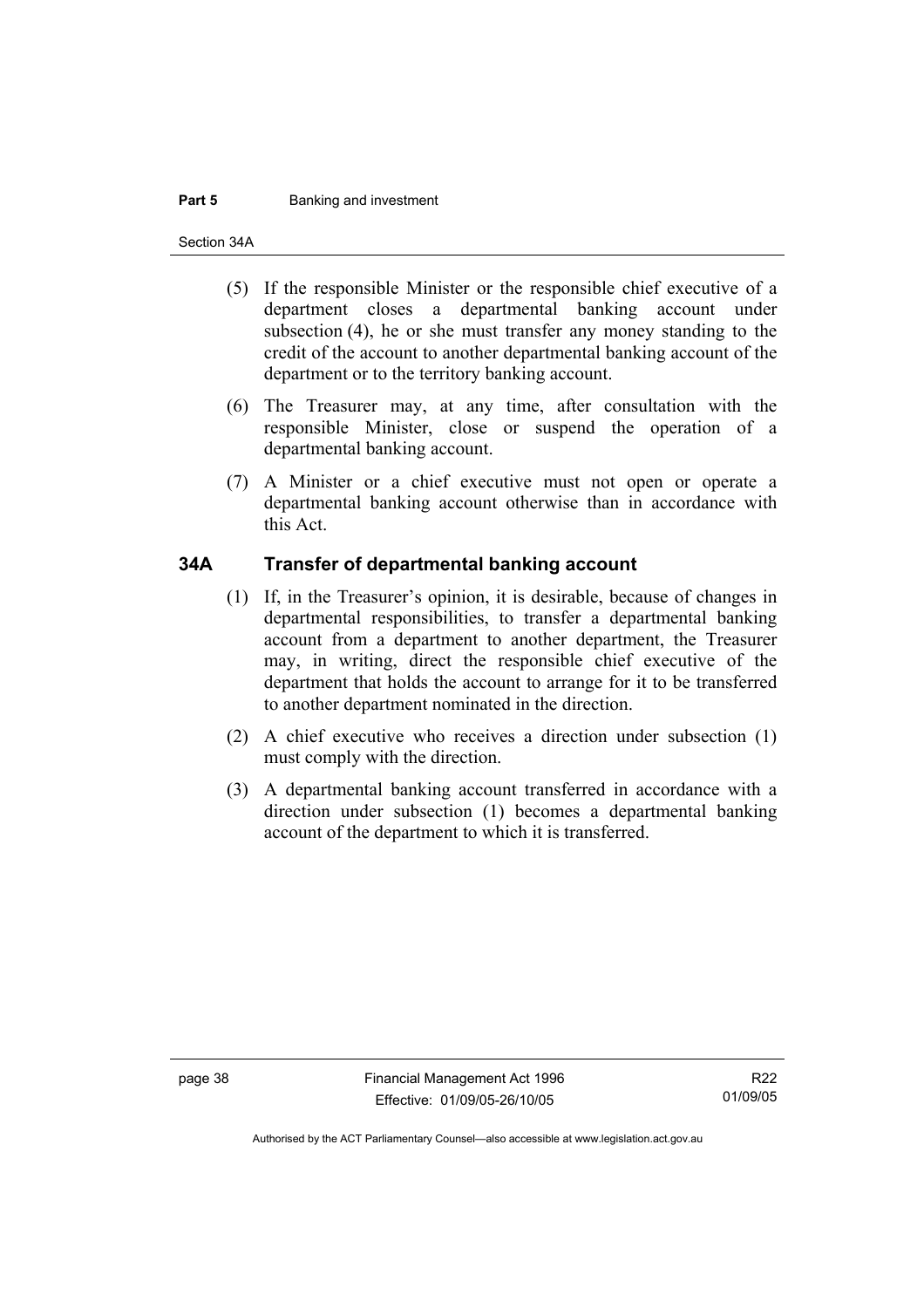#### **34B End of year balances of departmental banking accounts**

- (1) If at the end of a financial year amounts appropriated for a department for that financial year are held in a departmental banking account, the amounts may be applied after the end of that financial year for the purposes for which they were appropriated.
- (2) If at the end of a financial year a departmental banking account has a debit balance, the chief executive of the department must devise and implement a scheme to recoup the amount of the deficit.

#### **35 Payments into banking accounts**

- (1) All public money is the property of the Territory.
- (2) If public money is received by a person other than for the purpose of making a payment in the course of his or her duties, the person must take reasonable steps to safeguard the money until it is paid into a banking account in accordance with this section.
- (3) Money must be paid into a departmental banking account of a department if the money is—
	- (a) money that may be disbursed to the department as a consequence of an appropriation; or
	- (b) a receipt relating to the operations of the department; or
	- (c) a receipt relating to the sale or disposal of assets of the Territory held by the department.
- (4) All public money, except money payable into a departmental banking account, must be paid into the territory banking account.
- (5) The Treasurer may issue financial management guidelines regarding the banking of public money.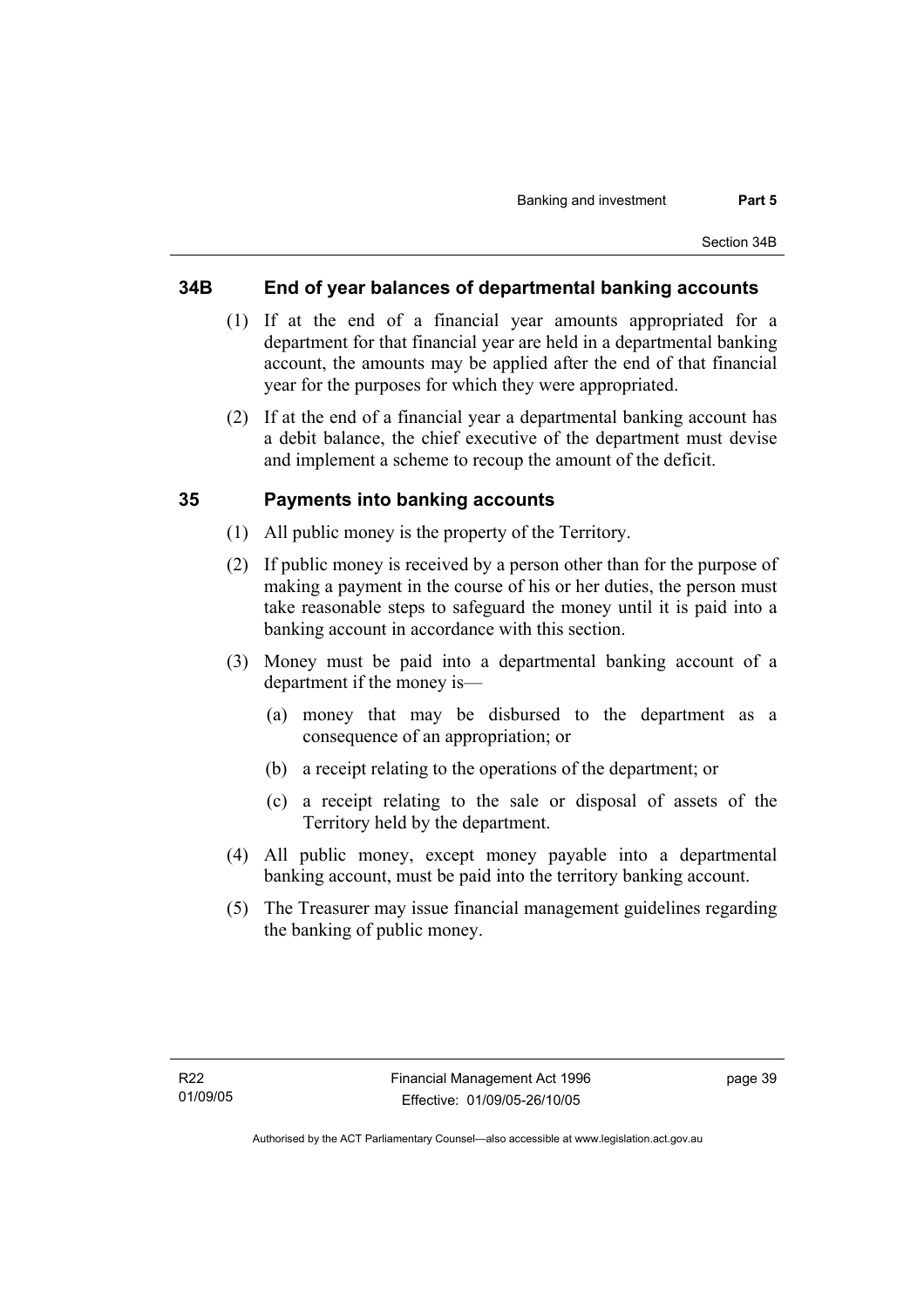#### **Part 5 Banking and investment**

Section 36

#### **36 Transfer following change in departmental responsibilities**

- (1) If, in the opinion of the Treasurer, it is necessary as a consequence of changes in departmental responsibilities, to transfer to another account money held in the territory banking account or a departmental banking account, the Treasurer must decide the amount to be transferred and direct that the transfer be made.
- (2) The Treasurer must not exercise his or her powers under subsection (1) in relation to a departmental banking account except after consultation with the responsible Minister.

#### **36A Transfers from departmental banking accounts to territory banking account**

If, in the Executive's opinion, it is desirable for the management of the public money of the Territory to transfer an amount held in a departmental banking account to the territory banking account, the Executive may direct that the transfer be made.

#### **37 Payments from territory banking account**

- (1) An amount must not be paid out of the territory banking account except to a departmental banking account under an appropriation.
- (2) This section is subject to—
	- (a) the *Territory Superannuation Provision Protection Act 2000*, section 11 (2) (which is about transfers between the territory banking account and departmental banking accounts to facilitate investment of superannuation funds); and
	- (b) this Act, section 38 (3) (which is about transfers of public money to facilitate investment); and
	- (c) this Act, section 38 (7) (which is about the payment of interest on certain investments of public money); and

Authorised by the ACT Parliamentary Counsel—also accessible at www.legislation.act.gov.au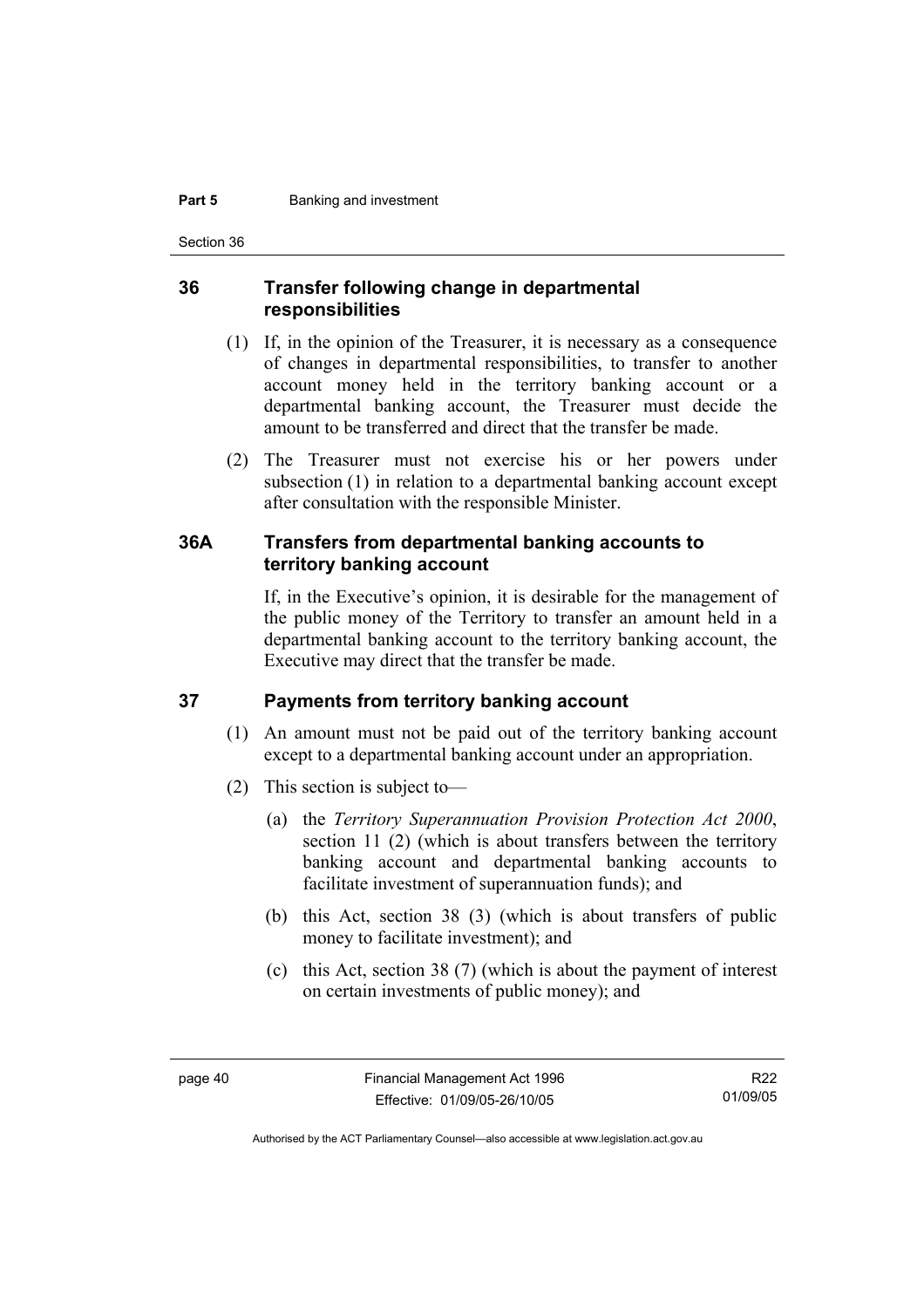(d) this Act, section 56 (7) (which is about transfers between the territory banking account and territory authorities of interest earned on certain investments for territory authorities).

#### **38 Investment of certain public money**

- (1) The Treasurer may invest any money held in the territory banking account or departmental banking accounts for the period and on the terms and conditions the Treasurer considers appropriate—
	- (a) on deposit with an authorised deposit-taking institution; or
	- (b) in the purchase of a bill of exchange that is drawn or accepted by an authorised deposit-taking institution; or
	- (c) in a loan to a person who is a dealer in the short-term money market; or
	- (d) in Territory, State or Commonwealth securities; or
	- (e) in any investment prescribed under the financial management guidelines for this paragraph.
- (2) However, an investment may be made under this section only to increase or protect the financial wealth of the Territory.
- (3) Transfers of money for investment, including transfers between the territory banking account and departmental banking accounts to facilitate investment, may be made without appropriation.
- (4) Interest received from the investment of public money under this section shall be paid to the territory banking account.
- (5) However, if an investment of public money is made or managed for the Territory by an entity other than a department, the entity may deduct from the interest received by the entity for the investment—
	- (a) a fee charged by the entity for making or managing the investment; and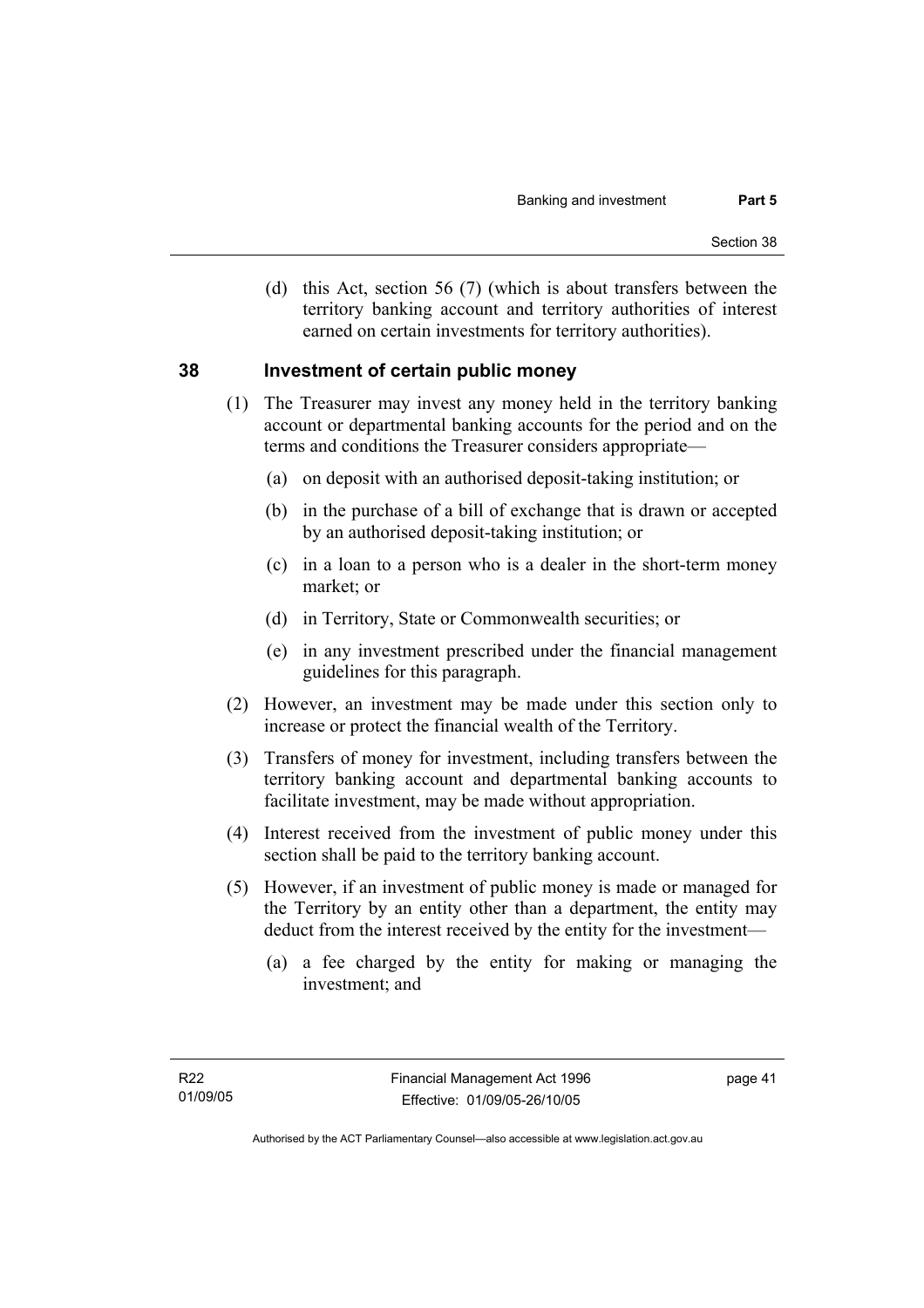#### **Part 5 Banking and investment**

Section 38

- (b) expenses reasonably incurred by the entity in making or managing the investment.
- (6) The Treasurer may decide the amounts of interest from investments under this section that are to be credited to departmental banking accounts.
- (7) The amounts decided by the Treasurer may be paid from the territory banking account without further appropriation.
- (8) However, the total of the amounts paid under subsection (7) must not exceed the total of the interest received from investments under this section.
- (9) This section does not apply to money held in a superannuation banking account.

page 42 Financial Management Act 1996 Effective: 01/09/05-26/10/05

R22 01/09/05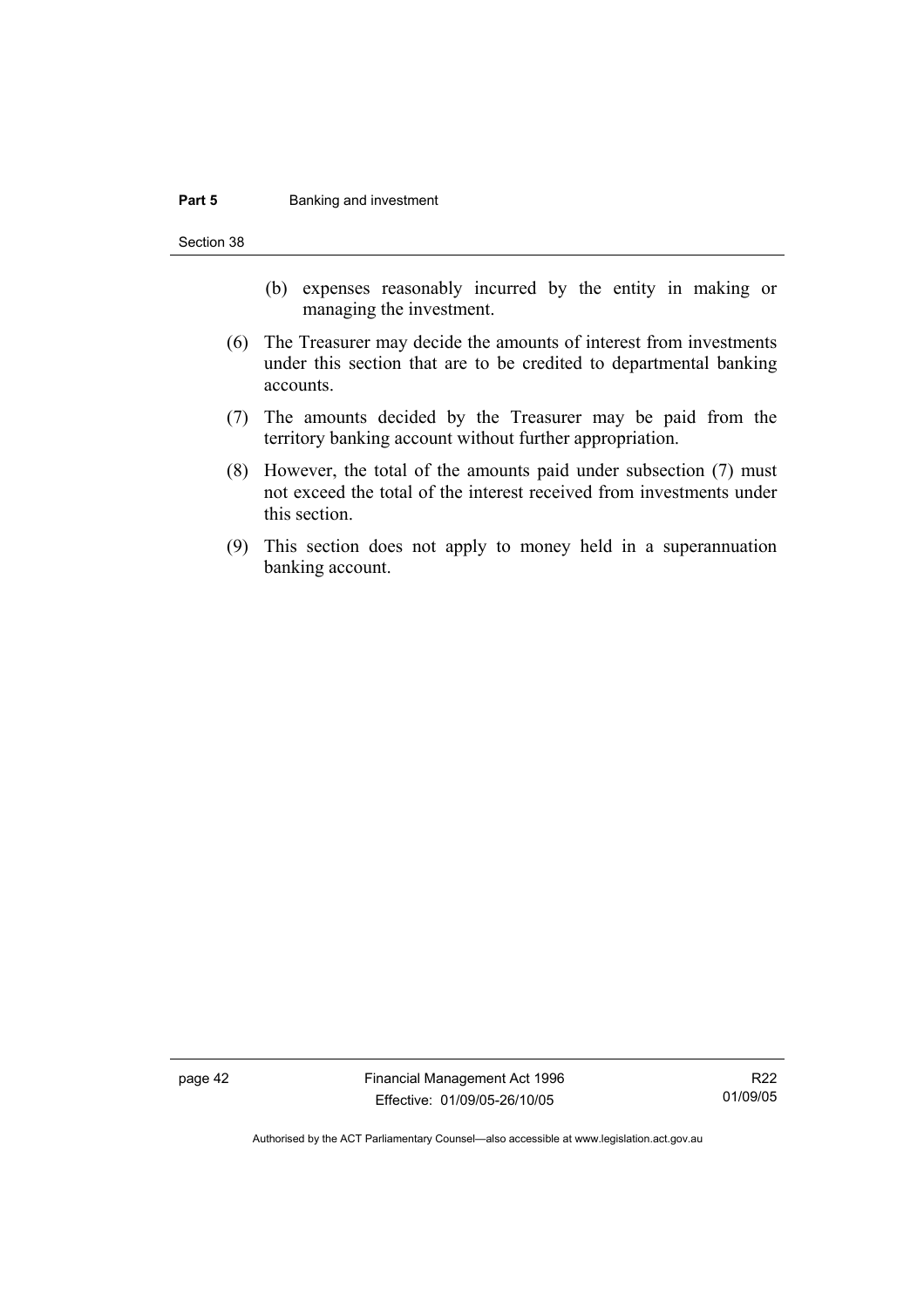# **Part 6 Borrowing and guarantees**

#### **39 Power of Territory to borrow**

The Territory may only borrow in accordance with this Act or another law of the Territory.

#### **40 Treasurer may borrow on behalf of Territory**

The Treasurer may, on behalf of the Territory, if necessary or expedient in the public interest to do so—

- (a) borrow money; or
- (b) give security for the repayment of an amount borrowed or the payment of interest on an amount borrowed; or
- (c) enter into a financing lease.

#### **41 Power of territory authorities to borrow**

Despite any other Act, a territory authority may only borrow (other than from the Territory) in accordance with this Act.

#### **42 Borrowings by territory authorities to be approved**

- (1) A territory authority must not borrow unless—
	- (a) the borrowing is approved in writing by the Treasurer; and
	- (b) the terms and conditions of the borrowing include the terms and conditions (if any) specified in the approval and are otherwise consistent with the approval; and
	- (c) the borrowing is within the borrowing limits (if any) of the authority for the financial year in which the borrowing is entered into, that are approved in writing by the Treasurer.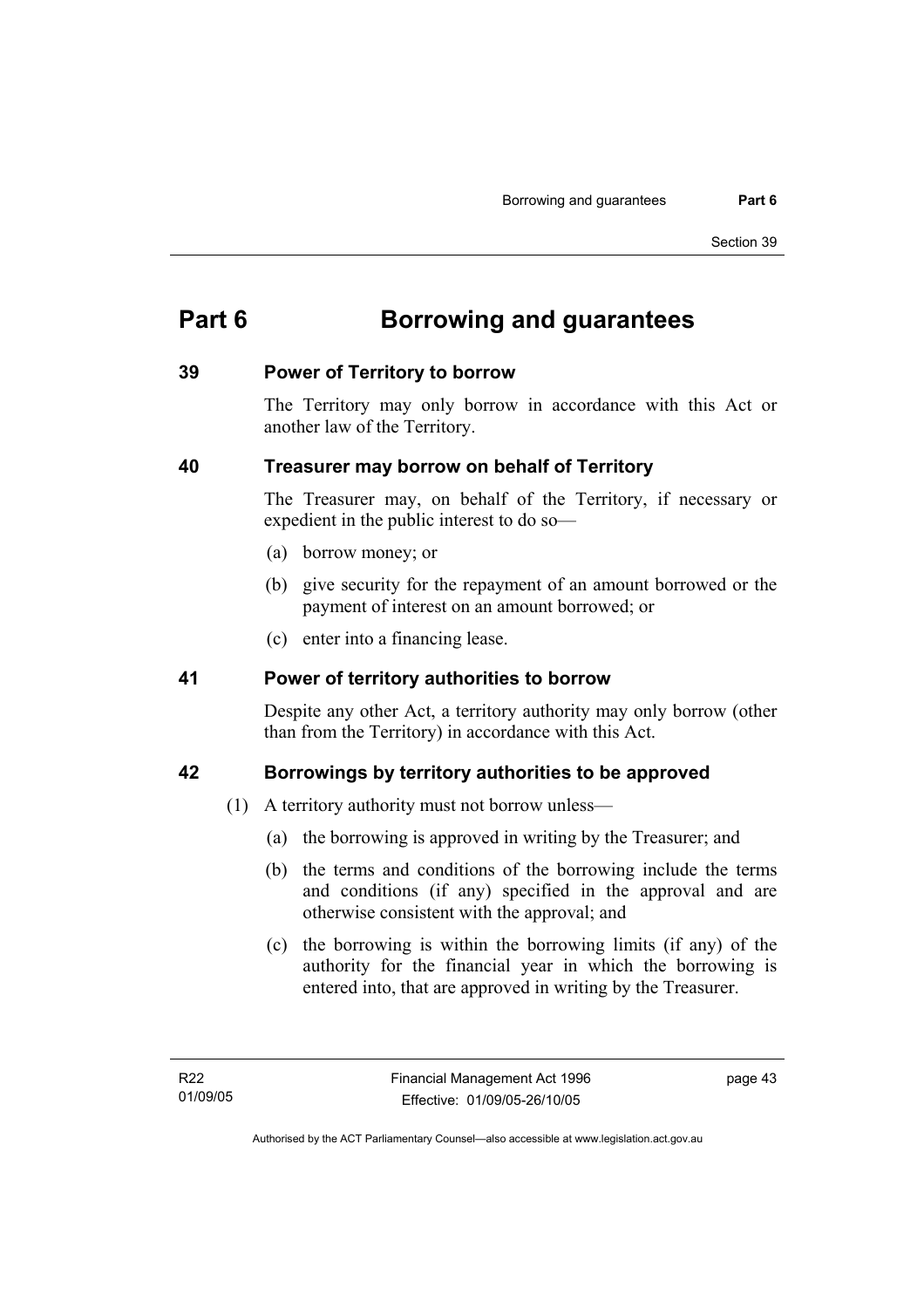Section 43

 (2) However, subsection (1) (a) and (b) does not apply to a loan made to a territory authority under section 57 (1) (b).

#### **43 Territory authorities may give security**

Subject to the Treasurer's approval of the borrowing under section 42 (a), a territory authority may give security for the repayment of an amount borrowed, or for the payment of interest on that amount, by issuing securities.

#### **44 Power to approve borrowings not delegable**

The Treasurer must not delegate to any person his or her power under section 42 (a) to approve borrowings by territory authorities.

#### **45 Loans to be paid into territory banking account**

Subject to this Act and any other Act, the proceeds of a loan raised on behalf of the Territory must be paid into the Territory banking account.

#### **46 Payments by Treasurer**

The Treasurer may, without further appropriation, make payments needed for—

- (a) payment of interest on borrowings made for the Territory; or
- (b) repayment of borrowings made for the Territory; or
- (c) payment of the expenses of making or repaying borrowings for the Territory.

## **47 Guarantees by Territory**

- (1) The Territory may only give a guarantee for the payment of money or the performance of an obligation in accordance with this Act.
- (2) The Treasurer may approve in writing a guarantee by the Territory for the payment of money or the performance by any person of an

R22 01/09/05

Authorised by the ACT Parliamentary Counsel—also accessible at www.legislation.act.gov.au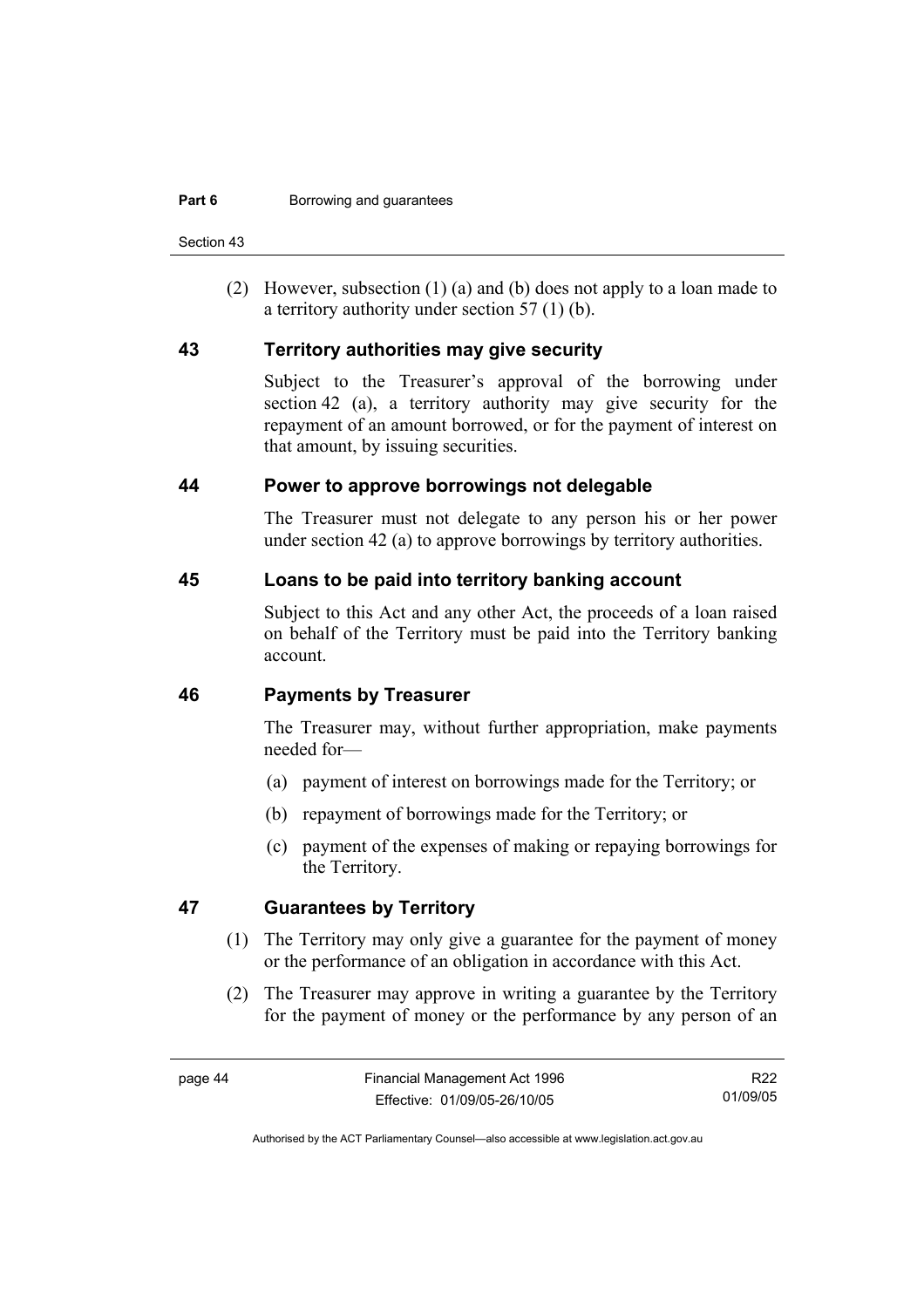obligation under a contract, subject to any conditions the Treasurer may specify in the approval.

 (3) If the Treasurer approves a guarantee under subsection (2), the Treasurer must present a copy of the approval to the Legislative Assembly within 3 sitting days after the approval is given.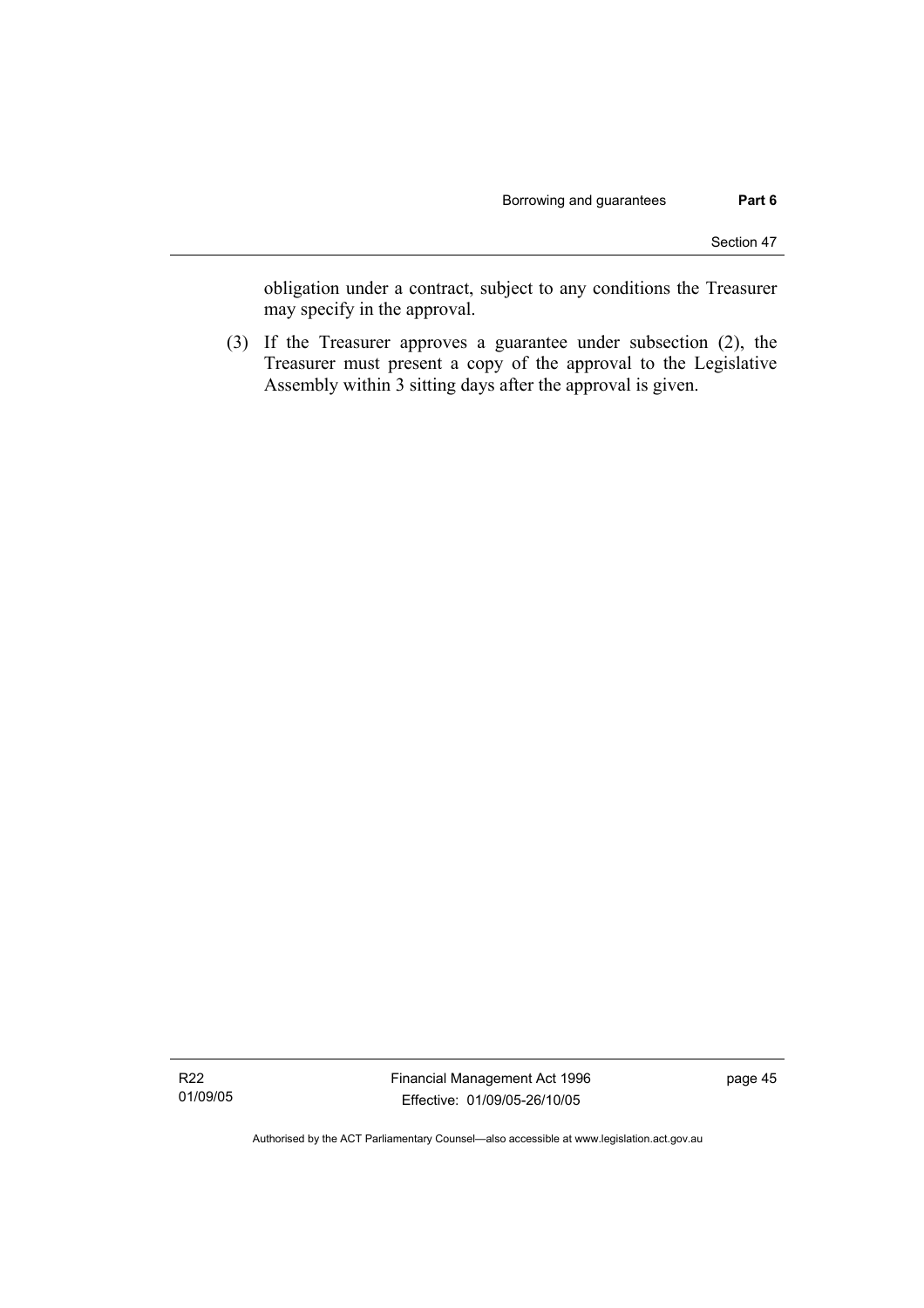#### **Part 7 Trust money**

Section 49

# **Part 7 Trust money**

#### **49 Identity of trust money**

All trust money held by the Territory must be accounted for separately from public money.

#### **50 Administration of trust money**

- (1) Trust money must be administered by the appropriate department on behalf of the Territory.
- (2) The Treasurer may, in writing, specify a department as the appropriate department in relation to an amount of trust money.
- (3) In this section:

*appropriate department*, in relation to an amount of trust money, means—

- (a) except if paragraph (b) applies—the department responsible for matters or enactments that relate most closely to the purpose of the payment; or
- (b) the department specified under subsection (2).

## **51 Departmental trust banking accounts**

- (1) The responsible Minister or the responsible chief executive may open a trust banking account for the purposes of the relevant department.
- (2) A trust banking account must be maintained by the chief executive.
- (3) A trust banking account must not, without the Treasurer's written approval, be opened or maintained otherwise than with an authorised deposit-taking institution with which an agreement is in force under section 32 (Agreement for the conduct of banking for Territory).

| page 46 | Financial Management Act 1996 | R <sub>22</sub> |
|---------|-------------------------------|-----------------|
|         | Effective: 01/09/05-26/10/05  | 01/09/05        |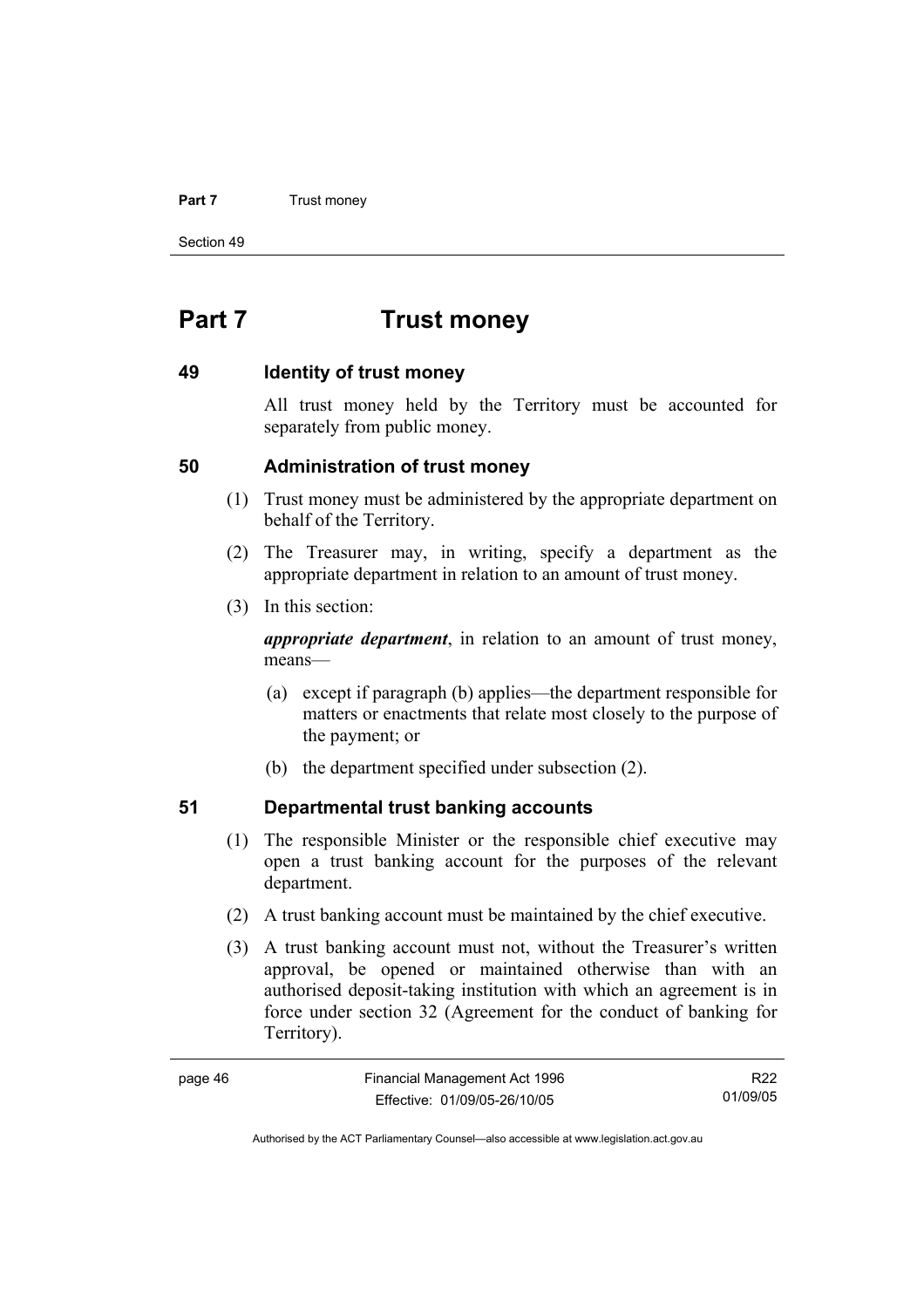- (4) No money may be held in a trust banking account other than trust money.
- (5) A Minister or a chief executive must not open or operate a trust banking account otherwise than in accordance with this Act.

## **52 Transfers between banking accounts**

- (1) Money may only be transferred between a trust banking account and the territory banking account—
	- (a) to facilitate investment of the trust money; or
	- (b) to make a payment required by section 53A (6).
- (2) Money may be transferred between trust banking accounts to facilitate investment of trust money.

#### **53 Investment of trust money**

The Treasurer may invest trust money as if the Treasurer were a trustee under the *Trustee Act 1925.*

#### **53A Unclaimed trust money**

- (1) For this section, money held in a trust banking account is unclaimed trust money if—
	- (a) not less than 6 years has elapsed since the date the money became payable; and
	- (b) during that period, no-one entitled to the money has requested that the money be paid to him or her or according to his or her direction.
- (2) If on 1 January in any year a trust banking account contains unclaimed trust money, the chief executive responsible for maintaining the account must, on or before 31 January in the year, give to the Treasurer a statement of all unclaimed trust money held in the account.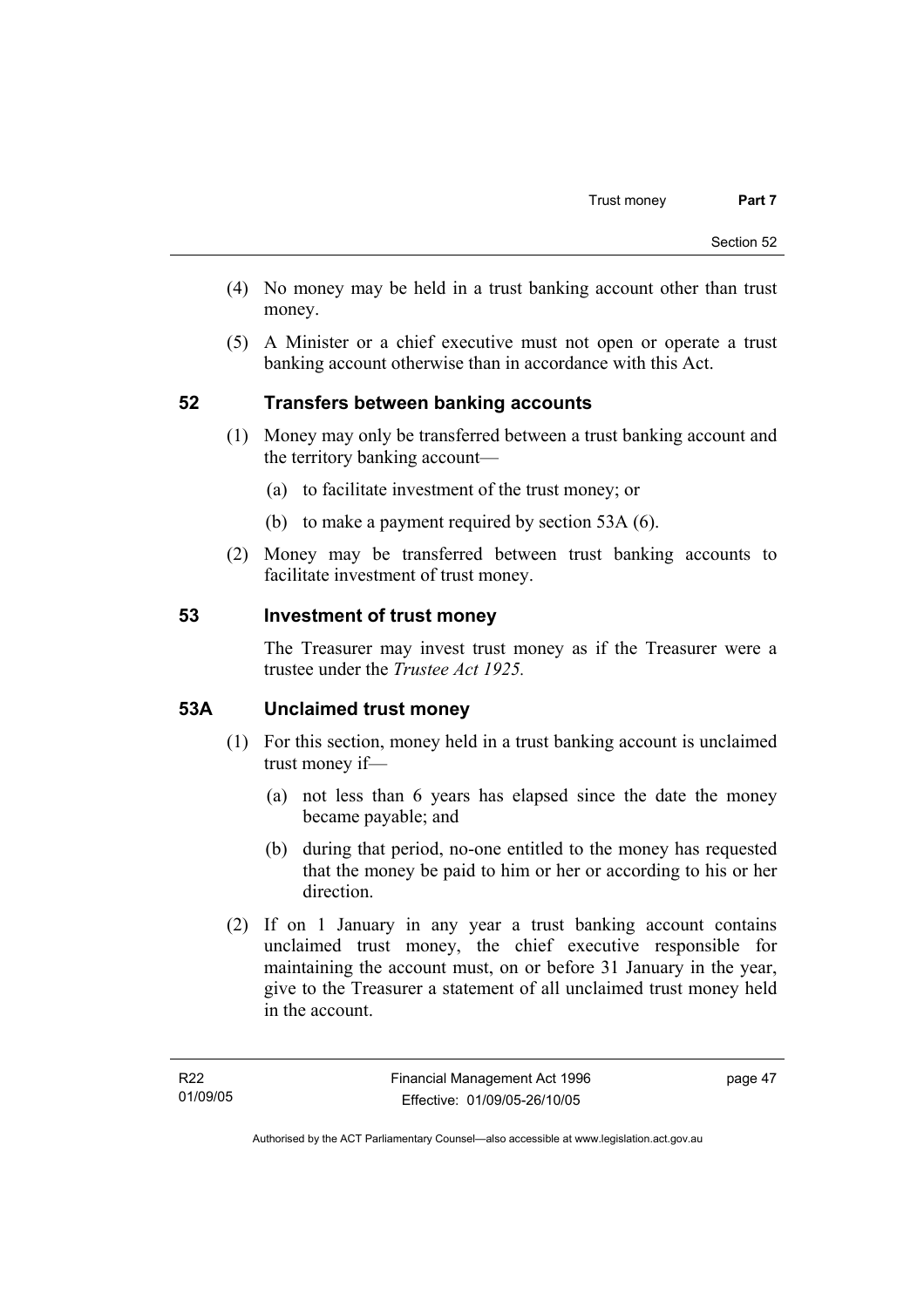#### **Part 7** Trust money

Section 53A

- (3) The statement must set out—
	- (a) the name, and last-known address, of each person entitled to unclaimed trust money held in the account; and
	- (b) the amount of the trust money to which each of those people is entitled; and
	- (c) the authorised deposit-taking institution, and the branch of the institution, with which the trust money is held.
- (4) The statement is a notifiable instrument.

*Note* A notifiable instrument must be notified under the Legislation Act.

- (5) The chief executive must also publish the statement in a newspaper published in the ACT.
- (6) The total amount shown in the statement must be paid into the territory banking account when the statement is given to the Treasurer and, on being paid into that account, becomes public money of the Territory.
- (7) A person who claims to be entitled to any money paid into the territory banking account in accordance with subsection (6) may apply to the Treasurer for a payment of an amount equal to the money to which the person is entitled.
- (8) The Treasurer must consider each application and either refuse it or approve it completely or partly.
- (9) The Treasurer must give the applicant written notice of his or her decision.
- (10) A payment approved by the Treasurer under subsection (8) may be made whether or not an appropriation is available for the purpose.

R22 01/09/05

Authorised by the ACT Parliamentary Counsel—also accessible at www.legislation.act.gov.au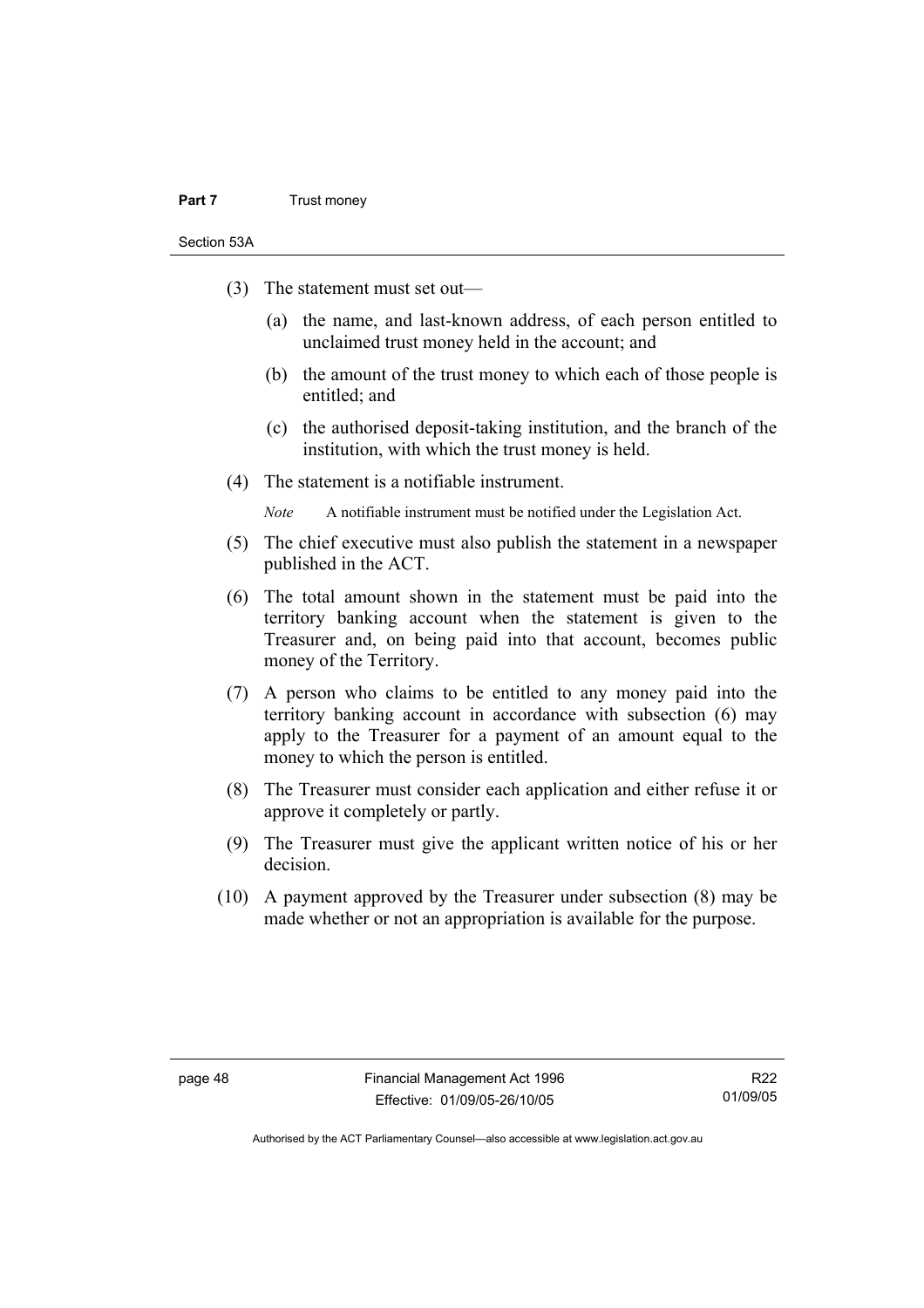#### **53B Review of decisions**

Application may be made to the administrative appeals tribunal for a review of a decision of the Treasurer under section 53A (8) refusing an application completely or partly.

#### **53C Notification of decisions**

A notice given under section 53A (9) must be in accordance with the requirements of the code of practice in force under the *Administrative Appeals Tribunal Act 1989*, section 25B (1).

R22 01/09/05 Financial Management Act 1996 Effective: 01/09/05-26/10/05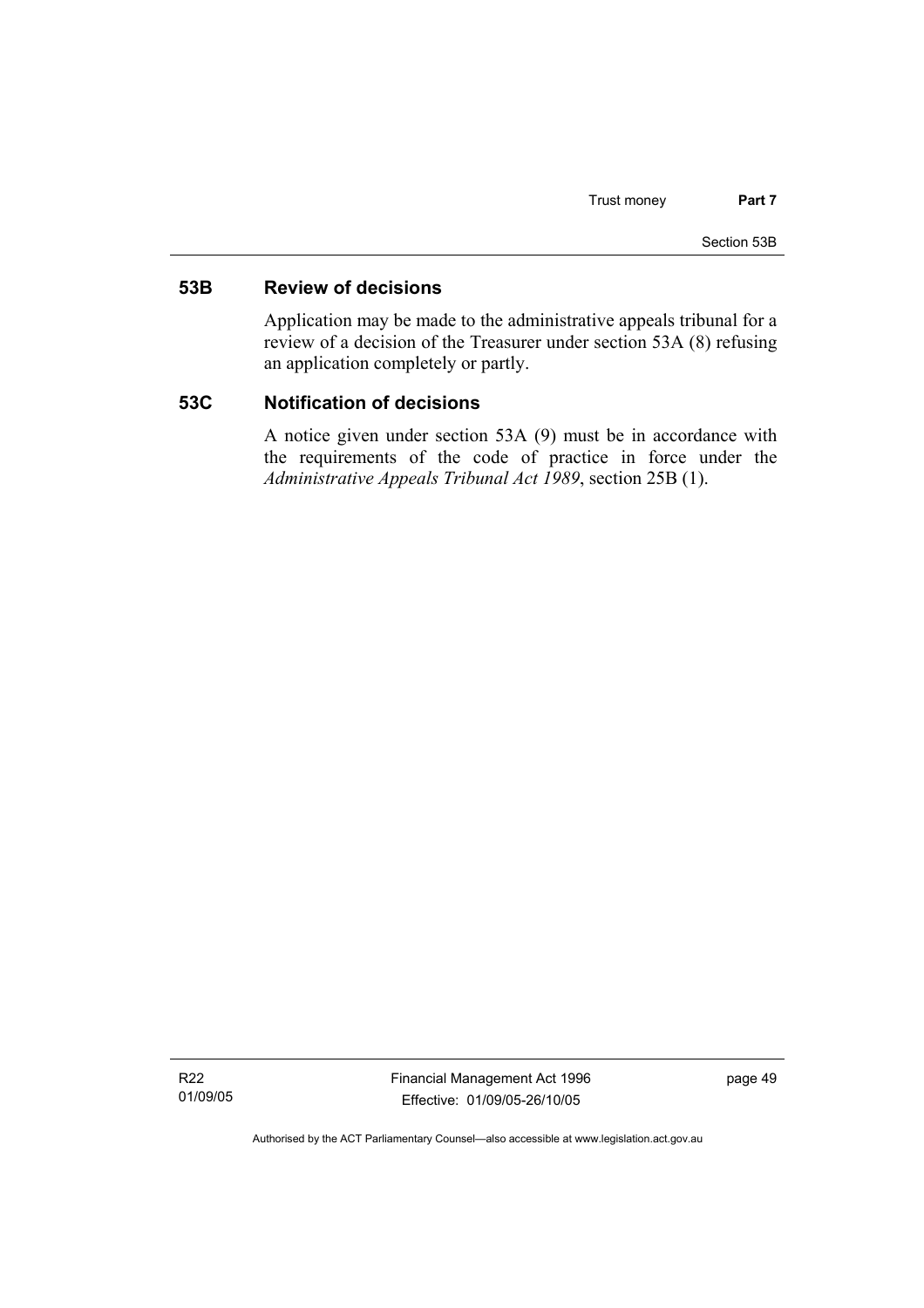# **Part 8 Financial provisions relating to territory authorities**

#### **54 Responsibilities of chief executive officers**

- (1) The chief executive officer of a territory authority is responsible, under the responsible Minister, for the efficient and effective financial management of the authority.
- (2) Subsection (1) has effect in relation to the chief executive officer of a territory authority subject to the Act by which the authority was established.
- (3) The chief executive officer of a territory authority is responsible, under the responsible Minister, for ensuring—
	- (a) that the expenses incurred by the authority are properly authorised; and
	- (b) that the operations of the authority during a financial year give a financial result at the end of the year that is in accordance with the estimates contained in the statement of intent of the authority for that year; and
	- (c) that the payments made by the authority are properly authorised and correctly made; and
	- (d) that the officers and staff of the authority comply with this Act (including the financial management guidelines); and
		- *Note* A reference to an Act includes a reference to the statutory instruments made or in force under the Act, including any guideline (see Legislation Act, s 104).
	- (e) that proper accounts and records are kept of the transactions and affairs of the authority in accordance with generally accepted accounting practice; and

R22 01/09/05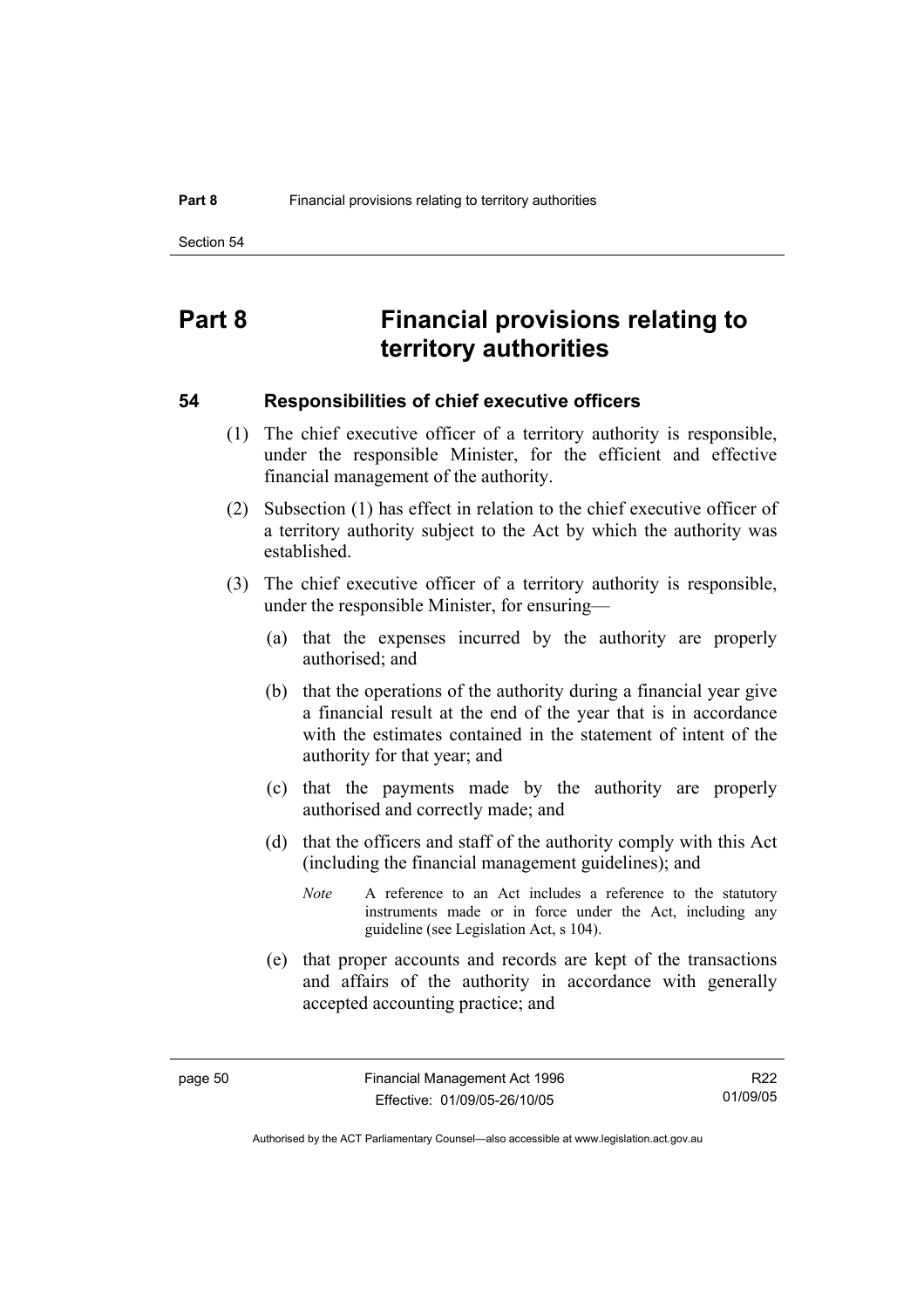- (f) that adequate control is maintained over the assets of the authority and assets in the control of the authority; and
- (g) that adequate control is maintained over the incurring of liabilities by the authority.

#### **55 Banking accounts**

- (1) A territory authority may open 1 or more banking accounts for the purposes of the authority.
- (2) A territory authority must at all times maintain at least 1 banking account.
- (3) A banking account of a territory authority must not, without the Treasurer's written approval, be opened or maintained otherwise than with an authorised deposit-taking institution with which an agreement is in force under section 32 (Agreement for the conduct of banking for Territory).

#### **56 Investment**

- (1) Funds not immediately required for the purposes of a territory authority may be invested—
	- (a) on deposit with an authorised deposit-taking institution; or
	- (b) in Territory, State or Commonwealth securities; or
	- (c) by the Treasurer, for the territory authority, in an investment mentioned in section 38 (1) (a) to (e); or
	- (d) in any investment prescribed under the financial management guidelines for this paragraph.
- (2) However, the funds of a territory authority may only be invested under this section to increase or protect the financial wealth of the authority.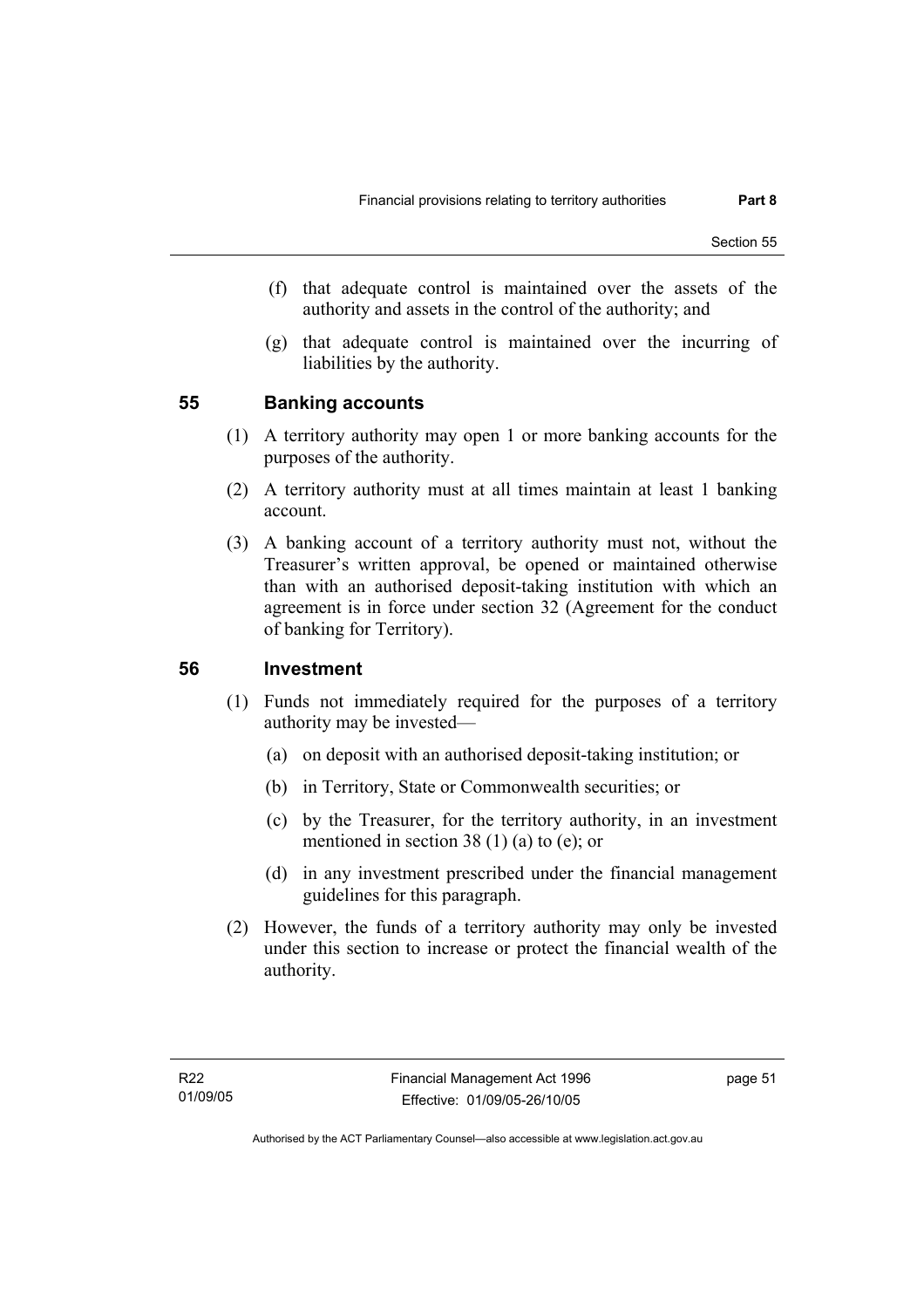- (3) Transfers between the territory banking account and the banking account of a territory authority to facilitate investments may be made without appropriation.
- (4) Interest received by the Treasurer for the investment of funds of a territory authority must be paid to the territory authority.
- (5) However, if an investment of funds of a territory authority is made or managed by a department, the department may deduct from the interest received by the department for the investment—
	- (a) a fee charged by the department for making or managing the investment; and
	- (b) expenses reasonably incurred by the department in making or managing the investment.
- (6) Interest that is to be paid to a territory authority under subsection (4) may be paid direct to the territory authority or through the territory banking account.
- (7) If interest to be paid to a territory authority is paid into the territory banking account under subsection (6), the interest may be paid to the authority from that account without further appropriation.
- (8) This section does not apply to money held on trust by a territory authority.

#### **57 Borrowing**

- (1) The Treasurer may—
	- (a) borrow money on behalf of a territory authority; or
	- (b) lend public money to a territory authority;

on the terms and conditions the Treasurer considers appropriate.

 (2) Borrowing may be secured by the authority's assets approved by the Treasurer for this section.

R22 01/09/05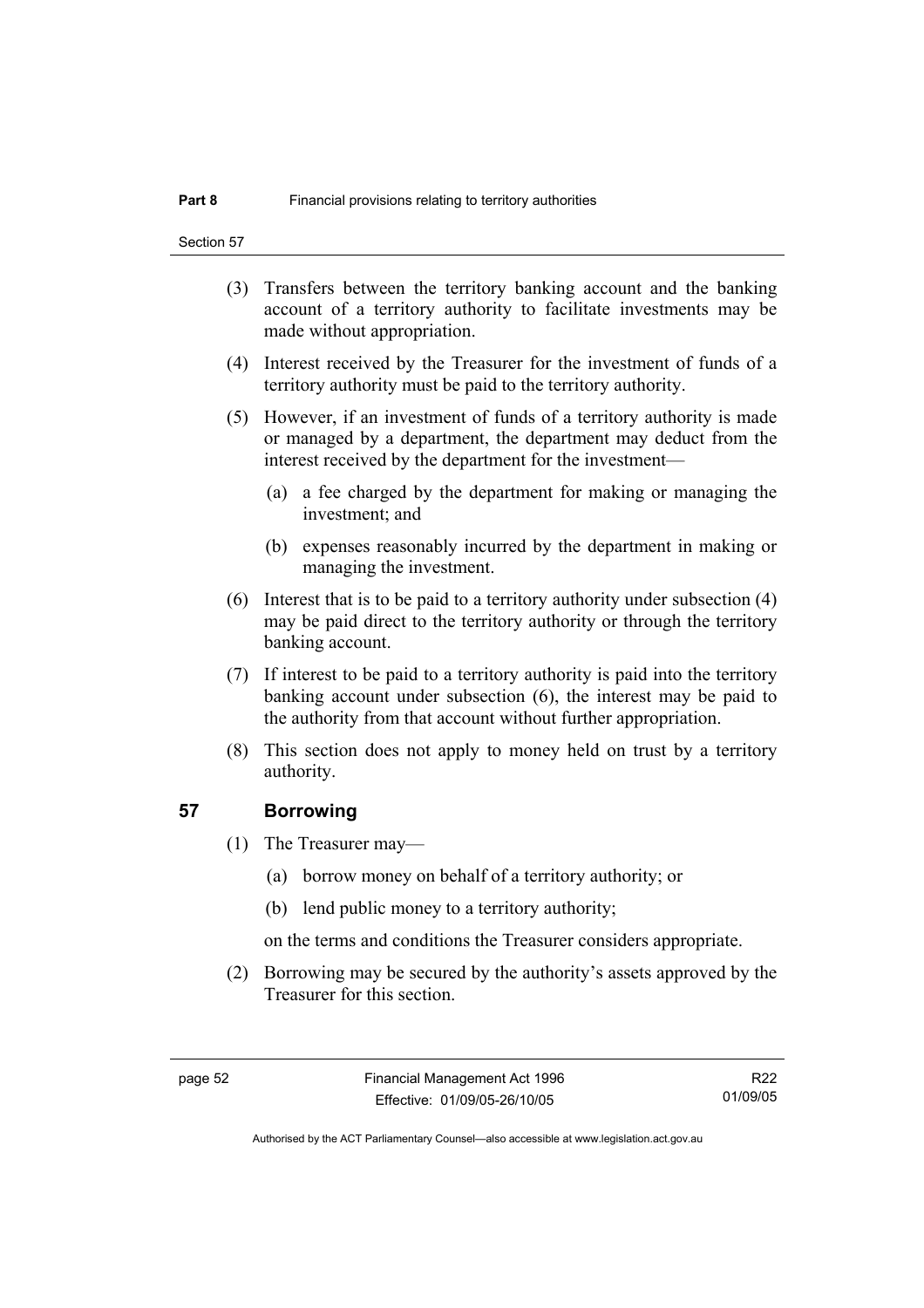- (3) A territory authority may only arrange an overdraft or credit facility with the written approval of the Treasurer.
- (4) A loan under subsection (1) (b) may be made only from—
	- (a) money appropriated for the purpose of making the loan; or
	- (b) money appropriated for purposes that include the making of the loan.

#### **58 Statements of intent**

- (1) A territory authority must, in relation to each financial year, provide to the Treasurer a statement of intent.
- (2) A statement of intent must be in the form the Treasurer requires and be provided to the Treasurer within the period the Treasurer specifies.
- (3) A statement of intent must include—
	- (a) the financial statements required under the financial management guidelines; and
	- (b) a statement of the objectives of the authority for the year; and
	- (c) a statement of the nature and scope of the activities to be carried out by the authority during the year; and
	- (d) the performance criteria and other measures by which the performance of the authority may be assessed against its objectives for the year; and
	- (e) any other information the Treasurer directs.

## **59 Annual financial statements**

 (1) A territory authority must, as soon as practicable after the end of each financial year, prepare annual financial statements relating to its operations during the year.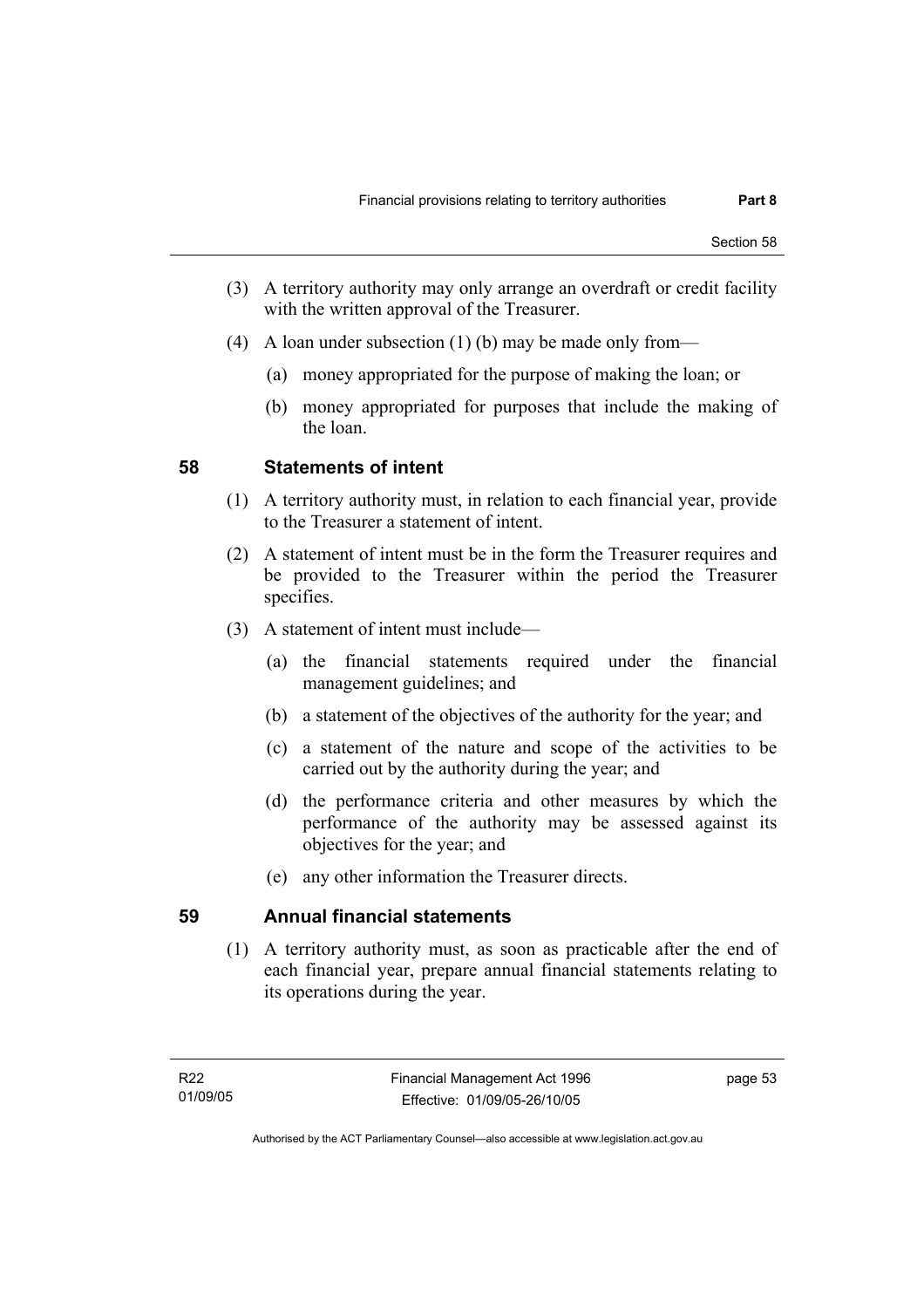Section 60

- (2) The annual financial statements must be prepared in accordance with generally accepted accounting practice and in a form that facilitates a comparison between the financial operations of the authority during the year and the estimates of those operations contained in the statement of intent for the year that was provided by the authority under section 58.
- (3) The annual financial statements must include—
	- (a) the financial statements required under the financial management guidelines; and
	- (b) a statement of the performance of the authority in meeting the objectives set out in the statement of intent for the year provided by the authority under section 58; and
	- (c) any other statements necessary to fairly reflect the financial operations of the authority during the year and its financial position at the end of the year.
- (4) The statement of performance under subsection (3) (b) must assess the performance of the authority in meeting the objectives included in the statement of intent by reference to the performance criteria and other measures included in that statement in accordance with section 58 (3) (d).

#### **60 Responsibility for annual financial statements**

- (1) Annual financial statements of a territory authority must have endorsed on them, or attached to them, a statement of responsibility signed by the chief executive officer of the authority.
- (2) A statement of responsibility must comprise—
	- (a) a statement of the chief executive officer's responsibility for the preparation of the financial statements and the judgments exercised in preparing them; and
	- (b) a statement that, in the opinion of the chief executive officer, the financial statements fairly reflect the financial operations

R22 01/09/05

Authorised by the ACT Parliamentary Counsel—also accessible at www.legislation.act.gov.au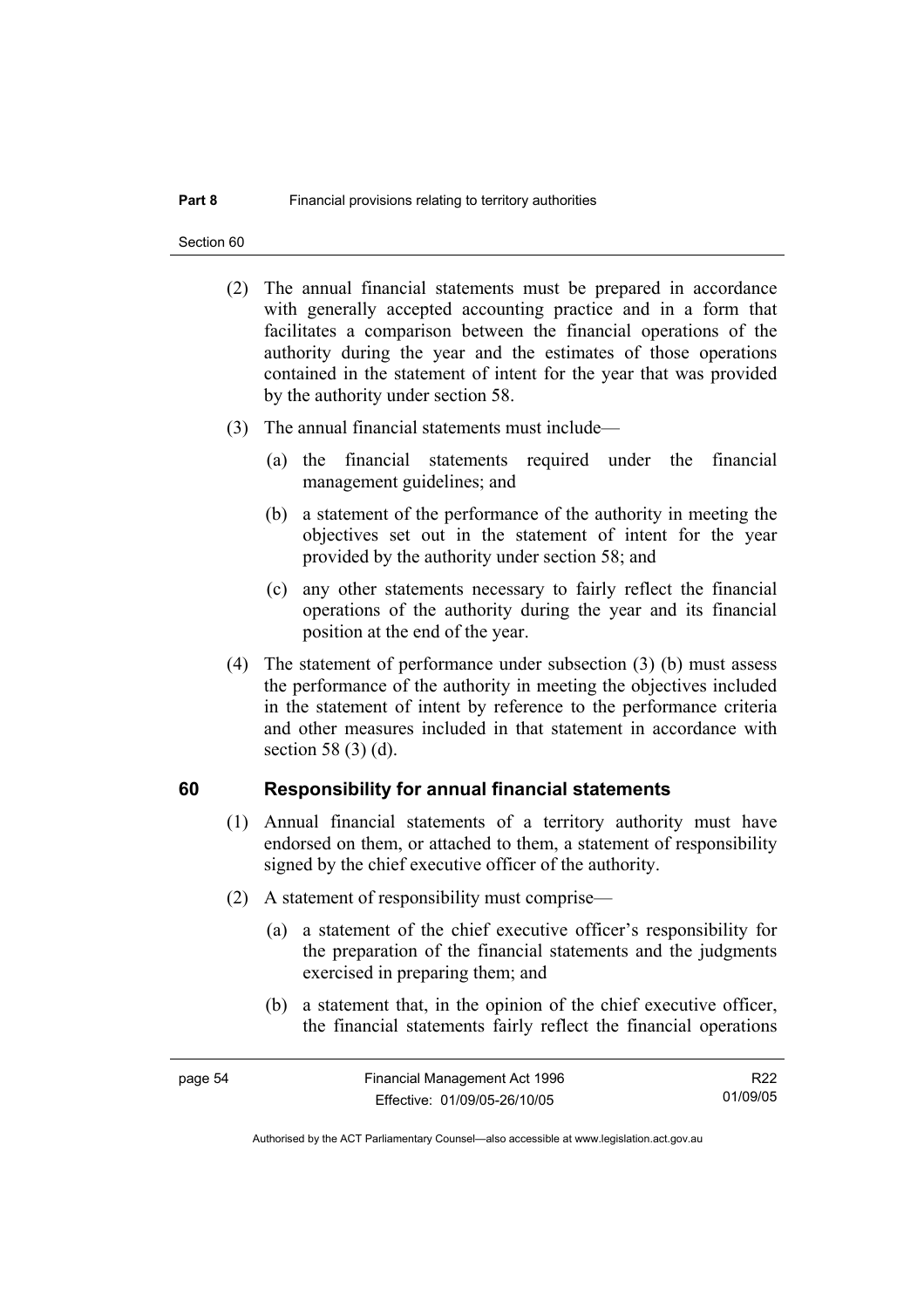and service performance of the authority during the year to which they relate and the financial position of the authority at the end of the year.

## **61 Audit of annual financial statements**

- (1) The chief executive of a territory authority must, within the prescribed period after the end of a financial year, give the auditor-general a copy of the financial statements of the authority for the year.
- (2) The copy of the financial statements given to the auditor-general under subsection (1) must have endorsed on them, or attached to them, a signed copy of the statement of responsibility made for the financial statements under section 60.
- (3) The auditor-general must give the chief executive officer an audit opinion about the financial statements as soon as practicable after the auditor-general receives them.

## **62 Presentation of annual financial statements**

- (1) If, under section 61 (2), the chief executive officer of a territory authority receives an audit opinion about annual financial statements of the authority, the officer must, within 7 days after receiving the opinion, give the responsible Minister of the authority—
	- (a) a copy of the annual financial statements; and
	- (b) a copy of the audit opinion.
- (2) The responsible Minister must present each document mentioned in subsection (1) (a) and (b) to the Legislative Assembly within 6 sitting days after the day the Minister receives the documents.

## **63 Interim financial statements**

 (1) The Treasurer may, in writing, direct the chief executive officer of a territory authority to provide the responsible Minister of the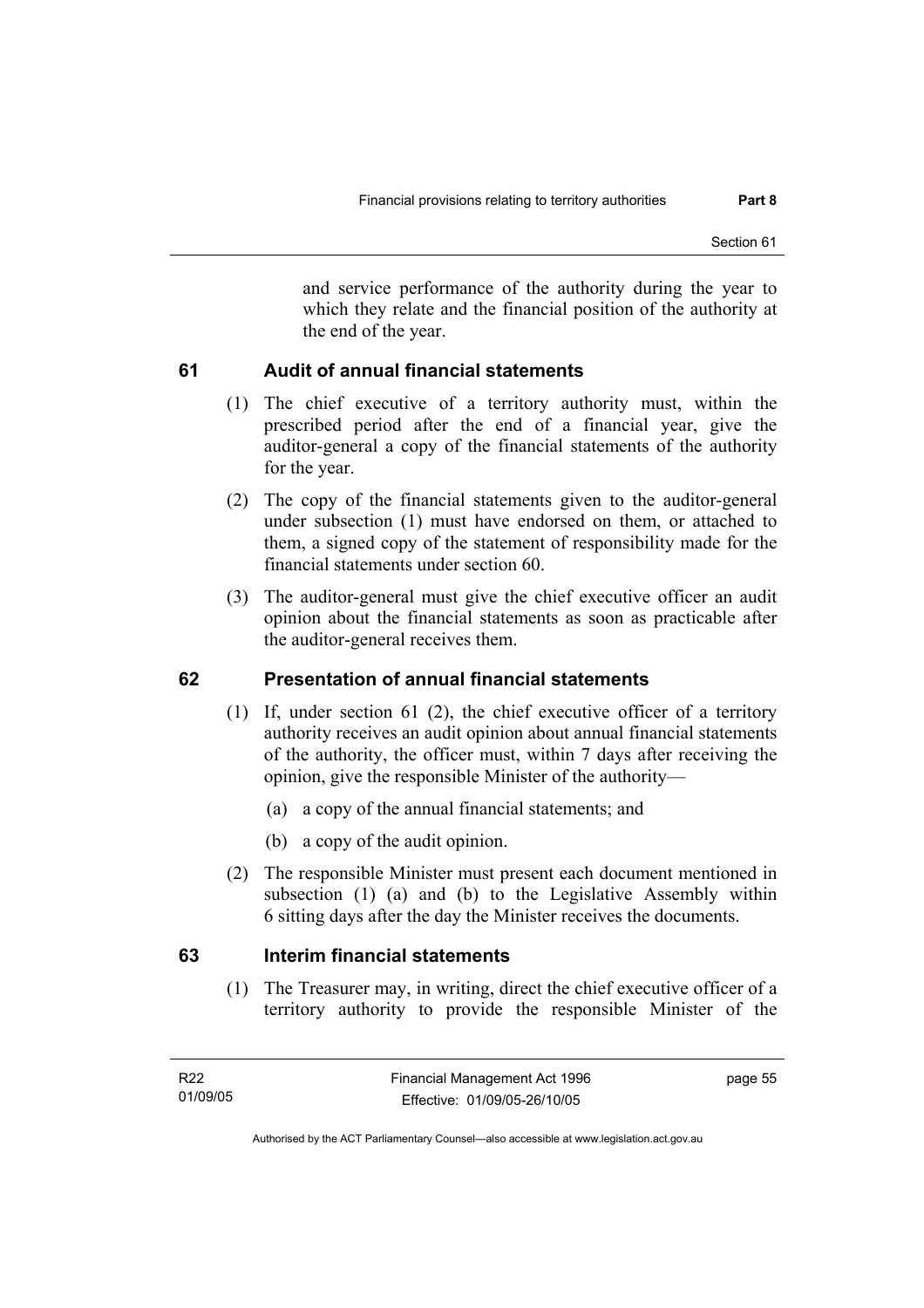Section 63

authority with financial or other statements relating to the authority—

- (a) for each month of the year; or
- (b) for each period of 3 months ending on 30 September, 31 December, 31 March or 30 June.
- (2) A chief executive officer of a territory authority who receives a direction under subsection (1) must prepare the statements specified in the direction and give them to the responsible Minister within the period specified in the direction.

page 56 Financial Management Act 1996 Effective: 01/09/05-26/10/05

R22 01/09/05

Authorised by the ACT Parliamentary Counsel—also accessible at www.legislation.act.gov.au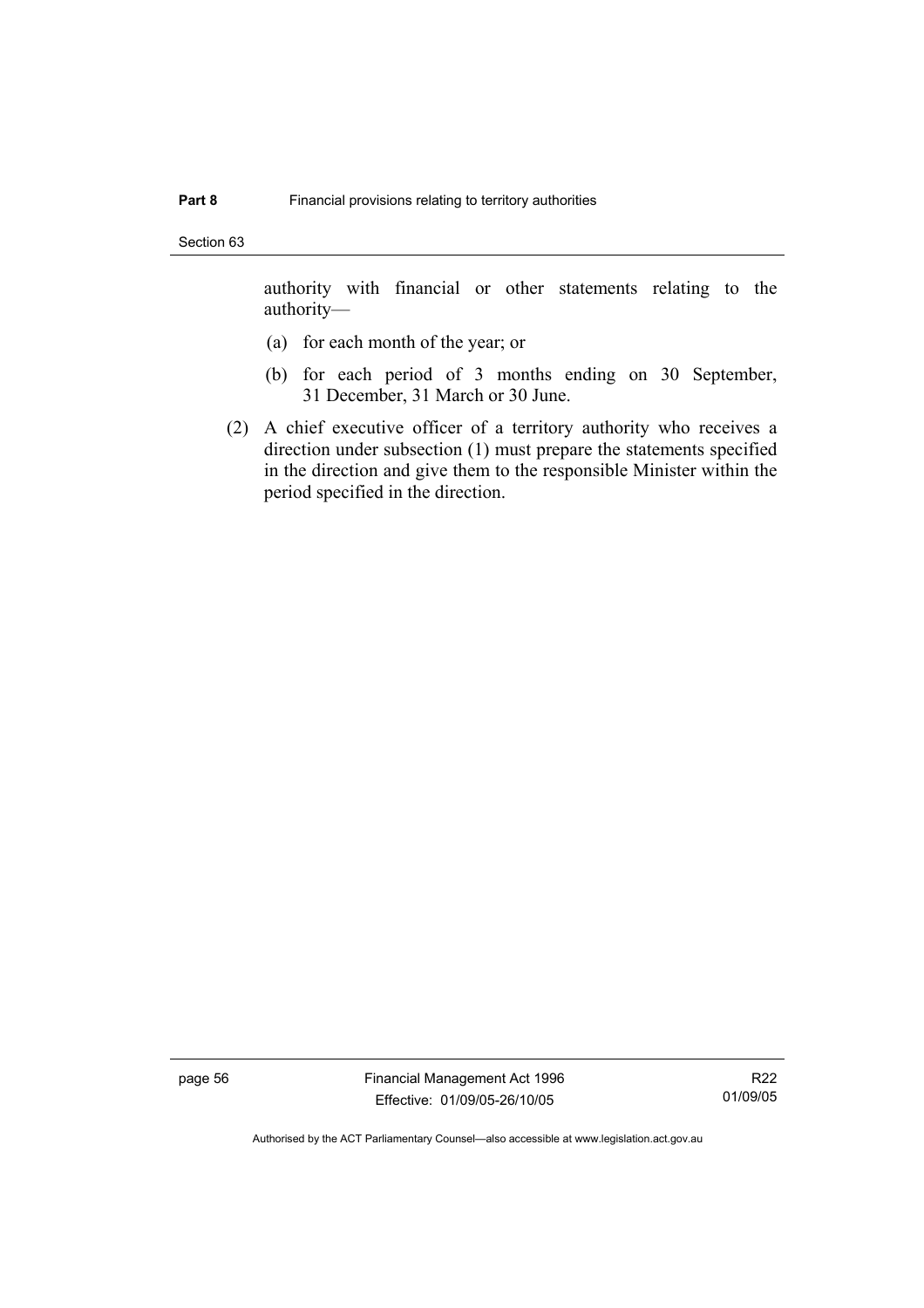# **Part 9 Miscellaneous**

#### **64 Act of grace payments**

- (1) If the Treasurer considers it appropriate to do so because of special circumstances, the Treasurer may authorise the payment by a department of an amount to a person (the *payee*) although the payment of that amount (the *relevant amount*) would not otherwise be authorised by law or required to meet a legal liability.
- (2) The authorisation may provide for the relevant amount to be paid  $by-$ 
	- (a) more than 1 instalment and on the dates specified in the authorisation; or
	- (b) periodical payments of an amount, and for the period, specified in the authorisation.
- (3) An authorisation may be expressed to be subject to conditions to be complied with by the payee.
- (4) If a condition is contravened, the Treasurer may by written notice addressed to the last-known address of the payee require the payee, within 30 days of receipt of the notice, to pay an amount equal to all or part of the relevant amount.
- (5) If the payee does not pay the amount specified in the notice under subsection (4), the amount may be recovered by the Territory as a debt.
- (6) If the payment of an amount by a department is authorised under this section, the Treasurer must —
	- (a) direct that the amount be paid from an appropriate appropriation for the department specified by the Treasurer; or
	- (b) authorise payment of the amount under section 18; or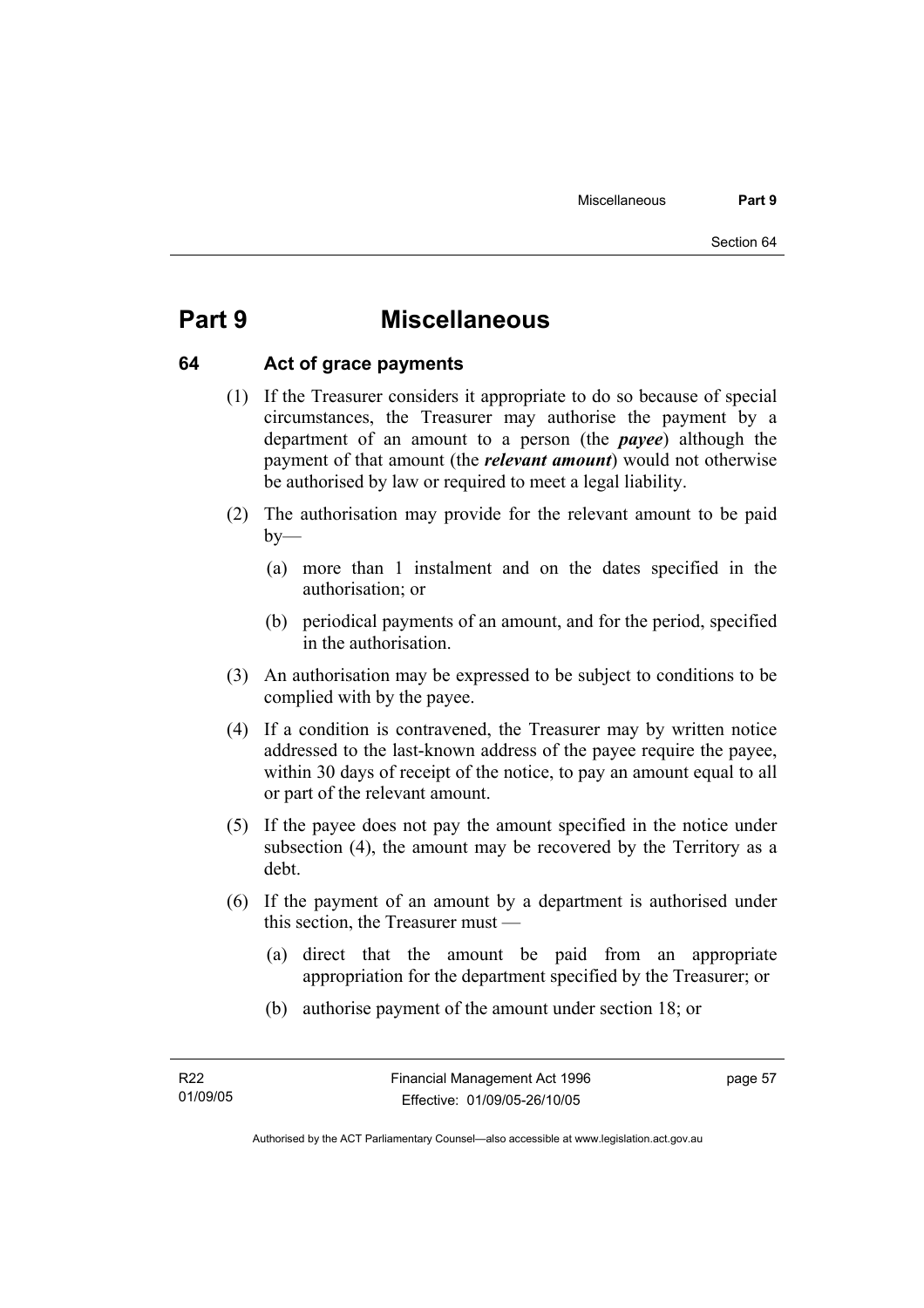#### **Part 9** Miscellaneous

#### Section 65

- (c) authorise payment of the amount out of the public money of the Territory.
- (7) The public money of the Territory is appropriated for subsection  $(6)$   $(c)$ .
- (8) A payment made by a department under this section must be reported in notes to the financial statements of the department that relate to the financial year when the payment was made.
- (9) The notes must indicate in relation to each payment under this section the amount and grounds for the payment.
- (10) The notes relating to a payment under this section must not disclose the identity of the payee unless disclosure was agreed to by the payee as a condition of authorising the payment.

#### **65 Waiver of debts etc**

- (1) The Treasurer may, in writing, on behalf of the Territory—
	- (a) waive the Territory's right to payment of an amount payable to the Territory; or
	- (b) postpone any right of the Territory to be paid a debt in priority to another debt; or
	- (c) allow the payment by instalments of an amount payable to the Territory; or
	- (d) defer the time for payment of an amount payable to the Territory.
- (2) A waiver relating to an amount payable to the Territory by a person may be expressed to be subject to a condition that the person agrees to pay an amount to the Territory in circumstances specified in the waiver.

R22 01/09/05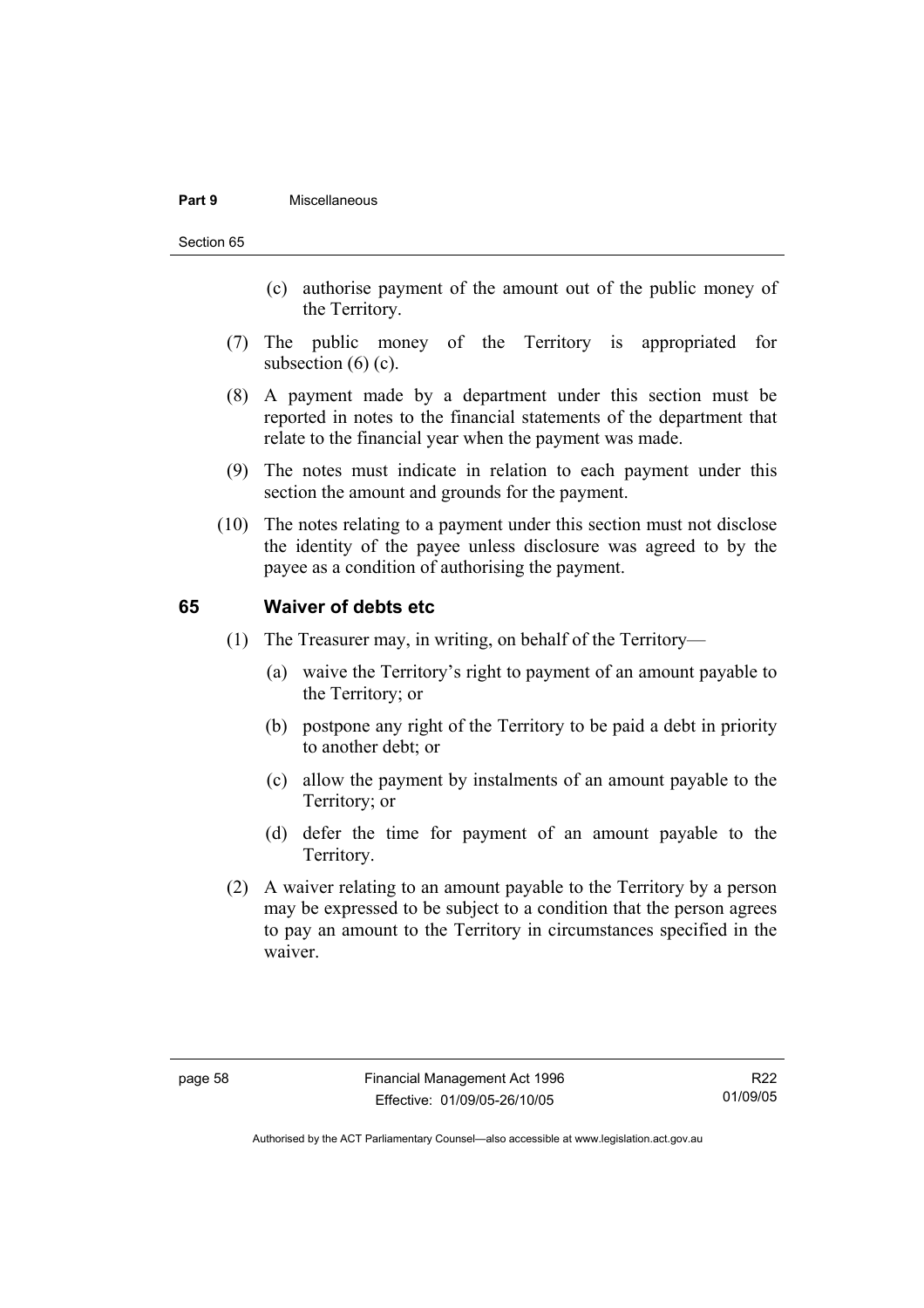(3) A waiver relating to an amount payable to the Territory must be reported in the notes to the financial statements of the relevant department that relate to the year in which the right to payment was waived.

#### **66 Payments in relation to deceased estates**

- (1) If, at the time of a person's death (whether before or after the commencement of this section), the Territory owed an amount to the person, the Treasurer may pay that amount to the person who the Treasurer considers should receive the payment.
- (2) In deciding who should be paid, the Treasurer must have regard  $to$ —
	- (a) the provisions of any will of the deceased person that identify the persons entitled to property under the will; and
	- (b) the law relating to the disposition of the property of deceased people.
- (3) Before making a payment to a person, the Treasurer may require the person to produce any documents and other evidence relating to—
	- (a) the disposition of the deceased person's estate; or
	- (b) the family of the deceased person and any other people apparently entitled to share in the estate of the deceased person.
- (4) Subject to subsection (3), the Treasurer may make the payment without requiring production of probate of the will, or letters of administration of the estate, of the deceased person.
- (5) If a payment is made in relation to an amount owing to a deceased person, the Territory is discharged from any further liability in relation to that amount.
- (6) This section does not relieve the recipient of a payment from liability to deal with the money in accordance with law.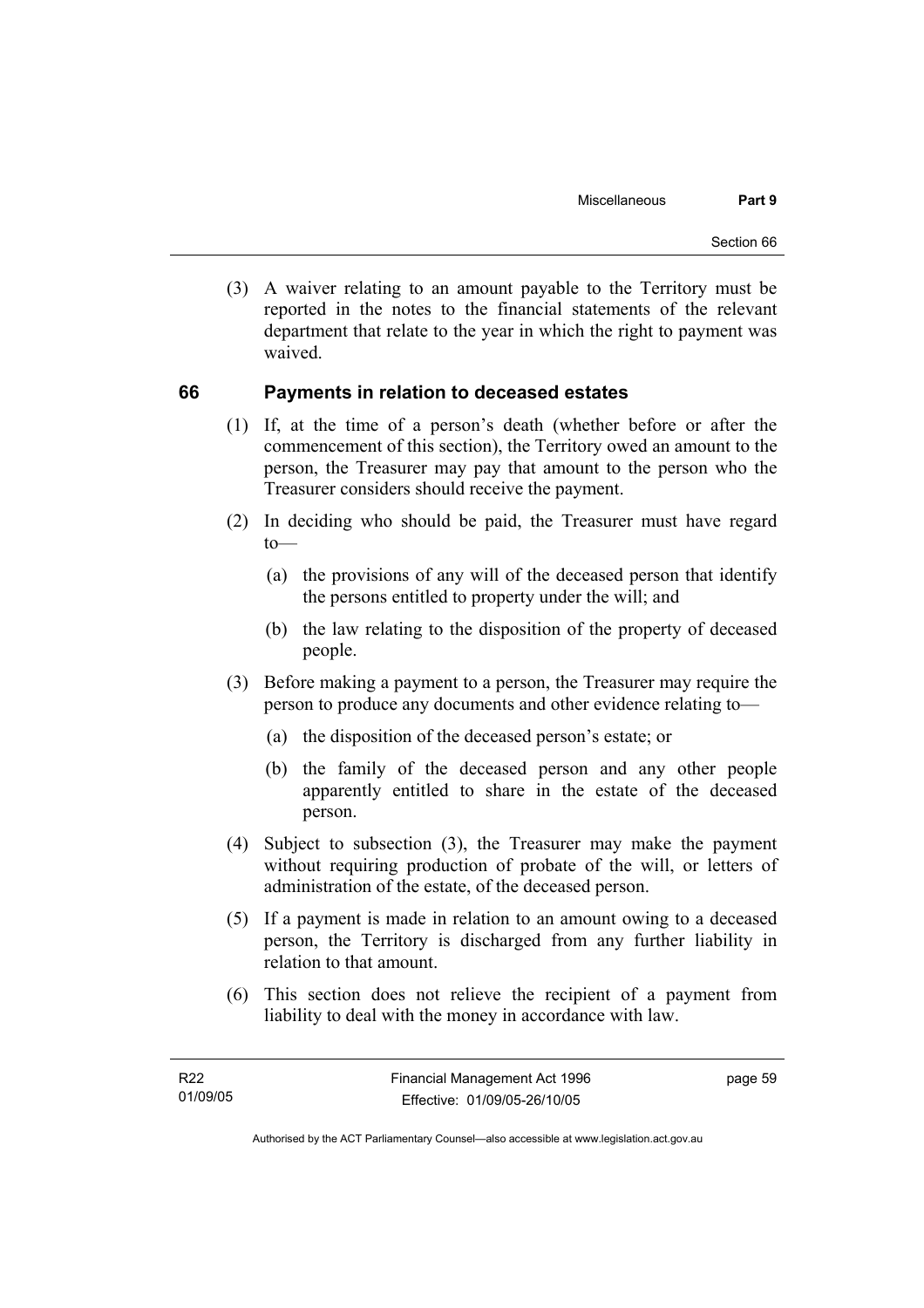#### **Part 9** Miscellaneous

Section 67

#### **67 Guideline-making power**

- (1) The Treasurer may, in writing, make financial management guidelines for this Act.
- (2) A financial management guideline is a disallowable instrument.
	- *Note* A disallowable instrument must be notified, and presented to the Legislative Assembly, under the Legislation Act.

#### **68 Regulation-making power**

The Executive may make regulations for this Act.

*Note* A regulation must be notified, and presented to the Legislative Assembly, under the Legislation Act.

page 60 Financial Management Act 1996 Effective: 01/09/05-26/10/05

R22 01/09/05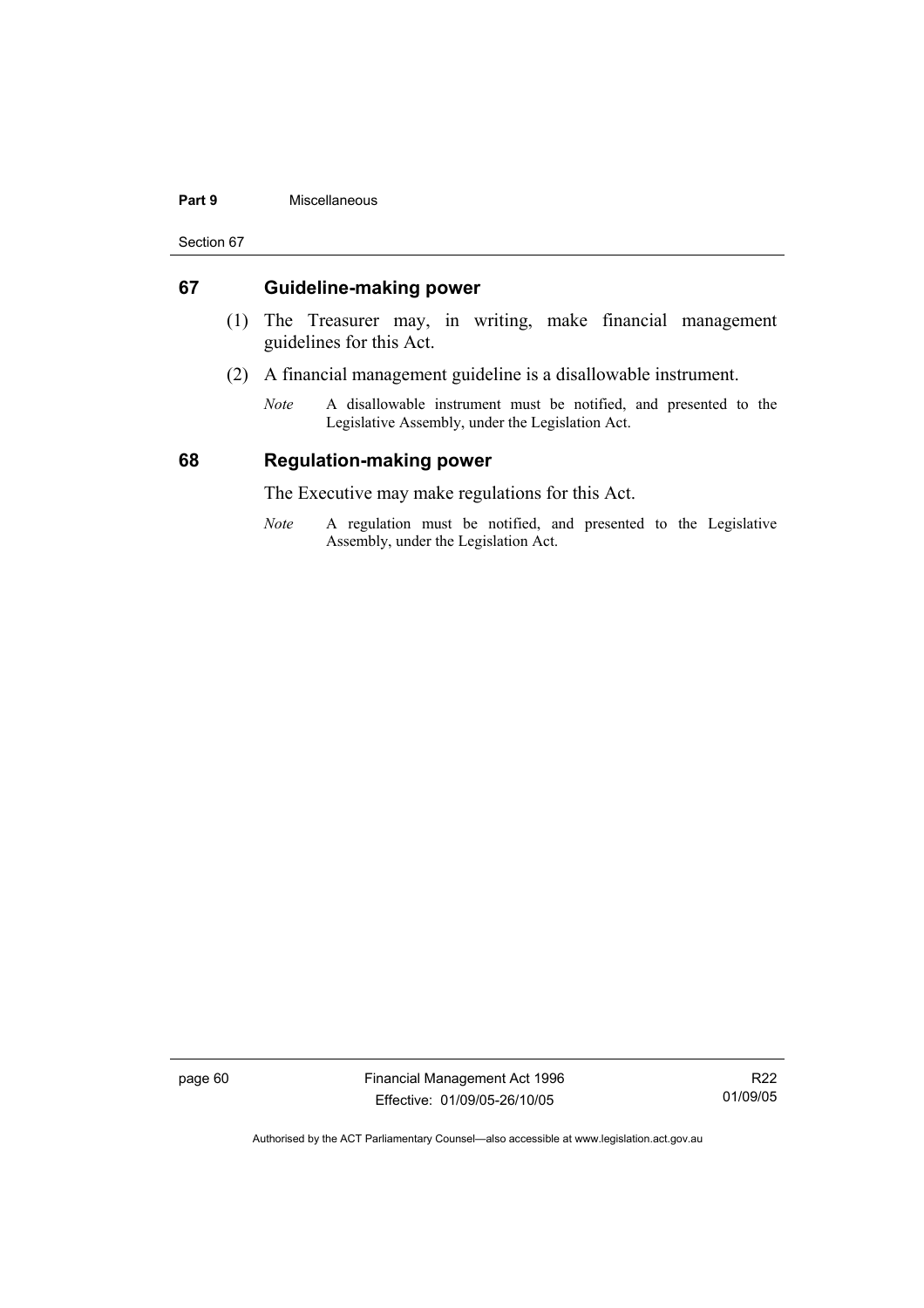# **Dictionary**

(see s 3)

*Note 1* The Legislation Act contains definitions and other provisions relevant to this Act.

*Note 2* For example, the Legislation Act, dict, pt 1, defines the following terms:

- administrative unit
- auditor-general
- authorised deposit-taking institution
- chief executive (see s 163)
- may (see s  $146$ )
- Minister (see s 162)
- must (see s  $146$ )
- Self-Government Act
- territory-owned corporation

*appropriation* means an appropriation of public money by any Act including this Act.

*Appropriation Act* means an Act that makes appropriations in relation to a financial year for purposes mentioned in section 8.

*appropriation unit* means a class of outputs, or a group of output classes, for which an appropriation is made by an Appropriation Act.

*banking account* means an account with an authorised deposit-taking institution that is, or is substantially the same as, a bank account.

*borrowing* includes—

- (a) raising money or obtaining credit, whether by dealing in securities or otherwise; and
- (b) entering into a financing lease;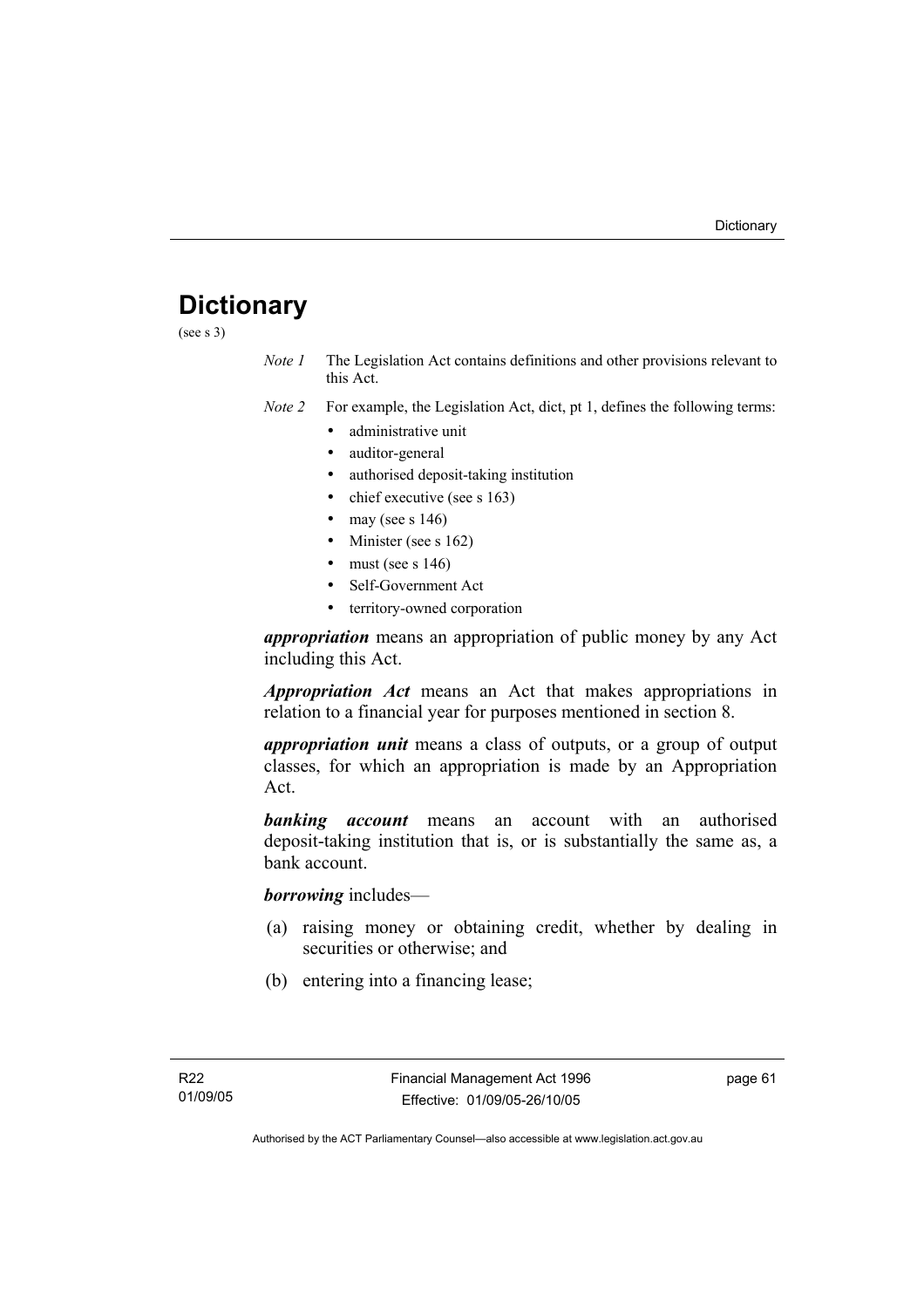but does not include using a credit card or overdraft facility, or otherwise obtaining credit, in a transaction forming part of the day-to-day operations of the Territory or a territory authority.

*budget papers* means documents presented to the Legislative Assembly under section 10 or section 13 (1).

*capital injection* means money provided, or to be provided, to a department for—

- (a) the purchase of assets to be held by the department or to be owned by a territory authority or territory-owned corporation; or
- (b) the development of assets held by the department or owned by a territory authority or territory-owned corporation; or
- (c) augmenting the assets held by the department or owned by a territory authority or territory-owned corporation; or
- (d) reducing the liabilities of the department, a territory authority or a territory-owned corporation;

but does not include money provided from an appropriation for a purpose mentioned in section 8 (a) or (c).

*chief executive officer*, in relation to a territory authority, means the person who has responsibility for managing the affairs of the authority.

*class of outputs* means a group of outputs identified as a class by an Appropriation Act.

#### *department* means—

- (a) an administrative unit (excluding any part of an administrative unit prescribed for paragraph (b) and any administrative unit forming part of a group of administrative units prescribed for paragraph (c)); or
- (b) a part of an administrative unit prescribed for this paragraph; or

R22 01/09/05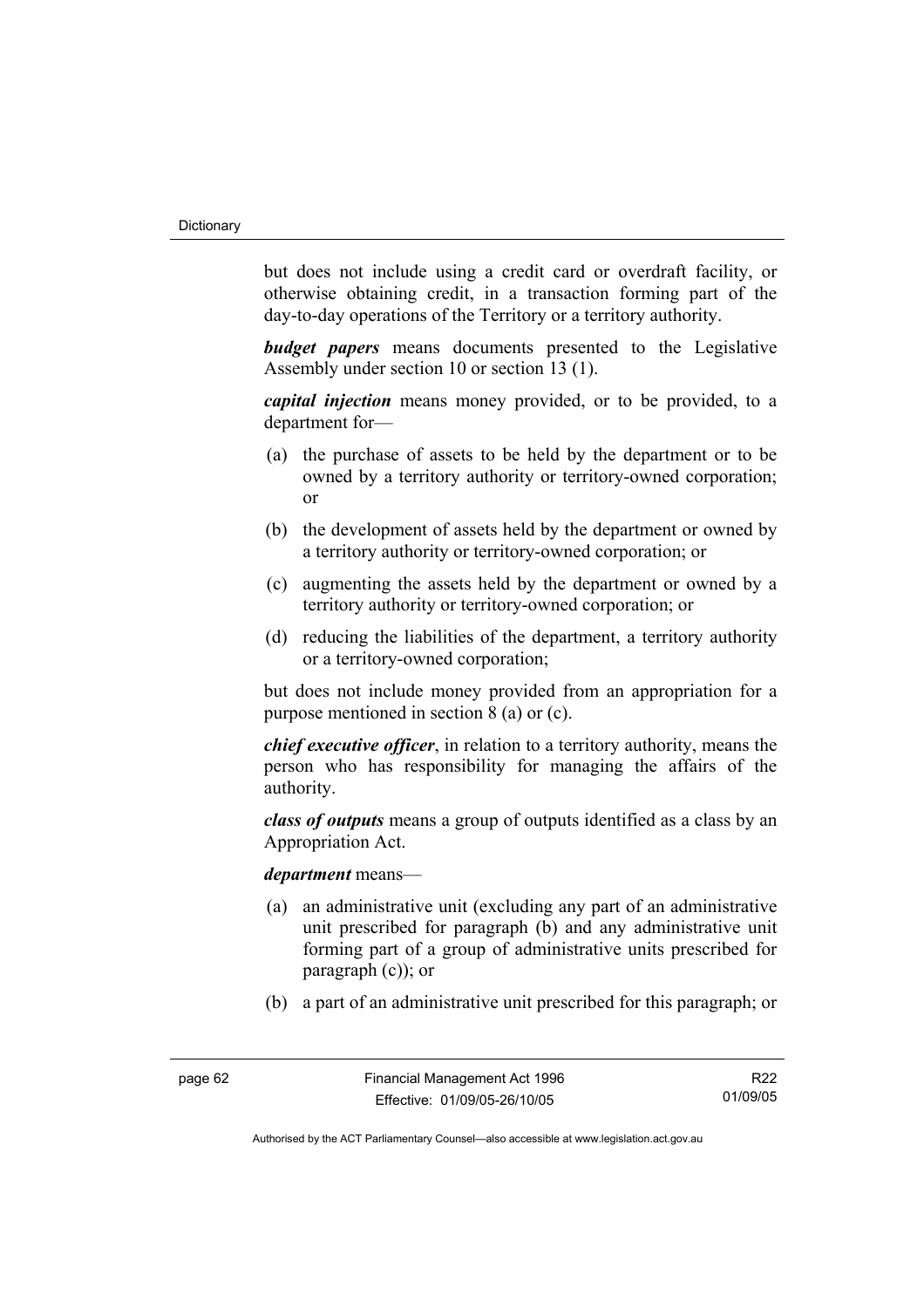(c) a group of 2 or more administrative units prescribed for this paragraph.

*departmental banking account* means a banking account mentioned in section 34 (1).

*expenses*, in relation to an output, means the expenses incurred in providing the output quantified on an accrual accounting basis and includes the overhead expenses properly attributable to the output.

*financial management guidelines* means the financial management guidelines under this Act.

#### *general government sector* means—

- (a) those organisations whose primary function is to provide services that are mainly not market orientated, are mainly for the consumption of the community generally, involve the transfer or redistribution of income, and are financed mainly through appropriation; and
- (b) those organisations that are controlled by the Territory and provide investment or other financial services.

*generally accepted accounting practice* means accounting practices and procedures that are—

- (a) recognised by the accounting profession as appropriate for reporting financial information relating to government, a department or a territory authority; and
- (b) consistent with this Act and any relevant Appropriation Act.

*GST*—see the *A New Tax System (Goods and Services Tax) Act 1999* (Cwlth), dictionary.

*input tax credit*—see the *A New Tax System (Goods and Services Tax) Act 1999* (Cwlth), dictionary.

*interest* includes a dividend and any other financial return on a deposit, loan or other investment.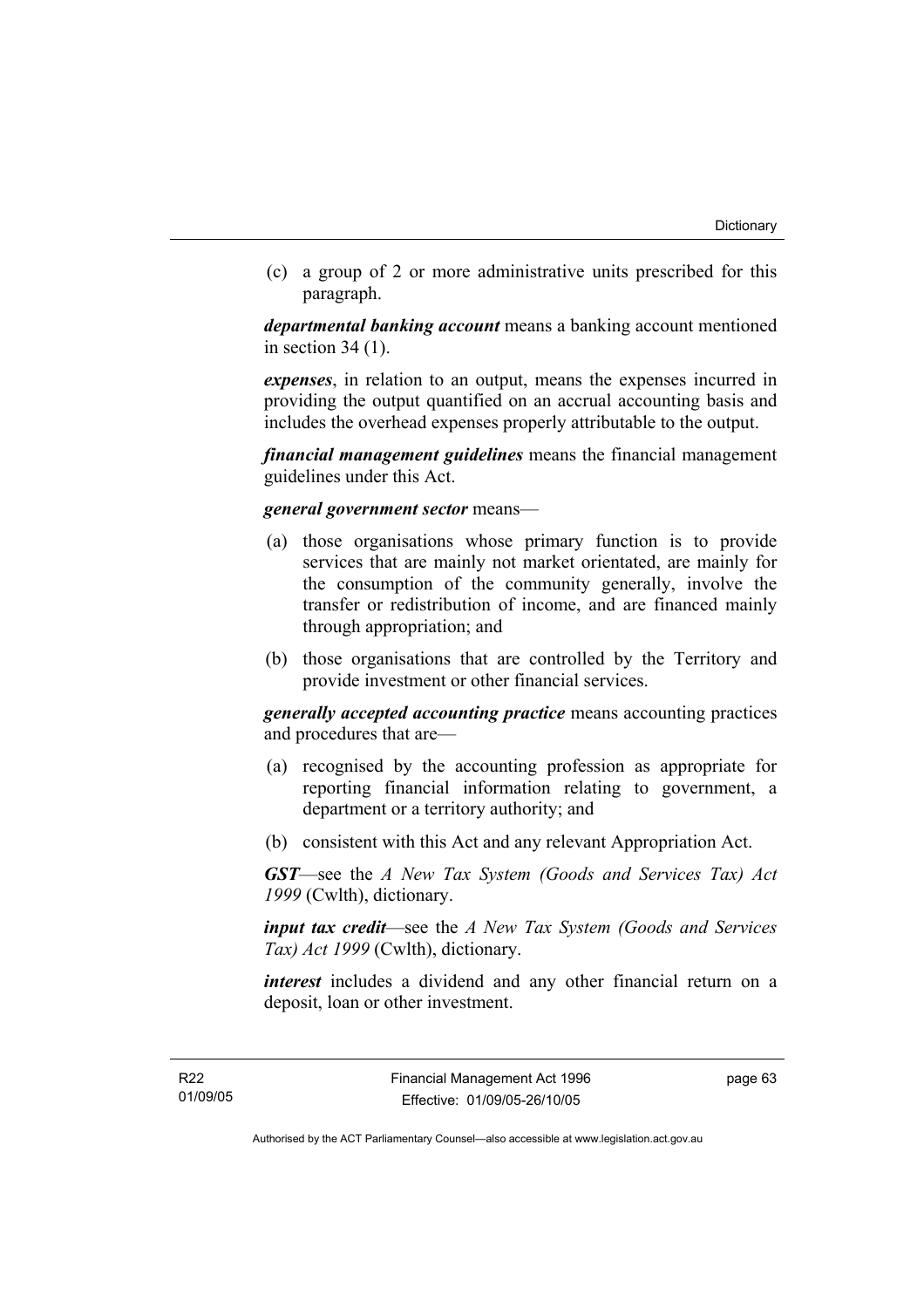*invest* includes enter into a transaction or arrangement for the protection or enhancement of investments.

*Legislative Assembly secretariat*—see the *Public Sector Management Act 1994*, section 3.

*outcomes* means the consequences for the community of outputs.

*outputs* means goods produced or services provided by a department or territory authority or a person producing goods or providing services on behalf of a department or territory authority.

*prescribed* means prescribed by the financial management guidelines.

*public money* means all money received by the Territory, including the proceeds of all loans raised on behalf of the Territory, but does not include—

- (a) money held by the Territory as trust money; or
- (b) money received by a territory-owned corporation or subsidiary of a territory-owned corporation; or
- (c) money received by the Territory from a territory-owned corporation or subsidiary of a territory-owned corporation for investment for the corporation or subsidiary; or
- (d) money received by a territory authority; or
- (e) money received by the Territory from a territory authority for investment for the authority; or
- (f) money received by the Territory—
	- (i) in repayment of an investment made by the Territory for a territory authority; or
	- (ii) as interest on such an investment.

*public trading enterprise* means an organisation whose primary function is to provide goods and services that are mainly market

R22 01/09/05

Authorised by the ACT Parliamentary Counsel—also accessible at www.legislation.act.gov.au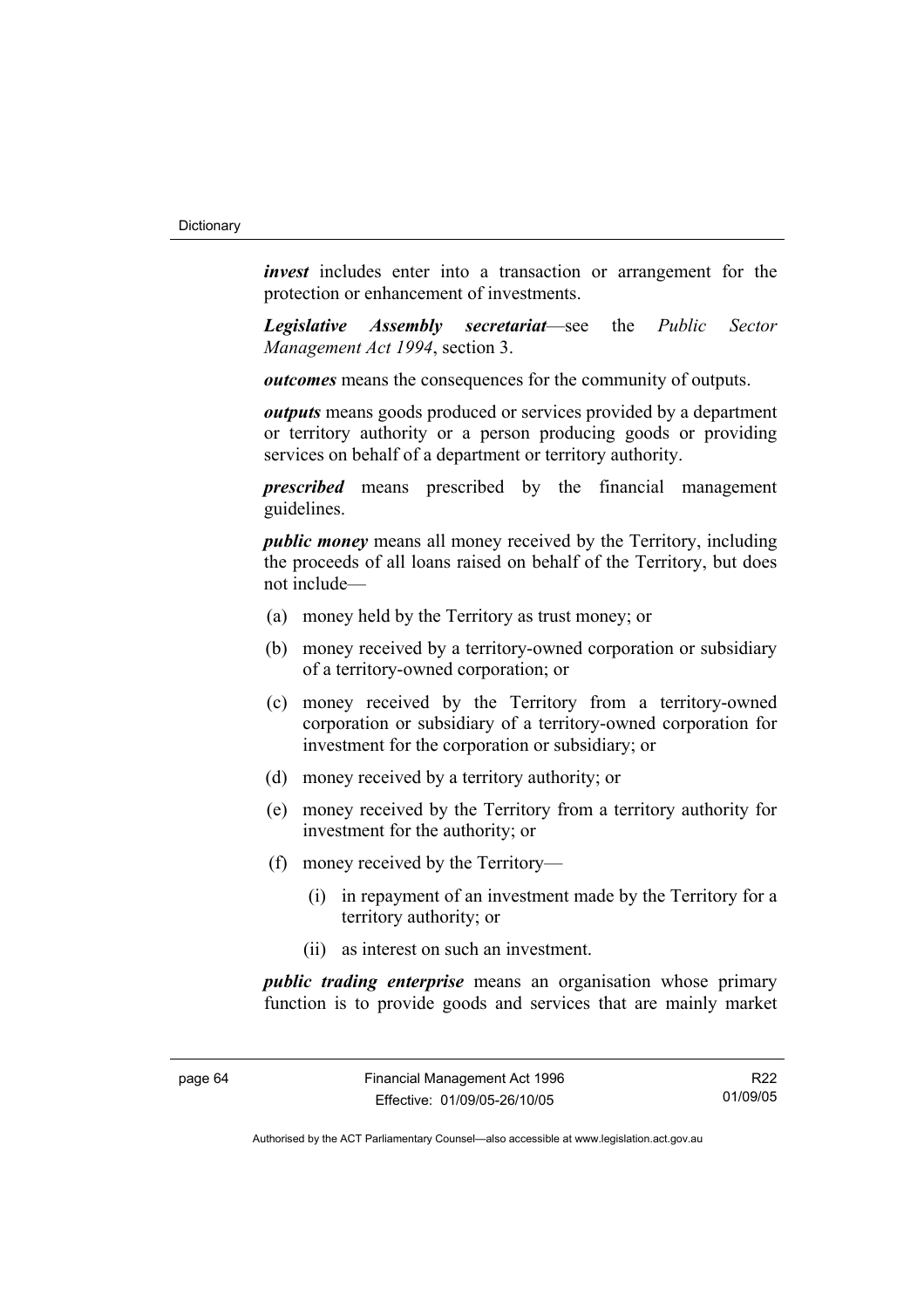orientated, non-regulatory and non-financial in nature and who may recover a significant part of their costs from individual consumers.

*public trading enterprise sector* means those organisations whose primary function is to provide goods and services that are mainly market orientated and non-regulatory in nature and who may recover a significant part of their costs from individual consumers.

*responsible chief executive*, in relation to a department, means—

- (a) if the department is constituted by an administrative unit or a part of an administrative unit—the chief executive of that administrative unit; or
- (b) if the department is constituted by a group of 2 or more administrative units—the person prescribed as the responsible chief executive in relation to the department.

## *responsible Minister* means—

- (a) in relation to a department that is constituted by an administrative unit or a part of an administrative unit—the Minister to whom responsibility for that administrative unit has been allocated under the *Public Sector Management Act 1994*, section 14; and
- (b) in relation to a department that is constituted by a group of 2 or more administrative units—the Minister prescribed as the responsible Minister in relation to the department; and
- (c) in relation to a territory authority—the Minister administering the Act by which the authority was established.

*securities* includes stocks, debentures, notes, bonds, promissory notes, bills of exchange, and any other securities approved in writing by the Treasurer.

*statement of intent* means a statement of a territory authority under section 58.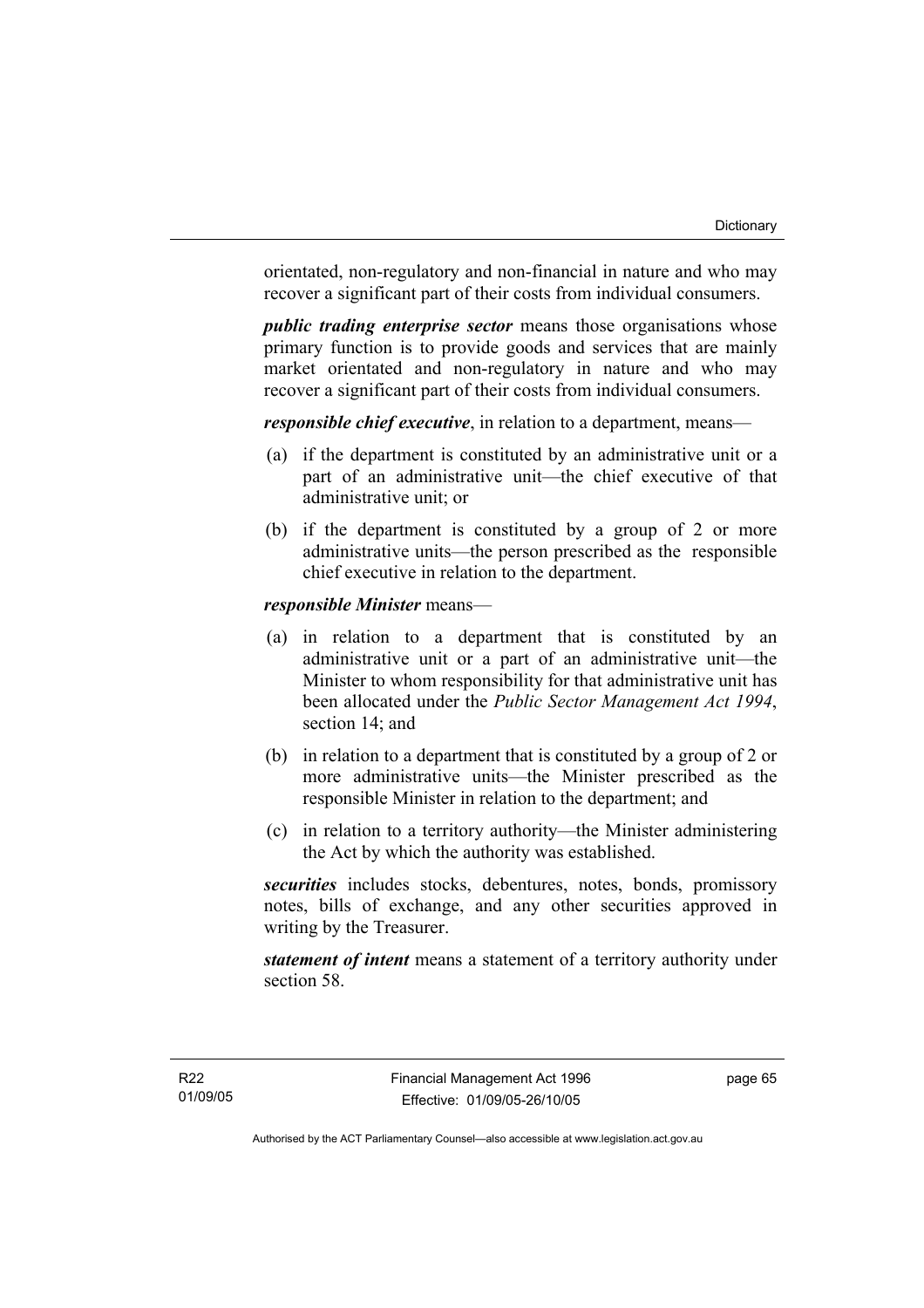*subsidiary*—see the *Territory Owned Corporations Act 1990*, dictionary.

*superannuation appropriation*—see the *Territory Superannuation Provision Protection Act 2000*, dictionary.

*superannuation banking account*—see the *Territory Superannuation Provision Protection Act 2000*, section 7.

*taxable supply*—see the *A New Tax System (Goods and Services Tax) Act 1999* (Cwlth), dictionary.

*territory authority* means a body corporate established by an Act, but does not include a body declared under section 3B not to be a territory authority.

*territory banking account* means the banking account mentioned in section 33.

*trust money* means—

- (a) money deposited with the Territory pending the completion of a transaction or the determination of a dispute and that may become repayable to the depositor or payable to the Territory or any other person; or
- (b) all money that is paid into a territory court for possible repayment to the payee or a third party because of any Act, order, instruction or authority; or
- (c) money that belongs to or is due to any person and is collected by the Territory as a result of an agreement between the Territory and that person; or
- (d) unclaimed money that is due to or belongs to any person and is deposited with the Territory; or
- (e) money that is paid to the Territory in trust for any other lawful purpose including interest on trust money.

R22 01/09/05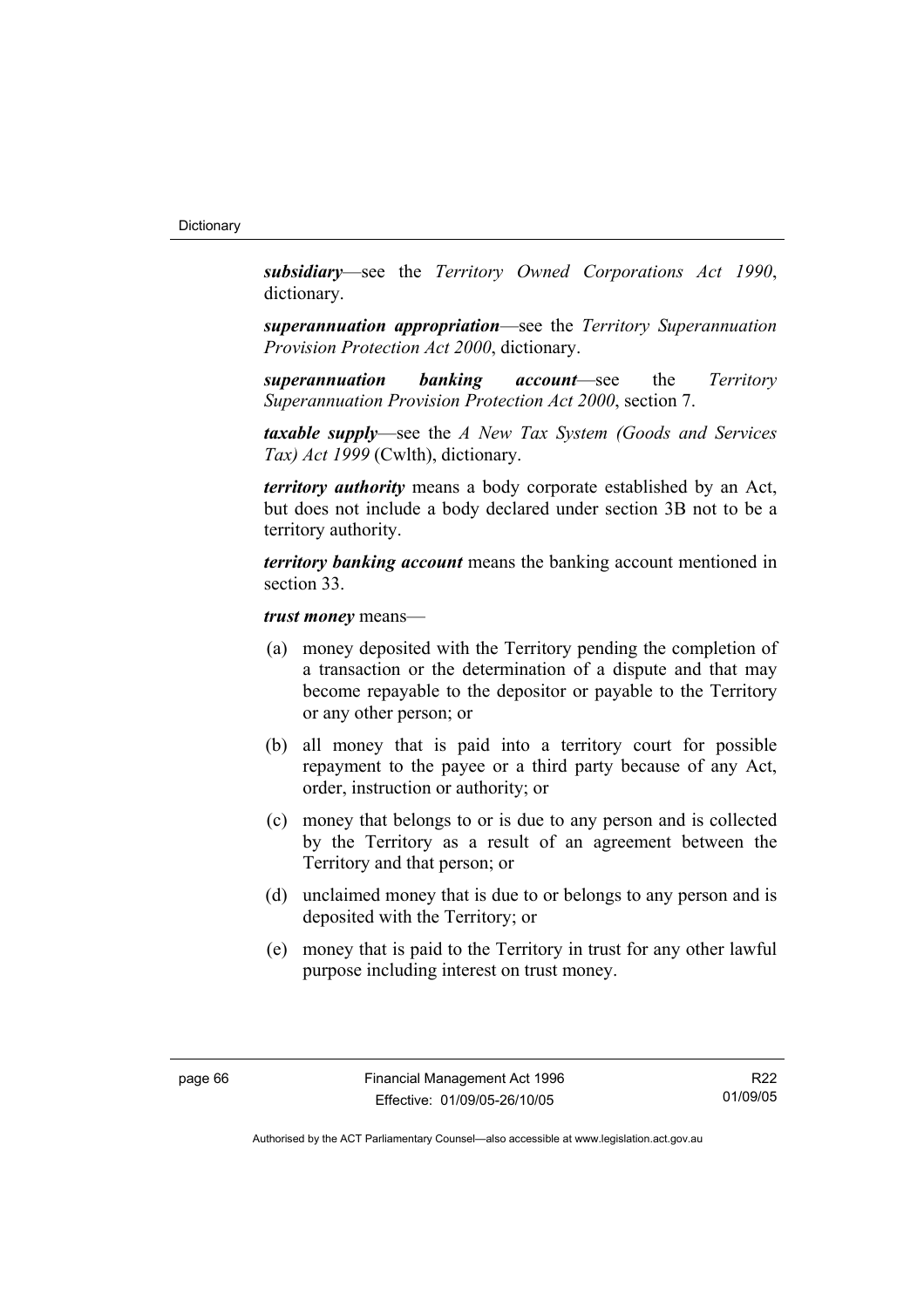# **Endnotes**

# **1 About the endnotes**

Amending and modifying laws are annotated in the legislation history and the amendment history. Current modifications are not included in the republished law but are set out in the endnotes.

Not all editorial amendments made under the *Legislation Act 2001*, part 11.3 are annotated in the amendment history. Full details of any amendments can be obtained from the Parliamentary Counsel's Office.

Uncommenced amending laws and expiries are listed in the legislation history and the amendment history. These details are underlined. Uncommenced provisions and amendments are not included in the republished law but are set out in the last endnote.

If all the provisions of the law have been renumbered, a table of renumbered provisions gives details of previous and current numbering.

The endnotes also include a table of earlier republications.

| $am = amended$                             | $ord = ordinance$                         |
|--------------------------------------------|-------------------------------------------|
| $amdt = amendment$                         | orig = original                           |
| $ch = chapter$                             | par = paragraph/subparagraph              |
| $def = definition$                         | $pres = present$                          |
| $dict = dictionary$                        | $prev = previous$                         |
| disallowed = disallowed by the Legislative | $(\text{prev}) = \text{previously}$       |
| Assembly                                   | $pt = part$                               |
| $div = division$                           | $r = rule/subrule$                        |
| $exp = expires/expired$                    | $renum = renumbered$                      |
| $Gaz = gazette$                            | $reloc = relocated$                       |
| $hdg =$ heading                            | $R[X]$ = Republication No                 |
| IA = Interpretation Act 1967               | $RI =$ reissue                            |
| $ins = inserted/added$                     | $s = section/subsection$                  |
| $LA =$ Legislation Act 2001                | $sch = schedule$                          |
| $LR =$ legislation register                | $sdiv = subdivision$                      |
|                                            |                                           |
| LRA = Legislation (Republication) Act 1996 | $sub =$ substituted                       |
| $mod = modified/modification$              | SL = Subordinate Law                      |
| $o = order$                                | underlining = whole or part not commenced |
| om = omitted/repealed                      | or to be expired                          |

# **2 Abbreviation key**

R22 01/09/05 Financial Management Act 1996 Effective: 01/09/05-26/10/05

page 67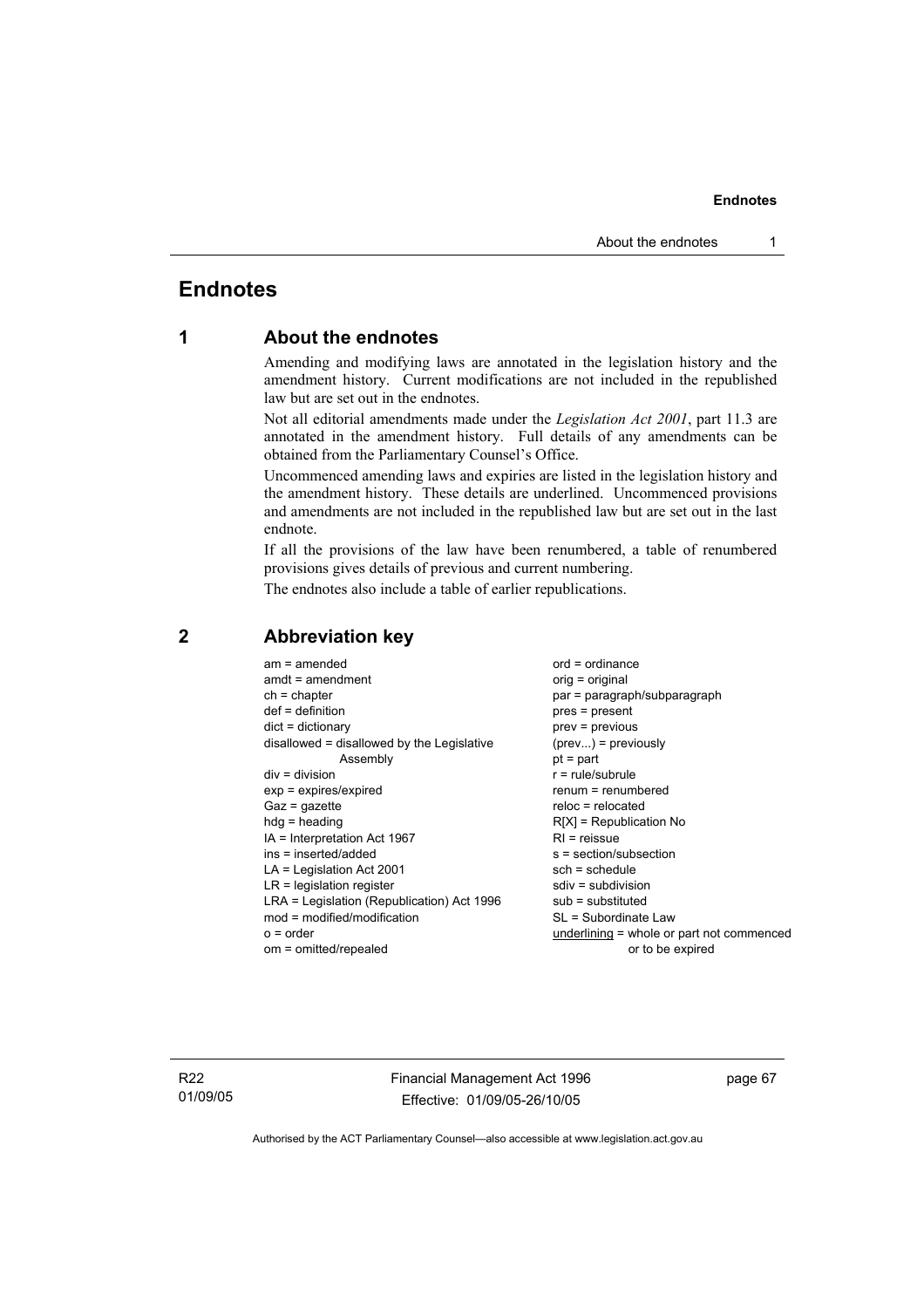| 3 | Legislation history |  |
|---|---------------------|--|
|---|---------------------|--|

# **3 Legislation history**

**Financial Management Act 1996 No 22**  notified 4 June 1996 (Gaz 1996 No 101) commenced 1 July 1996 (s 2)

as amended by

## **Financial Management (Amendment) Act 1997 No 39**  notified 1 September 1997 (Gaz 1997 No S257) commenced 1 September 1997 (s 2)

**Financial Management (Amendment) Act (No 2) 1997 No 102**  notified 24 December 1997 (Gaz 1997 No S420) ss 1-3 commenced 24 December 1997 (s 2 (1)) remainder commenced 14 January 1998 (s 2 (2) and Gaz 1998 No S24)

**Financial Management (Amendment) Act (No 3) 1997 No 124**  notified 24 December 1997 (Gaz 1997 No S420) commenced 24 December 1997 (s 2)

**Trustee (Amendment) Act 1999 No 28 sch**  notified 21 May 1999 (Gaz 1999 No S24) sch commenced 21 May 1999 (s 2)

## **Financial Sector Reform (ACT) Act 1999 No 33 sch**  notified 25 June 1999 (Gaz 1999 No S34) s 1, s 2 and dict commenced 25 June 1999 (s 2 (1)) sch commenced 1 July 1999 (s 2 (2) and Cwlth Gaz 1999 No S289)

**Appropriation Act 1999-2000 No 36 s 9**  notified 12 July 1999 (Gaz 1999 No S44) s 9 commenced 12 July 1999 (s 2)

## **Financial Management Amendment Act 1999 No 58**  notified 10 November 1999 (Gaz 1999 No 45) commenced 10 November 1999 (s 2)

page 68 Financial Management Act 1996 Effective: 01/09/05-26/10/05

R22 01/09/05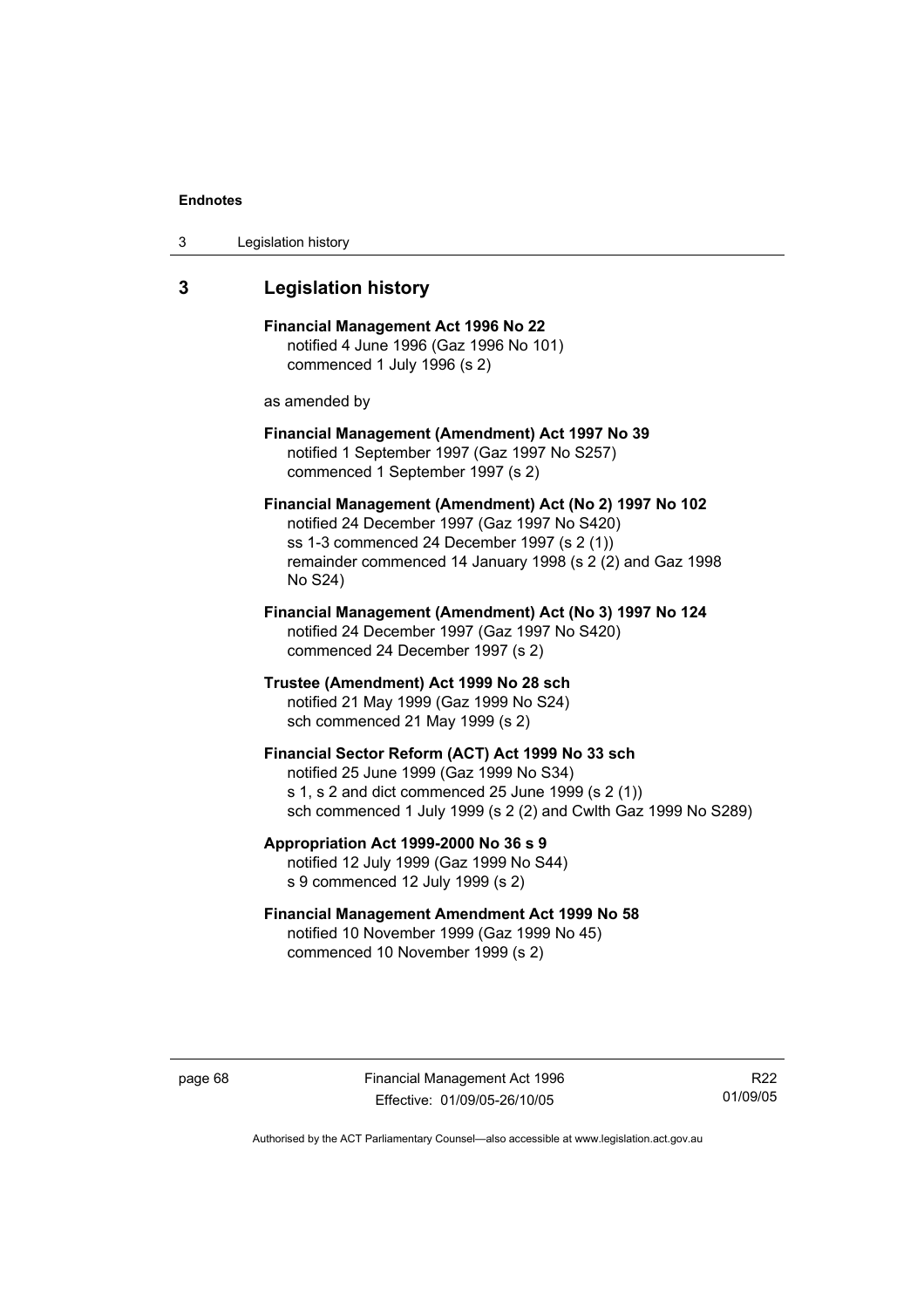## **Territory Superannuation Provision Protection Act 2000 No 21 sch**

notified 15 June 2000 (Gaz 2000 No 24) s 1, s 2 commenced 15 June 2000 (IA s 10B) sch commenced 1 July 2000 (s 2)

## **Financial Management Amendment Act 2000 No 27**

notified 30 June 2000 (Gaz 2000 No S30) s 1, s 2 commenced 30 June 2000 (IA s 10B) remainder commenced 30 June 2000 (s 2)

#### **Financial Management Amendment Act 2001 No 4**

notified 8 March 2001 (Gaz 2001 No 10) s 1, s 2 commenced 8 March 2001 (IA s 10B) s 3 commenced 8 March 2001 (s 2) remainder commenced 8 September 2001 (IA s 10E)

## **Statute Law Amendment Act 2001 No 11 sch 3**

notified 29 March 2001 (Gaz 2001 No 13) commenced 29 March 2001 (s 2)

## **Financial Management Amendment Act 2001 (No 2) 2001 No 42**

notified 29 June 2001 (Gaz 2001 No S36)

- s 1, s 2 commenced 29 June 2001 (IA s 10B)
- s 3, s 4, s 6, s 7 commenced 29 June 2001 (s 2 (1))
- s 5 commenced 1 July 2001 (s 2 (2))

# **Appropriation Act 2001-2002 2001 No 43 s 12**

notified 29 June 2001 (Gaz 2001 No S36)

- s 1, s 2 commenced 29 June 2001 (IA s 10B)
- s 12 commenced 1 July 2001 (s 2)

## **Legislation (Consequential Amendments) Act 2001 No 44 pt 146**

notified 26 July 2001 (Gaz 2001 No 30) s 1, s 2 commenced 26 July 2001 (IA s 10B) pt 146 commenced 12 September 2001 (s 2 and see Gaz 2001 No S65)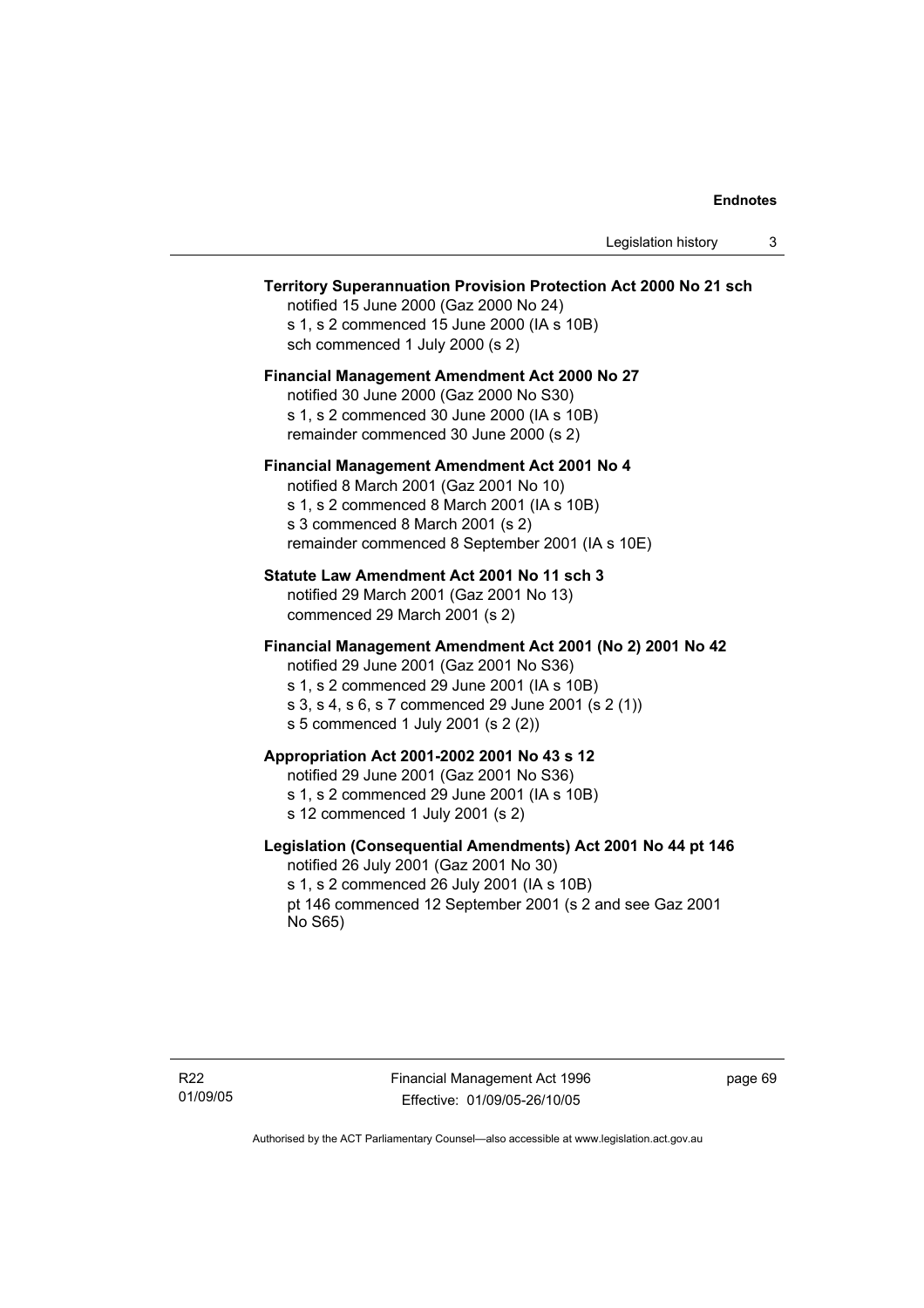| ు | Legislation history |  |
|---|---------------------|--|
|---|---------------------|--|

## **Financial Management Legislation Amendment Act 2001 No 45 pt 2 (as am by 2002 No 30 pt 3.26)**

notified 12 July 2001 (Gaz 2001 No 28) s 1, s 2 commenced 12 July 2001 (IA s 10B) s 4 commenced 12 January 2002 (s 2 (3) and see Act 2002 No 30 amdt 3.370) pt 2 remainder commenced 12 January 2002 (LA s 79)

#### **Statute Law Amendment Act 2001 No 56 pt 3.20**

notified 5 September 2001 (Gaz 2001 No S65) commenced 5 September 2001 (s 2)

# **Financial Management Amendment Act 2001 (No 3) 2001 No 95**

notified 10 September 2001 (Gaz 2001 No S66) s 1, s 2 commenced 10 September 2001 (LA s 75) remainder commenced 1 January 2002 (CN 2001 No 6)

## **Financial Management Amendment Act 2001 (No 4) No 97**

notified LR 20 December 2001 commenced 20 December 2001 (s 2)

## **Appropriation Act 2002-2003 No 29 s 12**

notified LR 9 September 2002 taken to have commenced 30 June 2002 (s 2)

## **Statute Law Amendment Act 2002 No 30 pt 3.25**

notified LR 16 September 2002 s 1, s 2 taken to have commenced 19 May 1997 (LA s 75 (2)) amdt 3.369 taken to have commenced 31 December 2001 (s 2 (2)) pt 3.25 remainder commenced 17 September 2002 (s 2 (1))

# **Financial Management Amendment Act 2002 No 38**

notified LR 8 October 2002 s 1, s 2 commenced 8 October 2002 (LA s 75 (1)) remainder commenced 1 November 2002 (s 2 and CN2002-12)

#### **Appropriation Act 2002-2003 (No 2) A2003-9 s 9**

notified LR 7 March 2003

s 1, s 2 commenced 7 March 2003 (LA s 75 (1))

s 9 commenced 8 March 2003 (s 2)

R22 01/09/05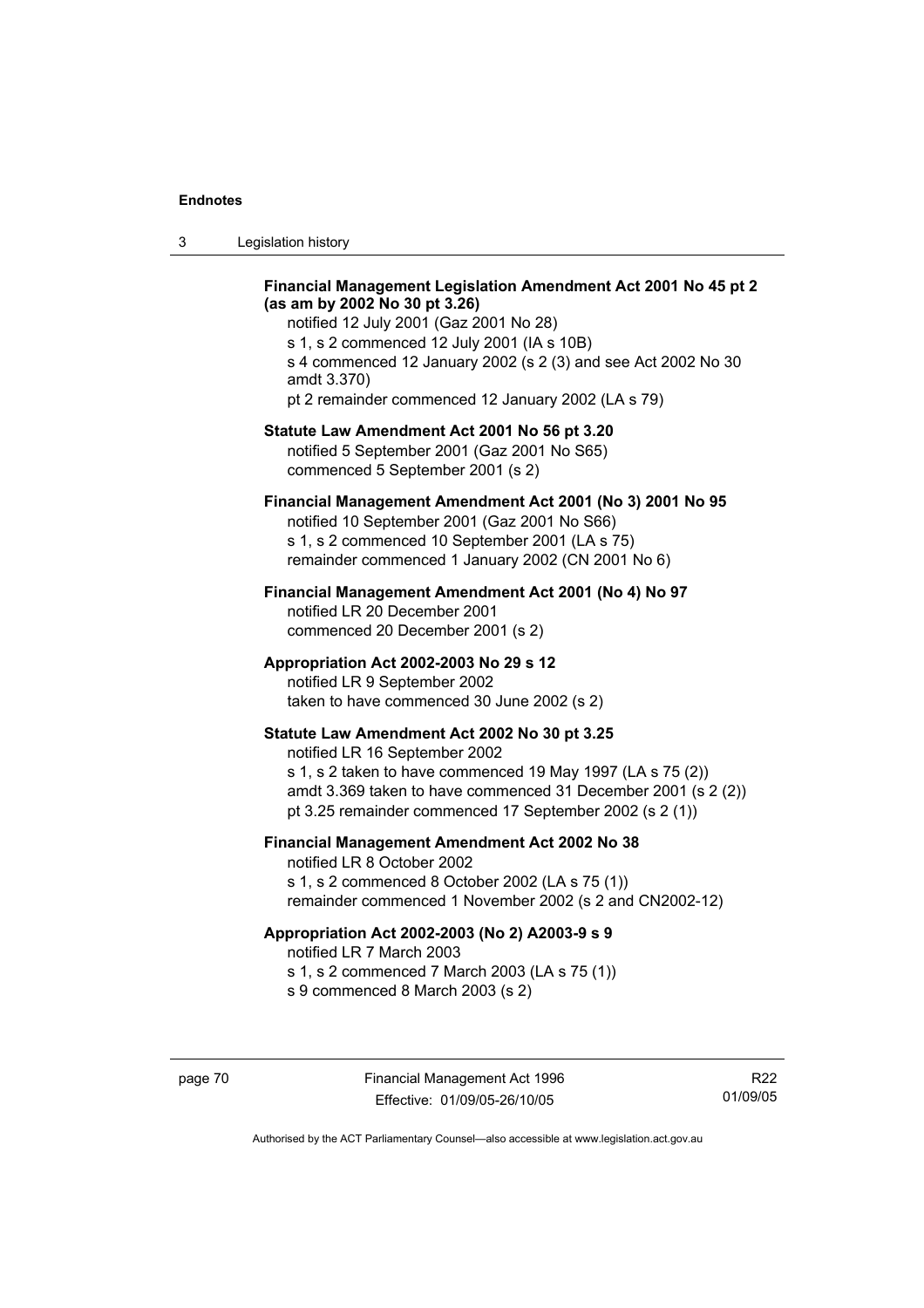#### **Financial Management Amendment Act 2003 A2003-21**

notified LR 19 May 2003 s 1, s 2 commenced 19 May 2003 (LA s 75 (1)) remainder commenced 20 May 2003 (s 2)

## **Appropriation Act 2003-2004 A2003-27**  notified LR 30 June 2003 commenced 30 June 2003 (s 2)

## **Financial Management Amendment Act 2003 (No 2) A2003-46**

notified LR 31 October 2003 s 1, s 2 commenced 31 October 2003 (LA s 75 (1)) remainder commenced 1 November 2003 (s 2)

#### **Statute Law Amendment Act 2003 (No 2) A2003-56 sch 3 pt 3.9**

notified LR 5 December 2003 s 1, s 2 commenced 5 December 2003 (LA s 75 (1)) sch 3 pt 3.9 commenced 19 December 2003 (s 2)

# **Financial Management Amendment Act 2004 A2004-19**  notified LR 6 April 2004

s 1, s 2 commenced 6 April 2004 (LA s 75 (1)) remainder commenced 7 April 2004 (s 2)

#### **Financial Management Amendment Act 2004 (No 2) A2004-33**

notified LR 30 June 2004 s 1, s 2 commenced 30 June 2004 (LA s 75 (1)) remainder commenced 1 July 2004 (s 2)

## **Appropriation Act 2004-2005 A2004-35 s 12**

notified LR 30 June 2004 commenced 30 June 2004 (s 2)

## **Territory Owned Corporations Amendment Act 2004 A2004-53 sch 1**  notified LR 16 August 2004

s 1, s 2 commenced 16 August 2004 (LA s 75 (1)) sch 1 commenced 17 August 2004 (s 2)

# **Statute Law Amendment Act 2005 A2005-20 sch 3 pt 3.22**

notified LR 12 May 2005

- s 1, s 2 taken to have commenced 8 March 2005 (LA s 75 (2))
- sch 3 pt 3.22 commenced 2 June 2005 (s 2 (1))

R22 01/09/05 Financial Management Act 1996 Effective: 01/09/05-26/10/05

page 71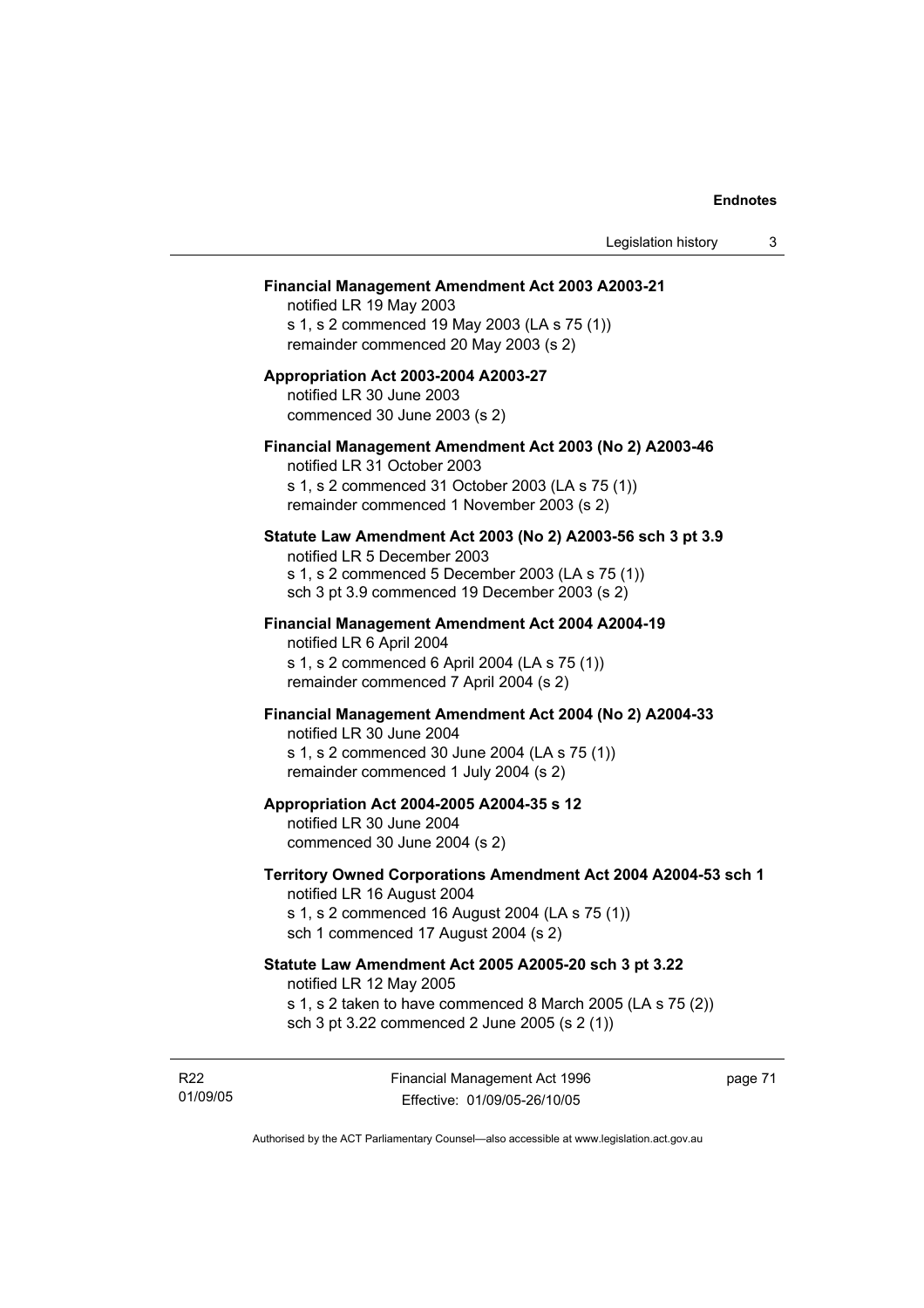4 Amendment history

## **Appropriation Act 2005-2006 A2005-32 s 12, s 13**

notified LR 1 July 2005

s 1, s 2 taken to have commenced 30 June 2005 (LA s 75 (2))

s 12, s 13 taken to have commenced 30 June 2005 (s 2)

## **Public Sector Management Amendment Act 2005 A2005-42 sch 1 pt 1.1**

notified LR 31 August 2005 s 1, s 2 commenced 31 August 2005 (LA s 75 (1)) sch 1 pt 1.1 commenced 1 September 2005 (s 2)

# **4 Amendment history**

#### **Name of Act**

s 1 sub 2001 No 56 amdt 3.255

**Act subject to Territory Superannuation Provision Protection Act** sub 2000 No 21 sch

#### **Dictionary**

| s 3 hdg                                                                         | sub 2000 No 21 sch                                                     |  |
|---------------------------------------------------------------------------------|------------------------------------------------------------------------|--|
| s 3                                                                             | am 2000 No 21 sch                                                      |  |
|                                                                                 | def <i>bank</i> om 1999 No 33 sch                                      |  |
|                                                                                 | def banking institution ins 1997 No 102 s 4                            |  |
|                                                                                 | om 1999 No 33 sch                                                      |  |
|                                                                                 | def Territory activities ins 1997 No 124 s 4<br>om 2001 No 95 amdt 1.3 |  |
|                                                                                 | def Treasurer om 2001 No 95 amdt 1.2                                   |  |
|                                                                                 | remaining defs reloc to dict 2001 No 95 amdt 1.4                       |  |
|                                                                                 | sub 2001 No 95 amdt 1.5                                                |  |
| <b>Notes</b>                                                                    |                                                                        |  |
| s 3A                                                                            | orig s 3A renum as s 3B 2001 No 95 amdt 1.6                            |  |
|                                                                                 | ins 2001 No 95 amdt 1.5                                                |  |
| Declaration that certain authorities are not territory authorities for this Act |                                                                        |  |
| s 3B                                                                            | (prev s 3A) ins 2000 No 21 sch                                         |  |
|                                                                                 | am 2001 No 44 amdt 1.1631, amdt 1.1632                                 |  |
|                                                                                 | renum as s 3B 2001 No 95 amdt 1.6                                      |  |
| <b>Budget management</b>                                                        |                                                                        |  |
| pt 2 hdg                                                                        | sub A2003-46 s 4                                                       |  |
|                                                                                 |                                                                        |  |

# **Appropriations and budgets**

ins  $A2003-46$  s 4 **Net appropriations for outputs**

s 9 am 2000 No 27 s 5

page 72 Financial Management Act 1996 Effective: 01/09/05-26/10/05

R22 01/09/05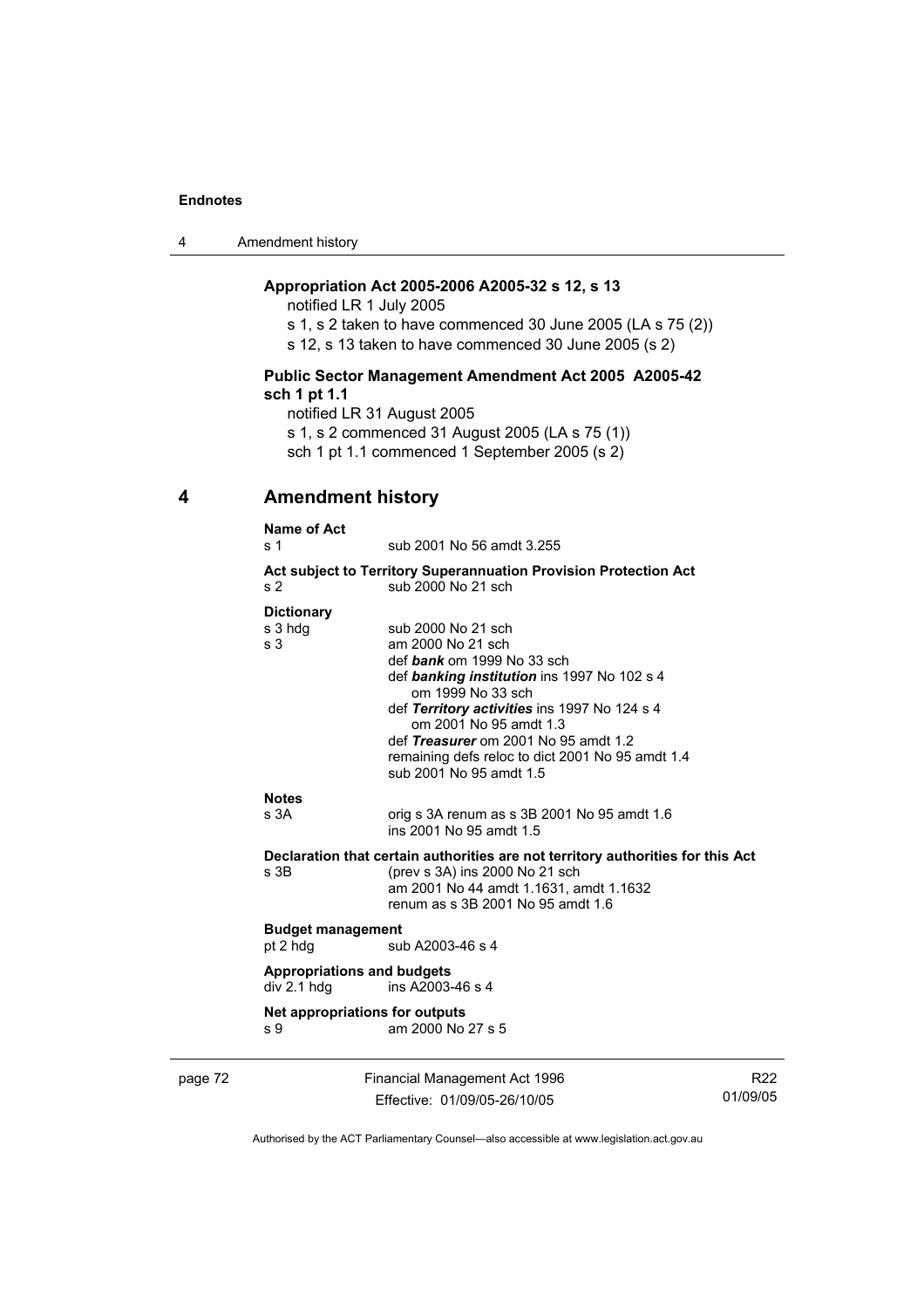| Amendment history |  |
|-------------------|--|
|-------------------|--|

01/09/05 Financial Management Act 1996 Effective: 01/09/05-26/10/05 page 73 **Net appropriations for capital injections** s 9A ins 2000 No 27 s 6 **Appropriations for payments on behalf of Territory to be net appropriations**  s 9B ins 2001 No 95 s 5 **Budget papers**  s 10 am 1997 No 124 s 5; 2001 No 56 amdt 3.257 **Territory budgets**  s 11 am 1997 No 124 s 6; 2001 No 4 s 4; 2001 No 56 amdt 3.258; 2001 No 95 s 6 sub A2003-46 s 5 am A2005-32 s 12 **Financial policy objectives and strategies statement**  s 11A ins A2003-46 s 5 **Departmental budgets** s 12 am 1997 No 102 s 5; 1997 No 124 s 7; 1999 No 58 s 3; 2001 No 56 amdt 3.258; 2001 No 95 s 7; ss renum R6 LA (see 2001 No 95 amdt 1.7); 2002 No 38 s 4, s 5 **Public trading enterprise budgets** s 12A ins 1997 No 124 s 8 am 2001 No 56 amdt 3.258; 2001 No 95 s 8 **Supplementary budget papers**  s 13 am 2001 No 56 amdt 3.259, amdt 3.260 sub 2001 No 97 s 4 **Amendment of departmental budget for supplementary appropriation**  s 13A ins A2003-9 s 9 **Transfer of funds between appropriations** s 14 am 1997 No 102 s 6; 2000 No 21 sch; 2001 No 56 amdt 3.261 **Transfer of funds within appropriations** s 15 am 1997 No 102 s 7; 2001 No 56 amdt 3.262 **Reclassification of certain appropriations** s 15A ins 1997 No 102 s 8; 2001 No 56 amdt 3.263 **Transfer of functions between departments** s 16 am 2000 No 21 sch; 2001 No 56 amdt 3.263 **Amendment of budgets on transfer of functions between departments**  s 16A ins A2003-21 s 4 om A2004-19 s 4 **Variation of appropriations for Commonwealth grants** s 17 am 1997 No 102 s 9; 2001 No 56 amdt 3.264, amdt 3.265; 2002 No 38 s 6

Authorised by the ACT Parliamentary Counsel—also accessible at www.legislation.act.gov.au

R22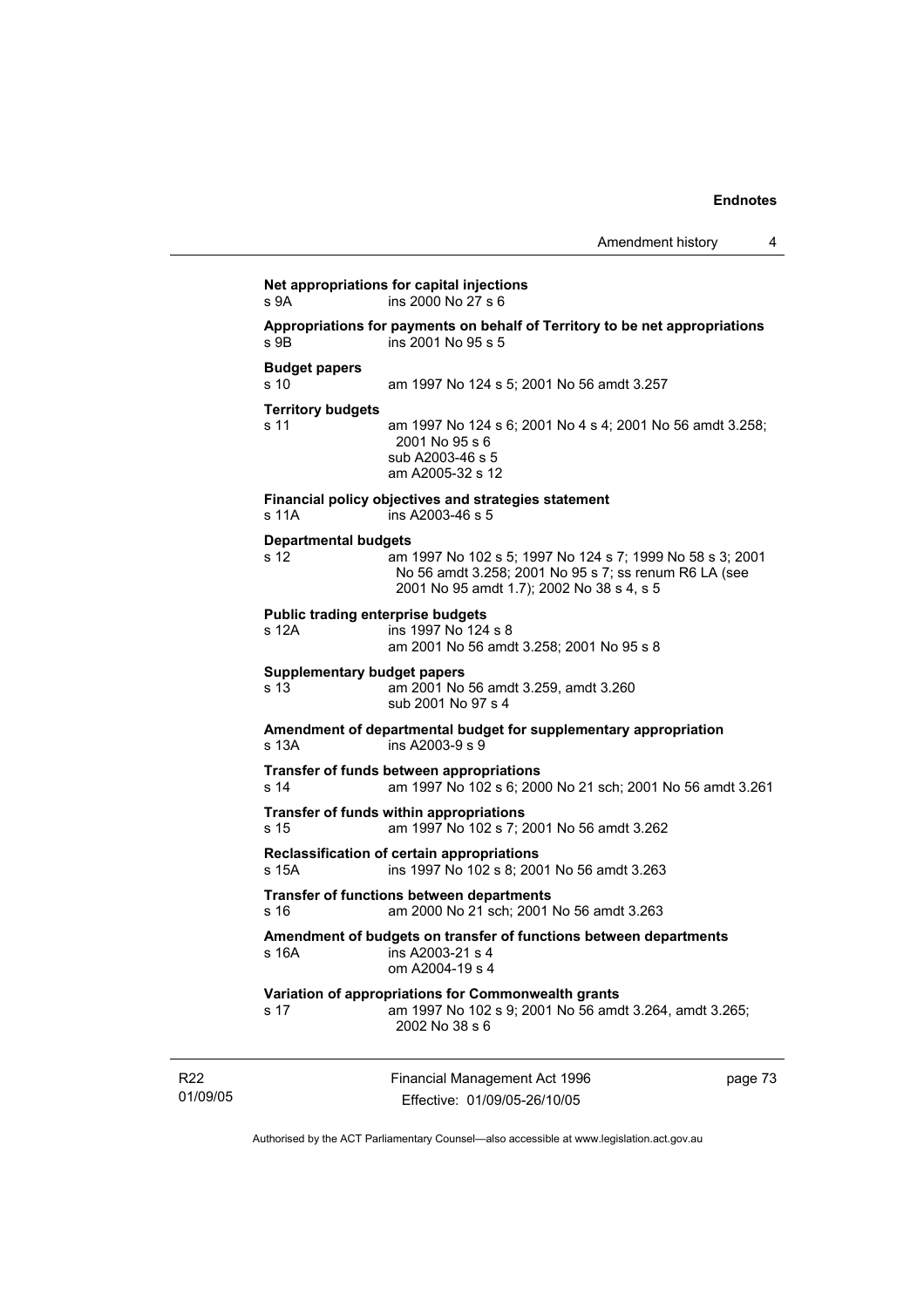4 Amendment history

| s 17A                                | ins 1999 No 36 s 9<br>am 2000 No 27 s 7; 2001 No 43 s 12; 2001 No 56 amdt 3.266,<br>amdt 3.267; A2003-27 s 12; A2004-35 s 12; A2005-32 s 13 |
|--------------------------------------|---------------------------------------------------------------------------------------------------------------------------------------------|
| Treasurer's advance                  |                                                                                                                                             |
| s 18                                 | am 2001 No 56 amdt 3.268; 2001 No 97 s 5, s 6; ss renum<br><b>R4 I A</b><br>sub A2004-33 s 4<br>am A2005-20 amdt 3.153                      |
| s 18A                                | Assembly to be told about treasurer's advance<br>ins 1997 No 102 s 10<br>am 2001 No 56 amdt 3.269<br>om 2002 No 38 s 7<br>ins A2004-33 s 4  |
| s 19A                                | <b>Payments for Territory GST liabilities</b><br>ins 1997 No 39 s 4<br>sub 2000 No 27 s 8                                                   |
| s 19B                                | Authorisation of expenditure of certain Commonwealth grants<br>ins 1997 No 102 s 11<br>am 2001 No 56 amdt 3.269                             |
| s 19C                                | Amendment of conditions of capital injection<br>ins 2002 No 38 s 8                                                                          |
| s 19D                                | Amendment of performance criteria<br>ins 2002 No 38 s 8                                                                                     |
| s 19E                                | <b>Amendment of financial targets</b><br>ins 2002 No 38 s 8                                                                                 |
| <b>Amendment of budgets</b><br>s 19F | ins A2004-19 s 5<br>am A2004-33 s 5                                                                                                         |
| s 20                                 | <b>Budgets for Legislative Assembly secretariat</b><br>am A2003-21 s 5                                                                      |
| div 2.2 hdg                          | <b>Budget reviews and pre-election updates</b><br>ins A2003-46 s 6                                                                          |
| <b>Budget review</b><br>s 20A        | ins A2003-46 s 6                                                                                                                            |
| s 20 <sub>B</sub>                    | Purpose and contents of budget review<br>ins A2003-46 s 6                                                                                   |
| Pre-election budget update<br>s 20C  | ins A2003-46 s 6                                                                                                                            |

page 74 Financial Management Act 1996 Effective: 01/09/05-26/10/05

R22 01/09/05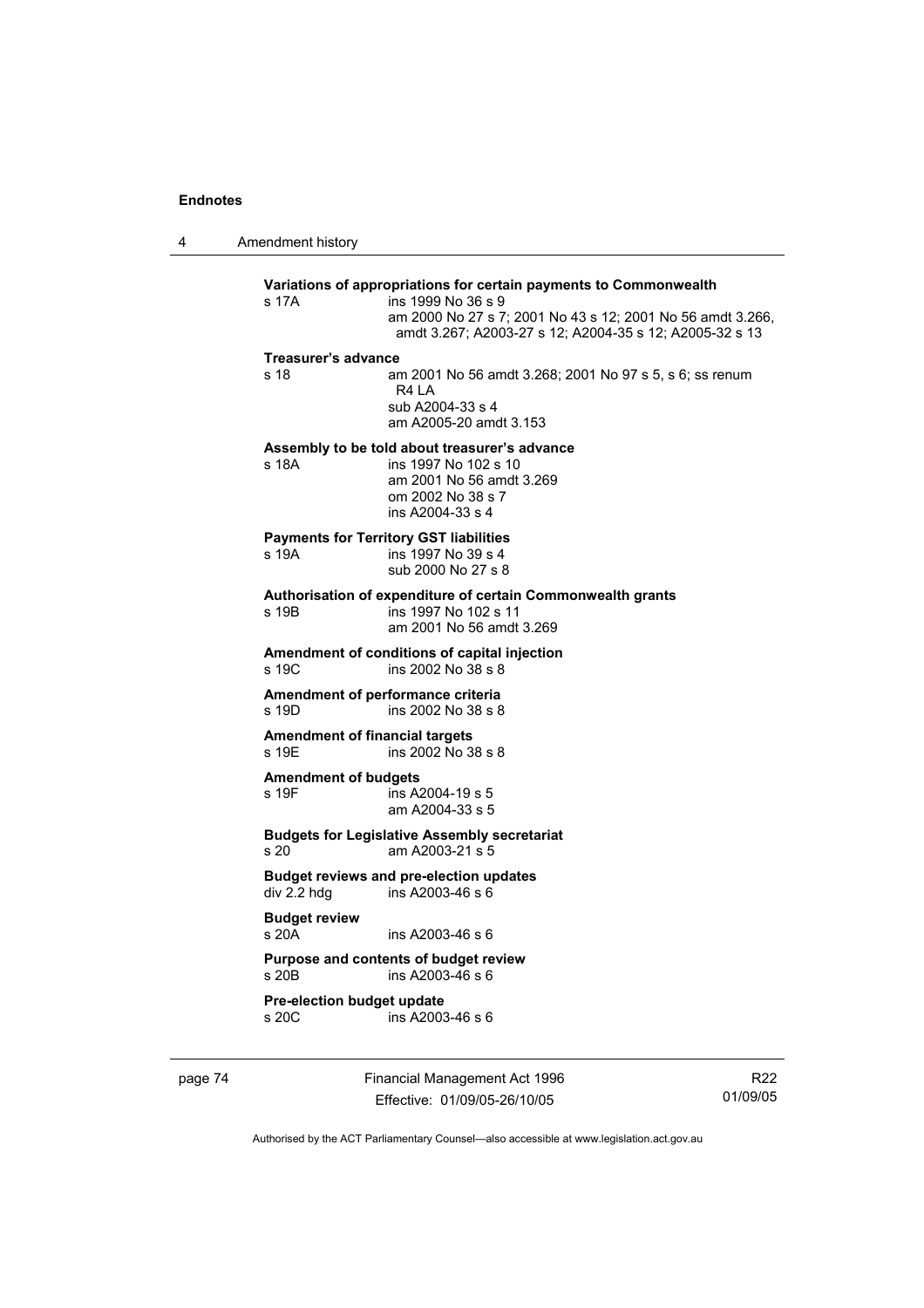| Amendment history |  |
|-------------------|--|
|-------------------|--|

Financial Management Act 1996 page 75 **Purpose and contents of pre-election budget update**  s 20D ins A2003-46 s 6 **Financial reports of the Territory**  div 3.1 hdg (prev pt 3 div 1 hdg) renum R3 LA (see 2001 No 95 amdt 1.11) **Meaning of** *the Territory* **in div 3.1**  s 21 hdg am R3 LA **Annual financial statements of the Territory**  s 22 am 2001 No 95 s 9 **Audit of annual financial statements**  s 24 am 2002 No 38 s 9, amdt 1.1; A2003-46 s 7 **Presentation of annual financial statements to Legislative Assembly**  s 25 hdg sub 2002 No 38 amdt 1.2 s 25 am 2001 No 56 amdt 3.270; A2003-46 s 8, s 9 **Quarterly departmental performance reports**  s 25A reloc to s 30A **Periodic financial statements** s 26 am 1997 No 124 s 10; 2001 No 42 s 4 (6), (7) exp 30 June 2001 (s 26 (7)) sub 2001 No 42 s 5; 2001 No 95 s 11 **Financial reports of departments**  div 3.2 hdg (prev pt 3 div 2 hdg) renum R3 LA (see 2001 No 95 amdt 1.11) **Annual financial statements of departments**  s 27 am 2001 No 56 amdt 3.272; 2001 No 95 s 12; 2002 No 38 ss 10-13; pars renum R10 LA (see 2002 No 38 amdt 1.5) **Responsibility for annual financial statements**  s 28 hdg sub 2002 No 38 amdt 1.6 **Audit of financial statements of departments**  s 29 sub 2002 No 38 s 14 **Audit of financial statements for departments for 2000-2001**  s 29A ins 2001 No 42 s 6 exp 31 December 2001 (s 29A (2)) **Presentation of annual financial statements**<br>s 30 hdg<br> $sub 2002$  No 38 amdt 1.7 sub 2002 No 38 amdt 1.7 s 30 am 2001 No 56 amdt 3.273 **Quarterly departmental performance reports**  (prev s 25A) ins 1997 No 124 s 9 am 2001 No 56 amdt 3.271; 2001 No 95 s 10; 2002 No 38 amdt 1.3 reloc from s 25A 2002 No 38 amdt 1.4

R22 01/09/05

Effective: 01/09/05-26/10/05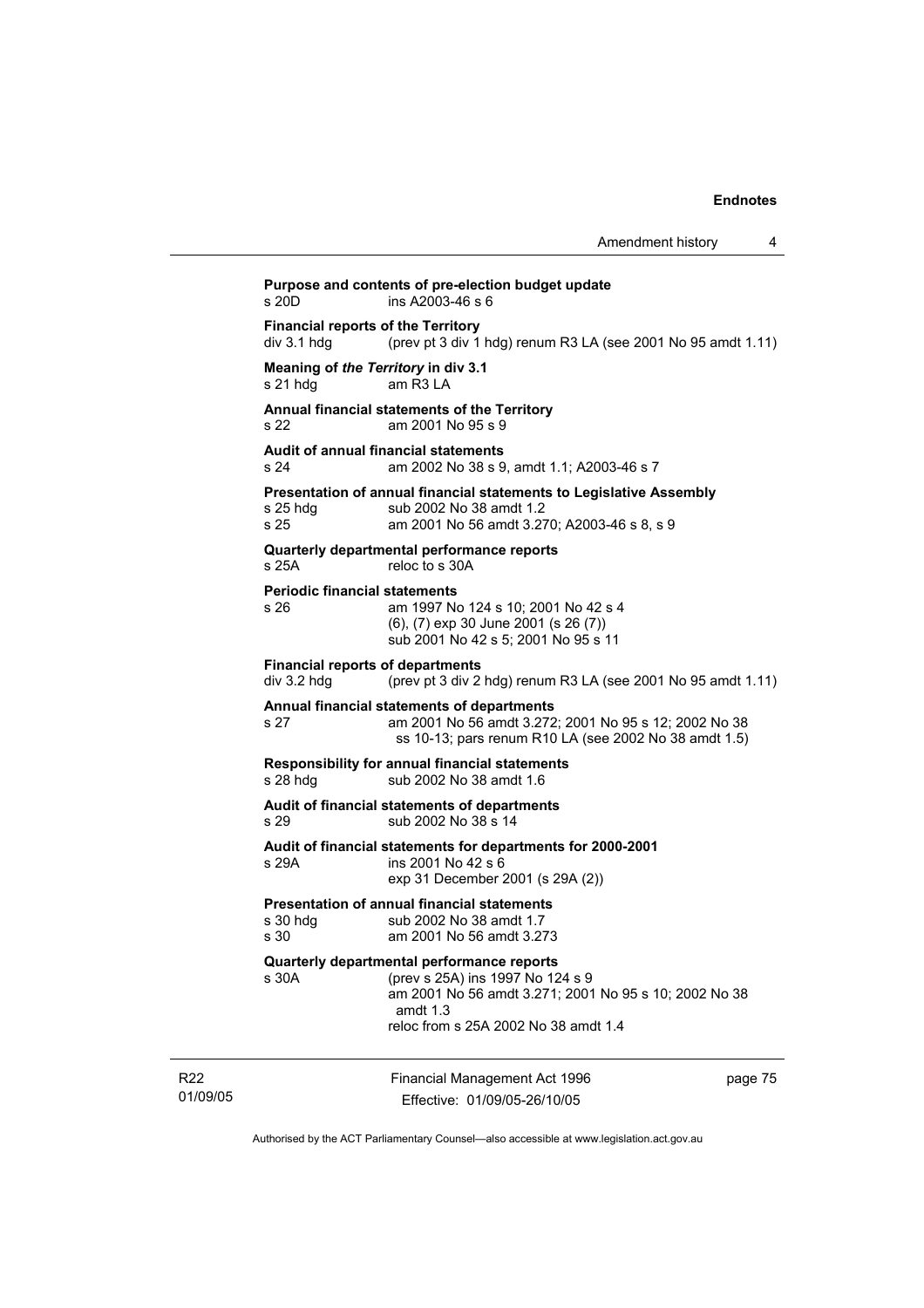| 4       | Amendment history                                                                                                                                                                                                                |
|---------|----------------------------------------------------------------------------------------------------------------------------------------------------------------------------------------------------------------------------------|
|         | Responsibilities of chief executives of departments<br>am 2002 No 38 s 15; A2005-20 amdt 3.154<br>s 31                                                                                                                           |
|         | Agreement for the conduct of banking for Territory<br>am 1997 No 102 sch; 1999 No 33 sch<br>s 32                                                                                                                                 |
|         | <b>Territory banking account</b><br>am 1997 No 102 sch<br>s 33                                                                                                                                                                   |
|         | <b>Departmental banking accounts</b><br>s 34<br>am 1997 No 102 sch; 1999 No 33 sch; 2001 No 95 s 13; 2001<br>No 95 s 7; ss renum R6 LA (see 2001 No 95 amdt 1.8); 2002<br>No 38 s 16                                             |
|         | Transfer of departmental banking account<br>s 34A<br>prev s 34A renum as s 34B<br>ins 2001 No 95 s 14                                                                                                                            |
|         | End of year balances of departmental banking accounts<br>s 34B<br>(prev s 34A) ins 1997 No 102 s 12<br>renum 2001 No 95 s 15                                                                                                     |
|         | <b>Payments into banking accounts</b><br>s 35<br>am 1997 No 102 sch; 1999 No 33 sch                                                                                                                                              |
|         | Transfer following change in departmental responsibilities<br>am 1997 No 102 sch<br>s 36                                                                                                                                         |
|         | Transfers from departmental banking accounts to territory banking account<br>s 36A<br>ins 2002 No 38 s 17                                                                                                                        |
|         | Payments from territory banking account<br>s 37 hdg<br>sub 2002 No 38 s 18<br>am 1997 No 102 sch; 2000 No 21 sch; 2001 No 95 s 16; 2002<br>s 37<br>No 38 s 19; ss renum R10 LA (see 2002 No 38 amdt 1.8)                         |
|         | Investment of certain public money<br>s 38 hdg<br>sub 2000 No 21 sch<br>s 38<br>am 1997 No 102 sch; 1999 No 33 sch; 2000 No 21 sch; 2001<br>No 45 s 5; 2001 No 95 s 17; A2003-21 s 6, s 7; ss renum<br>R12 LA (see A2003-21 s 8) |
|         | Borrowing and guarantees<br>sub 2001 No 45 s 6<br>pt 6 hdg                                                                                                                                                                       |
|         | Borrowings by territory authorities to be approved<br>am 2001 No 95 s 18, amdt 1.9<br>s 42                                                                                                                                       |
|         | Loans to be paid into territory banking account<br>am 1997 No 102 sch; 2001 No 95 s 19<br>s 45                                                                                                                                   |
|         | <b>Payments by Treasurer</b><br>sub 2002 No 38 s 20<br>s 46                                                                                                                                                                      |
| page 76 | R <sub>22</sub><br>Financial Management Act 1996                                                                                                                                                                                 |

Authorised by the ACT Parliamentary Counsel—also accessible at www.legislation.act.gov.au

Effective: 01/09/05-26/10/05

01/09/05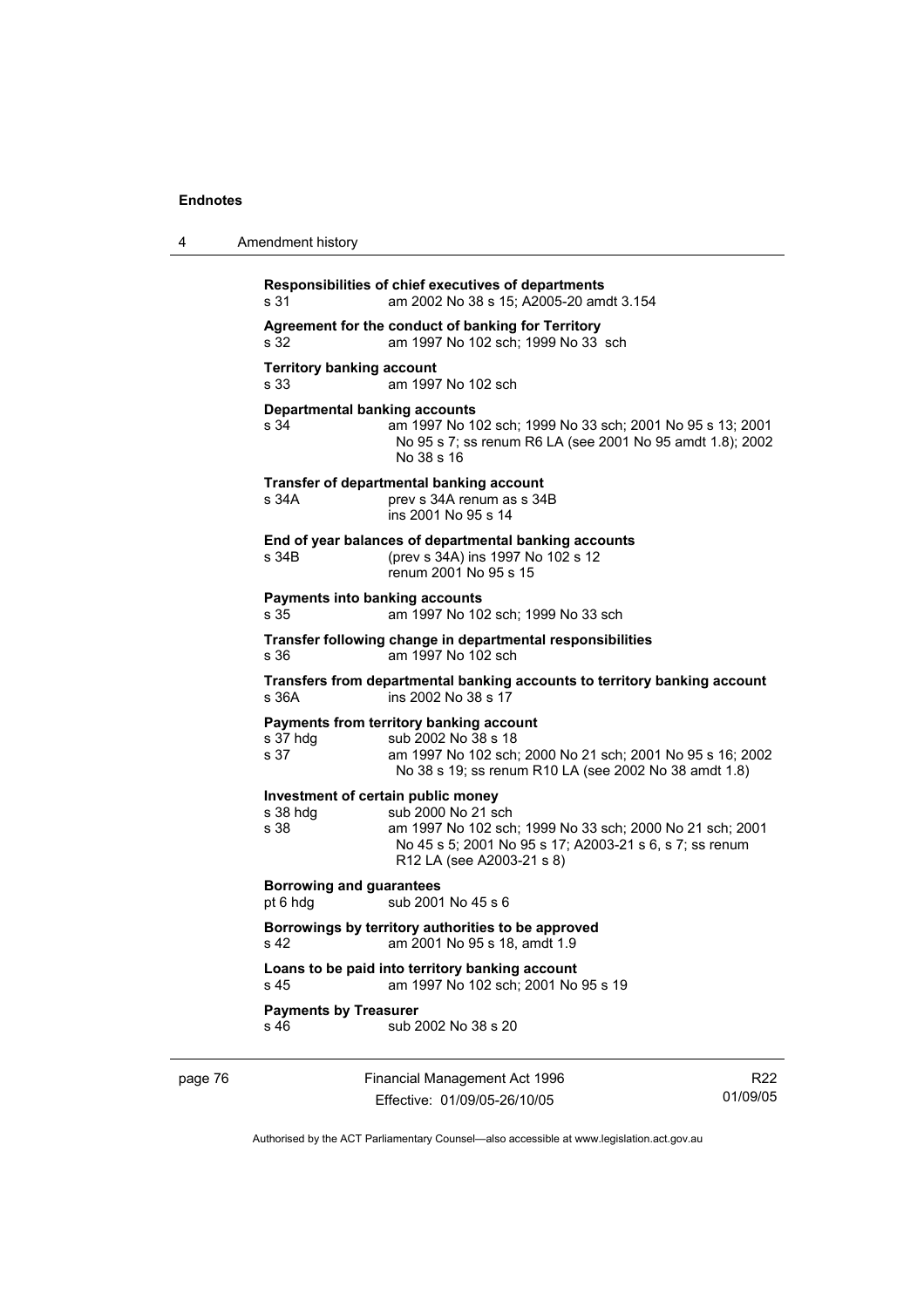Amendment history 4

**Guarantees by Territory**  am 2001 No 56 amdt 3.274 **Financial derivatives**<br>s 48 on om 2001 No 45 s 7 **Departmental trust banking accounts** s 51 am 1997 No 102 sch; 1999 No 33 sch; 2002 No 38 s 21 **Transfers between banking accounts** s 52 am 1997 No 102 sch sub 2001 No 95 s 20 **Investment of trust money**  s 53 am 1999 No 28 sch **Unclaimed trust money**  s 53A ins 1997 No 102 s 13 am 1999 No 33 sch; 2001 No 44 amdts 1.1633-1.1635; ss renum R3 LA (see 2001 No 44 amdt 1.1636); 2001 No 95 s 21; ss renum R6 LA; 2002 No 30 amdt 3.367 **Review of decisions**  s 53B ins 1997 No 102 s 13 am 2002 No 30 amdt 3.368 **Notification of decisions**  ins 1997 No 102 s 13 **Responsibilities of chief executive officers**  s 54 am A2005-20 amdt 3.155 **Banking accounts**  am 1997 No 102 sch; 1999 No 33 sch; 2002 No 38 s 22 **Investment**  s 56 am 1997 No 102 sch; 1999 No 33 sch; 2001 No 45 s 8; 2001 No 95 s 22; 2002 No 38 s 23, s 24; A2003-21 ss 9-12; ss renum R12 LA (see A2003-21 s 13) **Borrowing**  s 57 am 2001 No 95 s 23 **Statements of intent** s 58 am am 2001 No 95 s 24 **Annual financial statements**  s 59 am 2001 No 95 s 25 **Audit of annual financial statements**  sub 2002 No 38 s 25

R22 01/09/05 Financial Management Act 1996 Effective: 01/09/05-26/10/05

page 77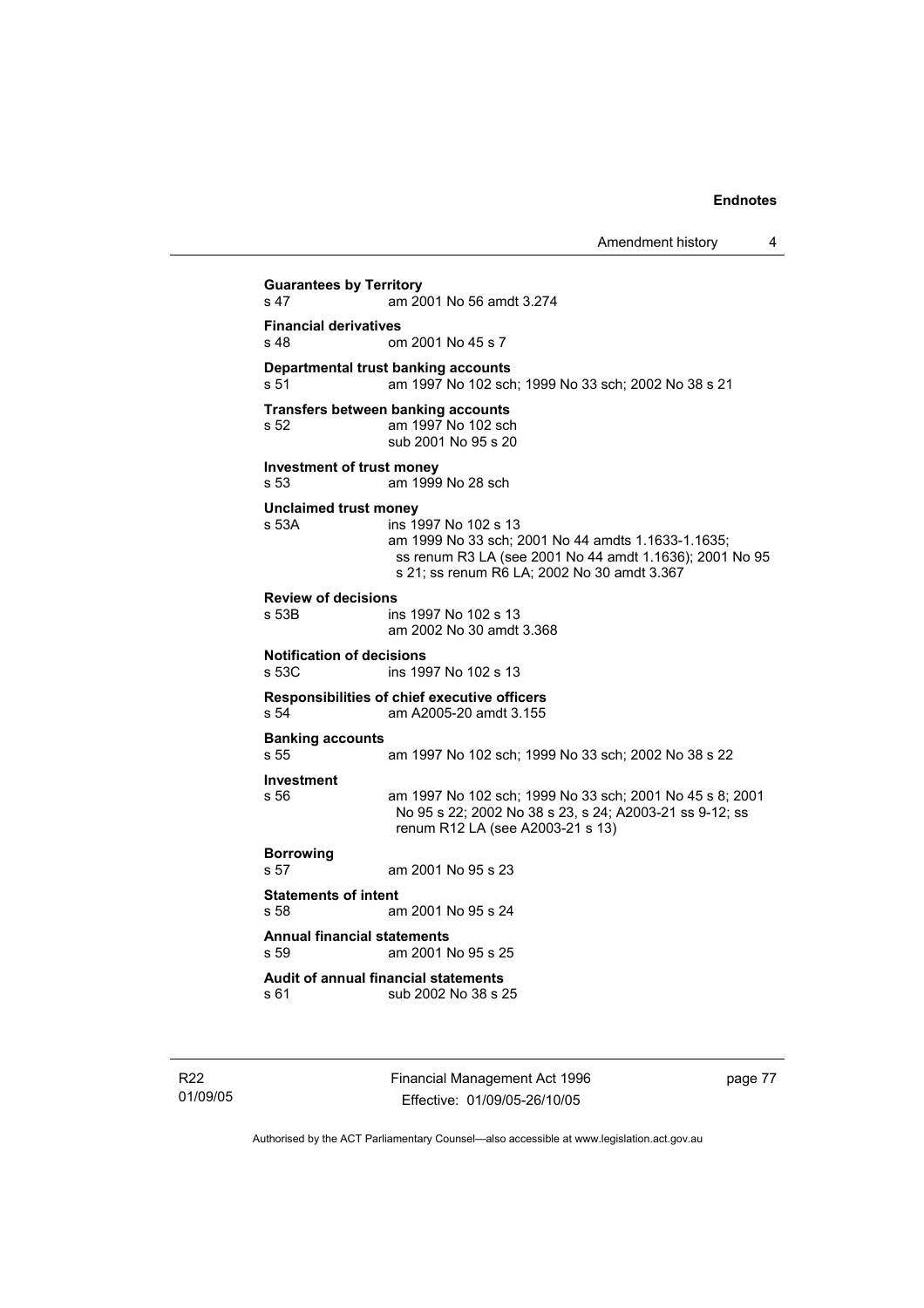4 Amendment history

| Amendment history |                                            |                                                                                                                                                                                                                                                                                                                                                                                                                                                                                                                                                                                                                                                                                                                                                                                                                                                                                                                                                                                                                                                                                                                                     |  |
|-------------------|--------------------------------------------|-------------------------------------------------------------------------------------------------------------------------------------------------------------------------------------------------------------------------------------------------------------------------------------------------------------------------------------------------------------------------------------------------------------------------------------------------------------------------------------------------------------------------------------------------------------------------------------------------------------------------------------------------------------------------------------------------------------------------------------------------------------------------------------------------------------------------------------------------------------------------------------------------------------------------------------------------------------------------------------------------------------------------------------------------------------------------------------------------------------------------------------|--|
|                   | s 61A                                      | Audit of annual financial statements for 2000-2001<br>ins 2001 No 42 s 7<br>exp 31 December 2001 (s 61A (2))                                                                                                                                                                                                                                                                                                                                                                                                                                                                                                                                                                                                                                                                                                                                                                                                                                                                                                                                                                                                                        |  |
|                   | s 62                                       | <b>Presentation of annual financial statements</b><br>am 2001 No 56 amdt 3.275; R8 LA (see also 2002 No 38<br>amdt $1.9$                                                                                                                                                                                                                                                                                                                                                                                                                                                                                                                                                                                                                                                                                                                                                                                                                                                                                                                                                                                                            |  |
|                   | Act of grace payments<br>s 64              | am 2001 No 95 amdt 1.10                                                                                                                                                                                                                                                                                                                                                                                                                                                                                                                                                                                                                                                                                                                                                                                                                                                                                                                                                                                                                                                                                                             |  |
|                   | <b>Guideline-making power</b><br>s 66A     | ins 2000 No 27 s 9<br>om 2001 No 44 amdt 1.1637                                                                                                                                                                                                                                                                                                                                                                                                                                                                                                                                                                                                                                                                                                                                                                                                                                                                                                                                                                                                                                                                                     |  |
|                   | Guideline-making power<br>s 67 hdg<br>s 67 | sub 2000 No 27 s 10<br>am 2000 No 27 s 10<br>sub 2001 No 44 amdt 1.1637<br>am A2003-56 amdt 3.139                                                                                                                                                                                                                                                                                                                                                                                                                                                                                                                                                                                                                                                                                                                                                                                                                                                                                                                                                                                                                                   |  |
|                   | <b>Regulation-making power</b><br>s 68     | ins 2001 No 44 amdt 1.1637                                                                                                                                                                                                                                                                                                                                                                                                                                                                                                                                                                                                                                                                                                                                                                                                                                                                                                                                                                                                                                                                                                          |  |
|                   | <b>Dictionary</b><br>dict                  | def <i>appropriation</i> reloc from s 3 2001 No 95 amdt 1.4<br>def Appropriation Act reloc from s 3 2001 No 95 amdt 1.4<br>def appropriation unit reloc from s 3 2001 No 95 amdt 1.4<br>def banking account ins 1997 No 102 s 4<br>am 1999 No 33 sch<br>reloc from s 3 2001 No 95 amdt 1.4<br>def borrowing reloc from s 3 2001 No 95 amdt 1.4<br>def <b>budget papers</b> am 2001 No 56 amdt 3.256<br>reloc from s 3 2001 No 95 amdt 1.4<br>def capital injection reloc from s 3 2001 No 95 amdt 1.4<br>def chief executive officer reloc from s 3 2001 No 95<br>amdt 1.4<br>def class of outputs reloc from s 3 2001 No 95 amdt 1.4<br>def department reloc from s 3 2001 No 95 amdt 1.4<br>def departmental banking account am 1997 No 102 sch<br>reloc from s 3 2001 No 95 amdt 1.4<br>def expenses reloc from s 3 2001 No 95 amdt 1.4<br>def financial management guidelines sub 2001 No 11<br>amdt 3.125<br>reloc from s 3 2001 No 95 amdt 1.4<br>def general government sector ins 1997 No 124 s 4<br>reloc from s 3 2001 No 95 amdt 1.4<br>def generally accepted accounting practice reloc from s 3<br>2001 No 95 amdt 1.4 |  |

page 78 Financial Management Act 1996 Effective: 01/09/05-26/10/05

R22 01/09/05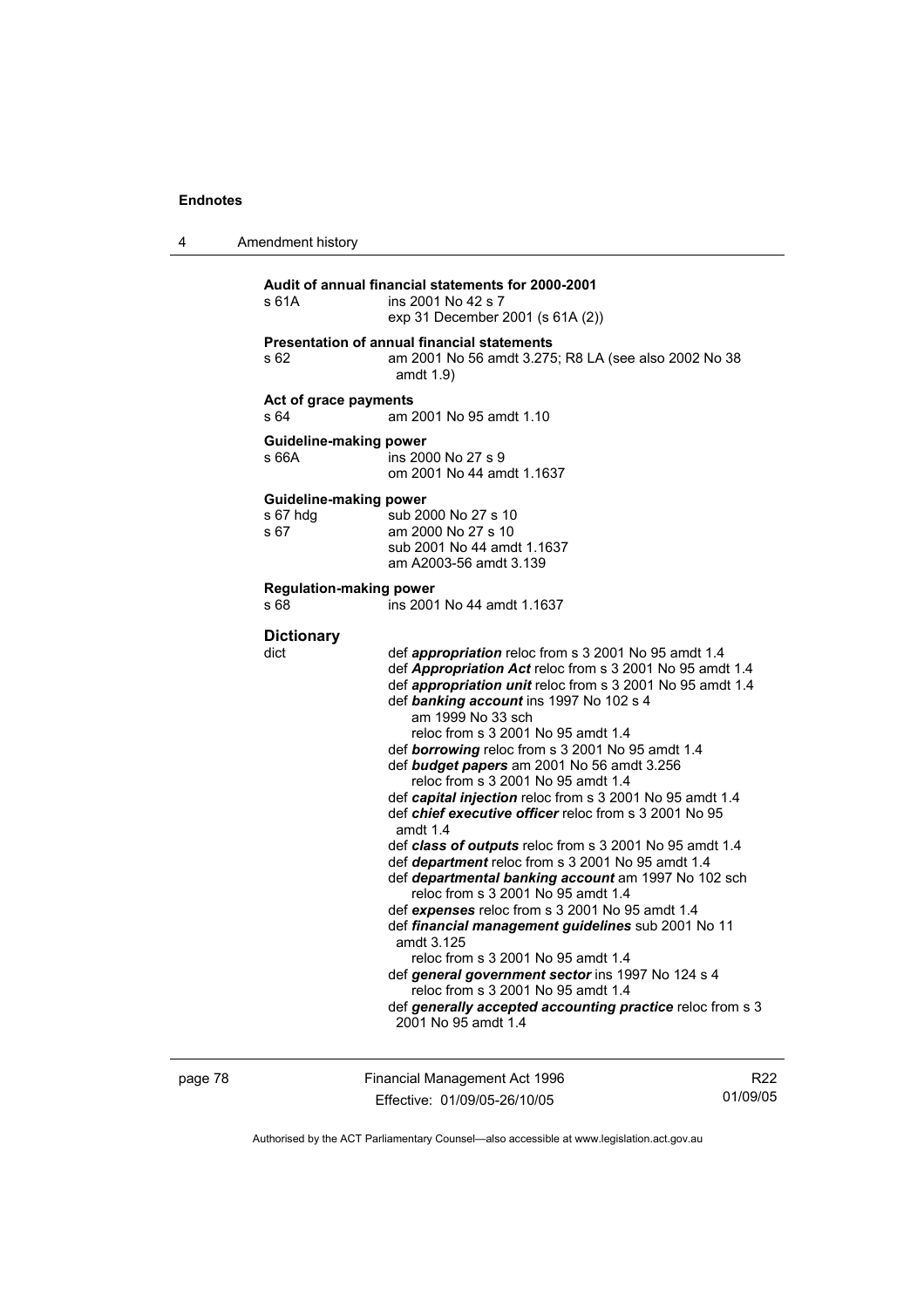def *GST* ins 2000 No 27 s 4 reloc from s 3 2001 No 95 amdt 1.4 def *input tax credit* ins 2000 No 27 s 4 reloc from s 3 2001 No 95 amdt 1.4 def *interest* ins 2001 No 45 s 4 (as am 2002 No 30 amdt 3.370) def *invest* ins 2001 No 45 s 4 (as am 2002 No 30 amdt 3.370) def *Legislative Assembly secretariat* sub 2001 No 95 amdt 1.1 reloc from s 3 2001 No 95 amdt 1.4 sub A2005-42 amdt 1.1 def *outcomes* reloc from s 3 2001 No 95 amdt 1.4 def *outputs* reloc from s 3 2001 No 95 amdt 1.4 def *prescribed* reloc from s 3 2001 No 95 amdt 1.4 def *public money* am 2001 No 95 s 4 reloc from s 3 2001 No 95 amdt 1.4 am A2004-53 amdt 1.1; pars renum R19 LA (see A2004-53 amdt 1.2) def *public trading enterprise* ins 1997 No 124 s 4  $reloc$  from s  $3$  2001 No 95 amdt 1.4 am A2003-21 s 14 def *public trading enterprise sector* ins 1997 No 124 s 4 reloc from s 3 2001 No 95 amdt 1.4 def *responsible chief executive* reloc from s 3 2001 No 95 amdt 1.4 def *responsible Minister* reloc from s 3 2001 No 95 amdt 1.4 def *securities* reloc from s 3 dict 2001 No 95 amdt 1.4 def *statement of intent* reloc from s 3 2001 No 95 amdt 1.4 def *subsidiary* ins A2004-53 amdt 1.3 def *superannuation appropriation* ins 2000 No 21 sch reloc from s 3 2001 No 95 amdt 1.4 def *superannuation banking account* ins 2000 No 21 sch reloc from s 3 2001 No 95 amdt 1.4 def *taxable supply* ins 2000 No 27 s 4 reloc from s 3 2001 No 95 amdt 1.4 def *territory authority* am 2000 No 21 sch; 2001 No 95 amdt 1.3 reloc from s 3 2001 No 95 amdt 1.4 def *territory banking account* am 1997 No 102 sch reloc from s 3 2001 No 95 amdt 1.4 def *trust money* reloc from s 3 2001 No 95 amdt 1.4 def *warrant* am 1997 No 102 sch reloc from s 3 2001 No 95 amdt 1.4 om 2002 No 38 amdt 1.10

R22 01/09/05 Financial Management Act 1996 Effective: 01/09/05-26/10/05

page 79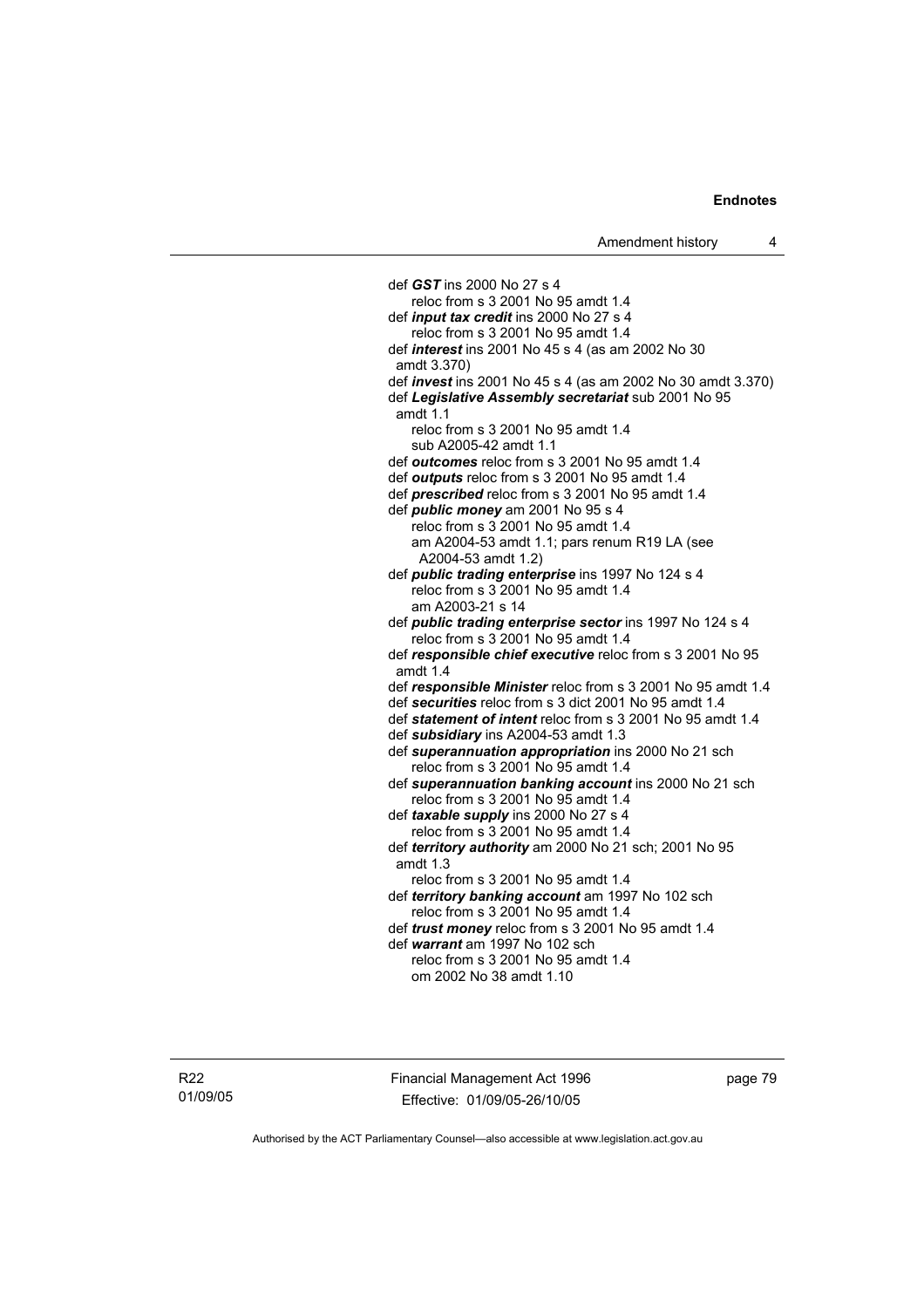5 Earlier republications

# **5 Earlier republications**

Some earlier republications were not numbered. The number in column 1 refers to the publication order.

Since 12 September 2001 every authorised republication has been published in electronic pdf format on the ACT legislation register. A selection of authorised republications have also been published in printed format. These republications are marked with an asterisk (\*) in column 1. Electronic and printed versions of an authorised republication are identical.

| <b>Republication No</b> | <b>Amendments to</b> | <b>Republication date</b> |
|-------------------------|----------------------|---------------------------|
| 1                       | Act 1997 No 124      | 31 January 1998           |
| 2                       | Act 1999 No 58       | 10 November 1999          |
| 3                       | Act 2001 No 56       | 12 September 2001         |
| 4                       | Act 2001 No 97       | 20 December 2001          |
| 5                       | Act 2001 No 97       | 31 December 2001          |
| 5(RI)                   | Act 2001 No 97 ±     | 19 September 2002         |
| 6                       | Act 2001 No 97       | 4 January 2002            |
| 6(RI)                   | Act 2001 No 97 ±     | 19 September 2002         |
| $7^*$                   | Act 2001 No 97       | 14 January 2002           |
| 7 (RI)                  | Act 2001 No 97 ±     | 19 September 2002         |
| 7A                      | Act 2001 No 97 ‡     | 19 September 2002         |
| 8                       | Act 2001 No 97       | 1 July 2002               |
| 8(RI)                   | Act 2001 No 97 ‡     | 19 September 2002         |
| 9*                      | Act 2002 No 30       | 19 September 2002         |
| 10                      | Act 2002 No 38       | 1 November 2002           |
| 11                      | A2003-9              | 8 March 2003              |
| 12                      | A2003-21             | 20 May 2003               |
| 13                      | A2003-27             | 30 June 2003              |
| 14                      | A2003-46             | 1 November 2003           |

page 80 Financial Management Act 1996 Effective: 01/09/05-26/10/05

R22 01/09/05